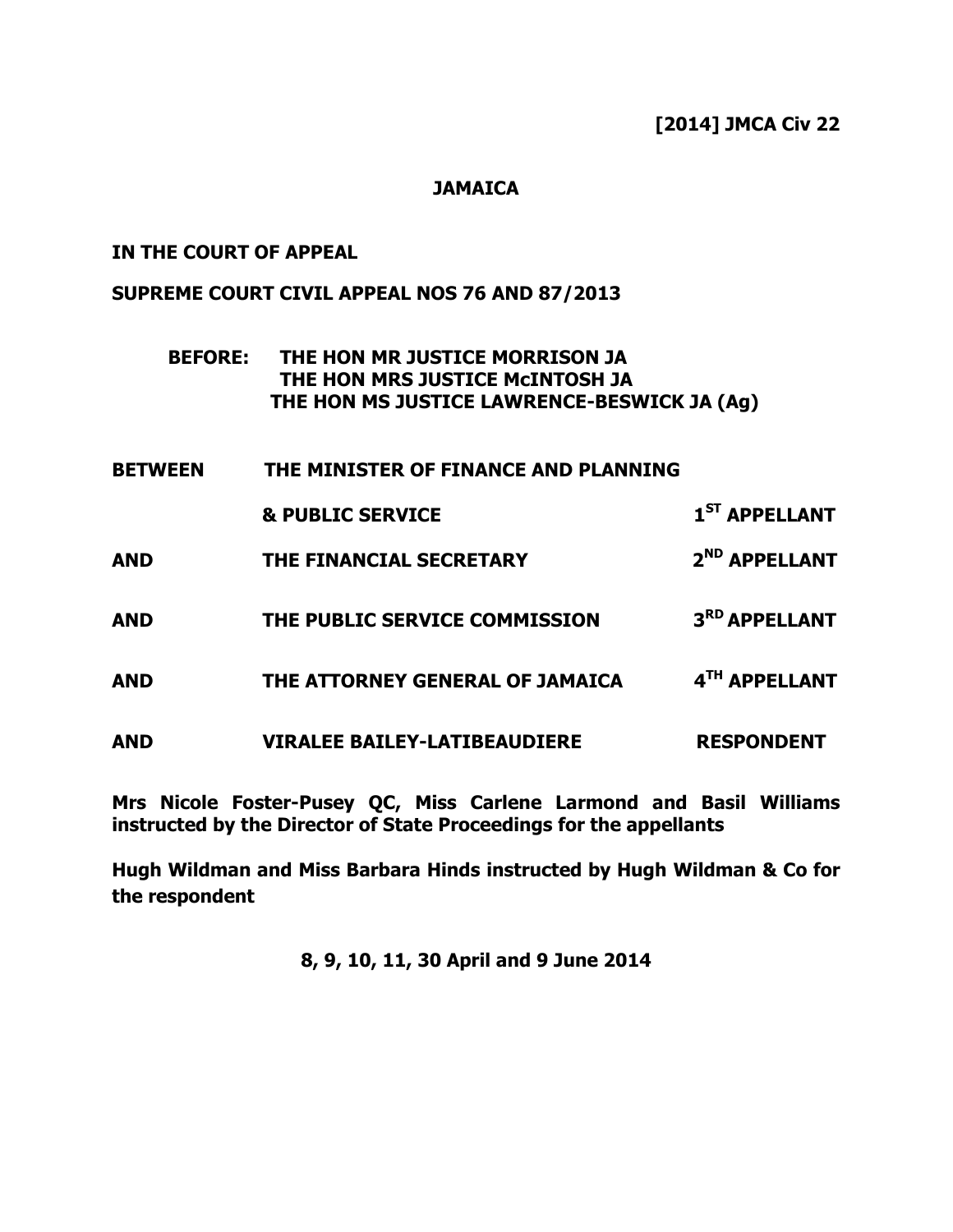#### MORRISON JA

#### **Introduction**

 $[1]$  The 1<sup>st</sup> appellant ('the MOF') is the minister of government with responsibility for the portfolio of finance and planning, while the  $2^{nd}$  appellant ('the FS') is the civil service head of the ministry. The  $3<sup>rd</sup>$  appellant ('the PSC') is the commission appointed under section 124 of the Constitution of Jamaica ('the Constitution').

[2] Under section 125(1) of the Constitution, the power to make appointments to public offices and to remove and to exercise disciplinary control over persons holding or acting in any such offices is vested in the Governor-General acting on the advice of the PSC. Section 125(3) of the Constitution lays down the procedure to be followed before the Governor-General can act in accordance with the advice of the PSC that any public officer should be removed from office.

[3] The respondent was at all material times a contract employee of the Government of Jamaica ('GOJ'). She was assigned to the Ministry of Finance & Planning ('the MFP').

[4] By letter dated 10 July 2013, the MFP purported to terminate the respondent's employment with effect from 31 July 2013. On 23 August 2013, Sykes J granted leave to the respondent to apply for judicial review of the decision to terminate her employment and, on 19 September 2013, he dismissed a preliminary objection by MFP to the continuation of the judicial review proceedings.

[5] The MFP appealed from the orders of the judge granting leave (SCCA No 87/2013) and dismissing the preliminary objection (SCCA No 76/2013). On 30 April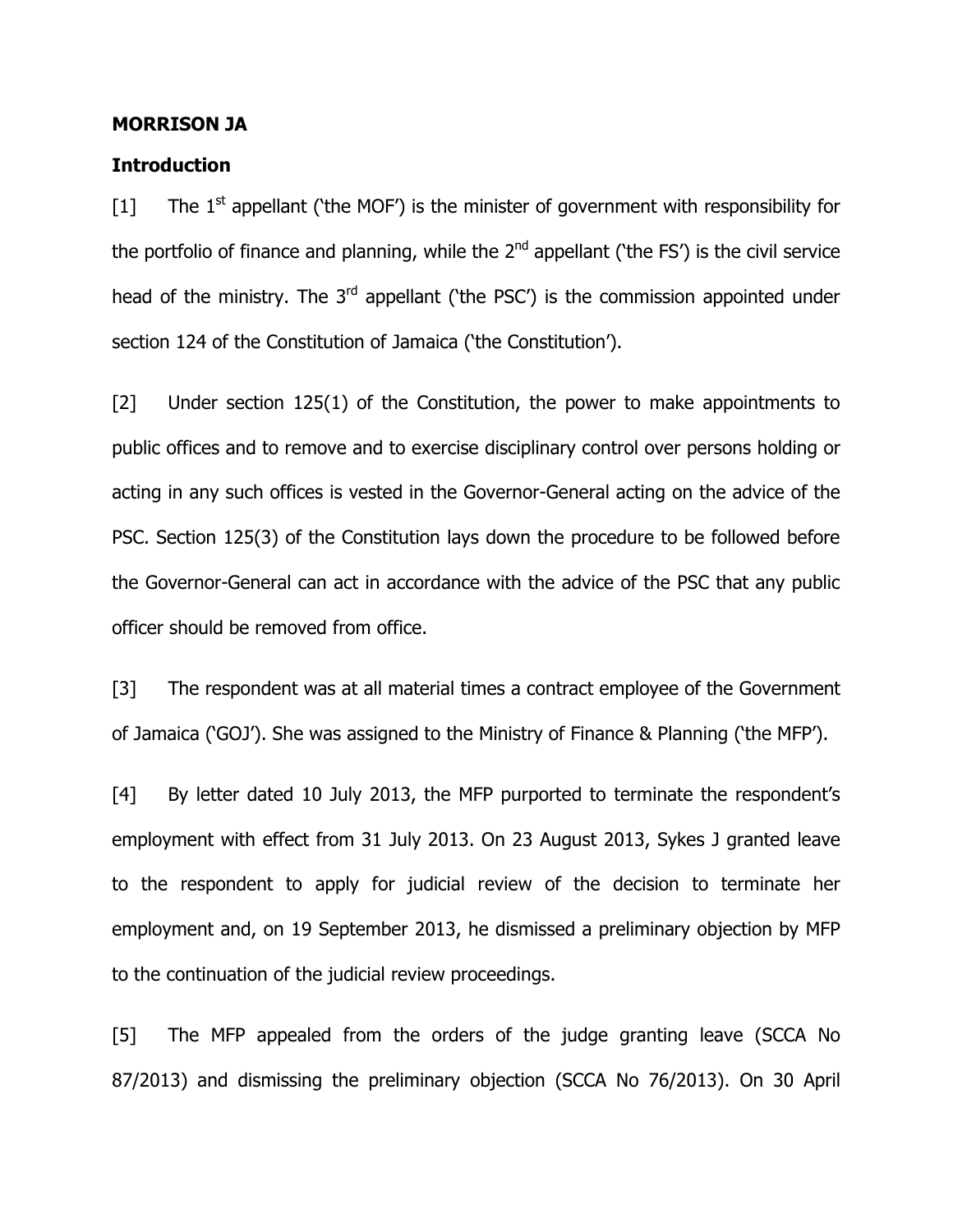2014, both appeals having been heard together by the consent of the parties, SCCA No 87/2013 was dismissed, while SCCA No 76/2013 was allowed. These are my reasons for concurring in these decisions.

### **Background**

[6] By an agreement ('the contract') dated 7 July 2011, made between the respondent and the MFP, the respondent was appointed to the position of Commissioner General of Tax Administration Jamaica ('CGTA'). The appointment was for a period of three years, beginning on 1 May 2011 and ending on 30 April 2014, "or such lesser period as shall be agreed between the parties".

 $[7]$  Among other things, the contract provided that  $-$ 

- (i) it was subject to renewal by the agreement of both parties for a further period of up to three years (clause 2);
- (ii) the respondent would be required to observe and comply with various regulations governing the public service of Jamaica, including the Public Service Regulations 1961 ('the PSR'), the Official Secrets Act and the Staff Orders for the Public Service as well as departmental instructions in force from time to time;
- (iii) it was terminable by either party, without cause, giving not less than 30 days' written notice to the other (clause 39).

[8] In due course, acting on the recommendation of the PSC, the Governor-General approved the appointment of the respondent "on contract/gratuity terms" for the period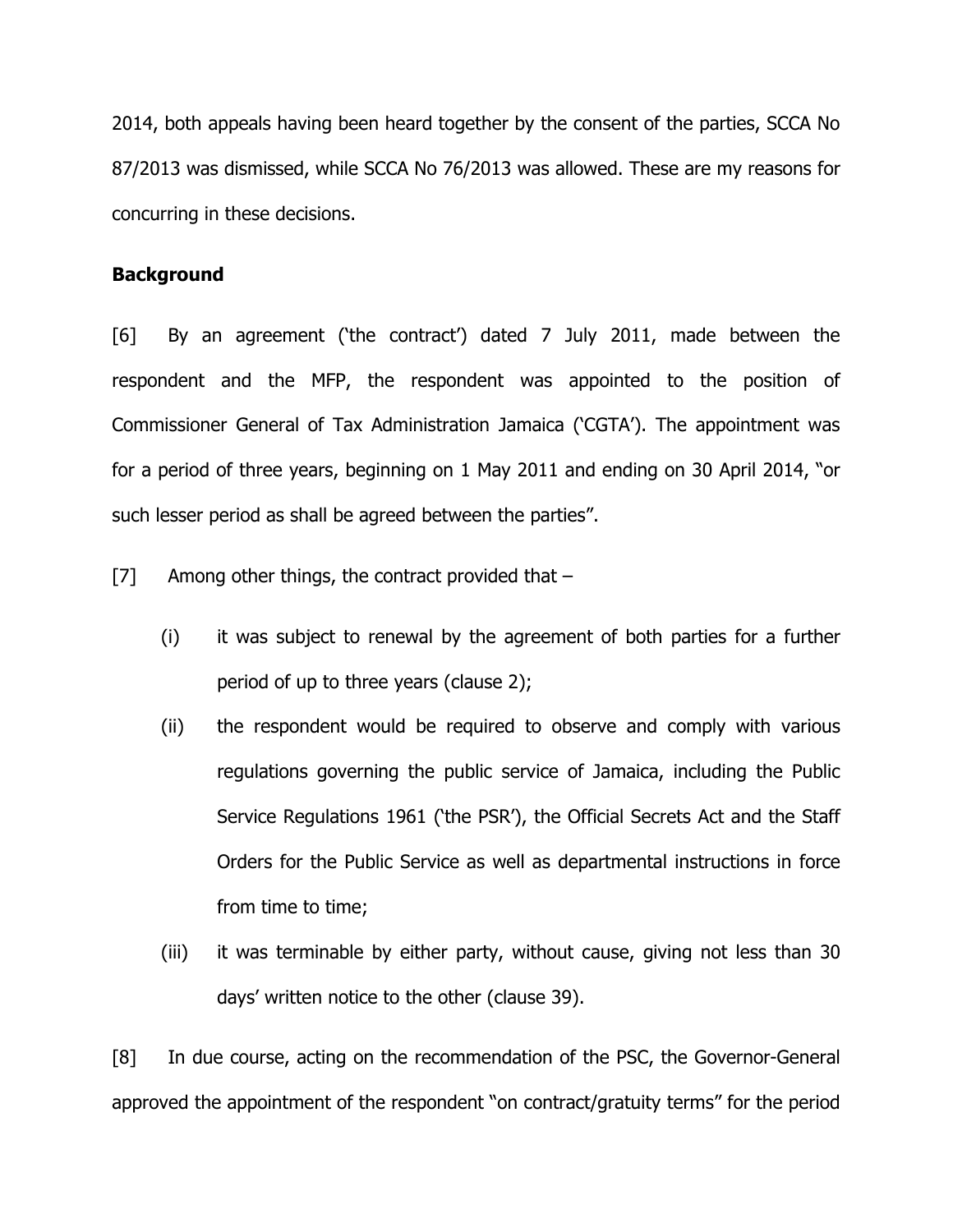mentioned in the contract. Notice of the appointment was published in the Jamaica Gazette for 5 April 2012.

[9] For reasons which are neither particularised nor fully explained in the documentation included in the record of appeal, the MFP became dissatisfied with the respondent's performance as CGTA. By letter dated 27 February 2012, the FS notified the respondent of her transfer to the position of Commissioner General, Ministry of Finance & Planning ('CGMFP'), with effect from 28 February 2012.

[10] By letter dated 28 February 2012, the respondent advised the FS that, in accordance with his instructions, she had assumed duties in the new position as of that date. Up to the date of commencement of these proceedings (26 July 2013), she continued to function in that capacity.

[11] Between September 2012 and July 2013, discussions took place between the Solicitor General ('the SG'), representing the MFP, and attorneys-at-law representing the respondent. These discussions were with a view to arriving at a mutually agreeable position as regards the termination of the contract.

[12] No agreement was reached as a result of these discussions and, by letter dated 10 July 2013, the SG notified the respondent's attorneys-at-law that the MFP would be terminating her contract with effect from 31 July 2013. The SG's letter also advised that the respondent would "be compensated for the entire duration of the contract, that is for the remaining period of August 1, 2013 to April 30, 2014". Further to this letter, the respondent's bank account was on 29 July 2013 credited with the sum of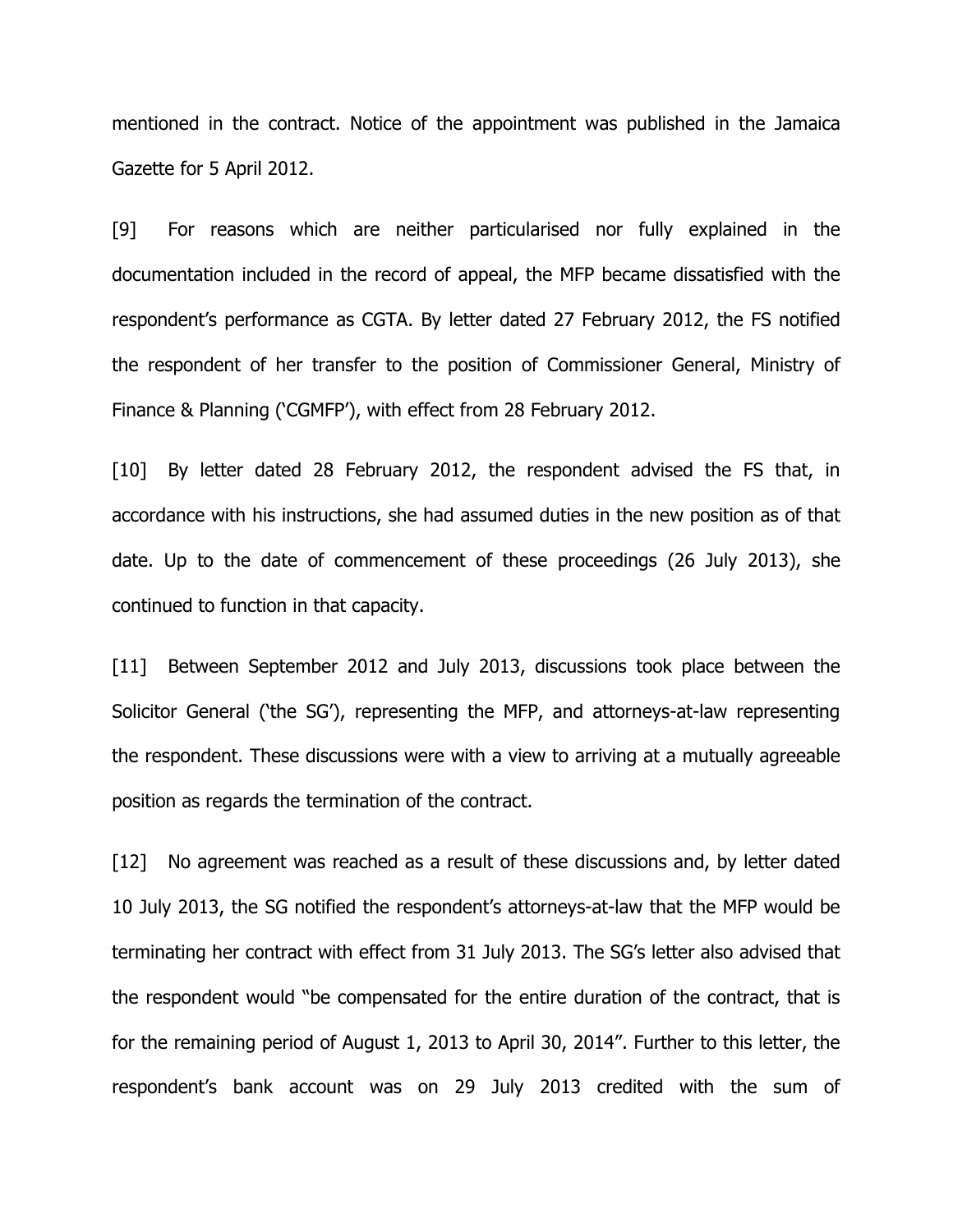\$12,425,789.18, representing the net amount of the sums due to her for the remaining life of the contract.

[13] By letter dated 17 July 2013 (captioned "Re: Viralee Latibeaudiere – Termination of Employment Contract"), the respondent wrote to the Governor-General seeking "your intervention in the captioned matter". The letter complained of breaches of the PSR and the rules of natural justice. However, as at the date of commencement of the hearing of the application for leave, there was no response to this letter.

# The course of the proceedings

[14] By notice of application for court orders filed on 26 July 2013, the respondent sought leave to apply for judicial review of the decision to terminate her contract. She indicated her intention to ask for the following orders:

- "(i) A declaration that the  $1<sup>st</sup>$  Respondent is not empowered by law to terminate the contract of the Applicant as Commissioner General of Tax Administration or otherwise interfere with the discharge of her statutory obligations under the said contract and the Revenue Administration (Amendment) Act;
- (ii) A declaration that the  $2^{nd}$  Respondent is not empowered by law or otherwise to terminate the contract of [the] Applicant as Commissioner General Tax Administration Jamaica either on his own volition or pursuant to the dictates of the  $1<sup>st</sup>$  Respondent.
- (iii) A declaration that the  $2<sup>nd</sup>$  Respondent cannot transfer the Claimant to any other position in the Ministry of Finance and Planning and the Public Service unless the position is an equivalent one and for good and sufficient reason.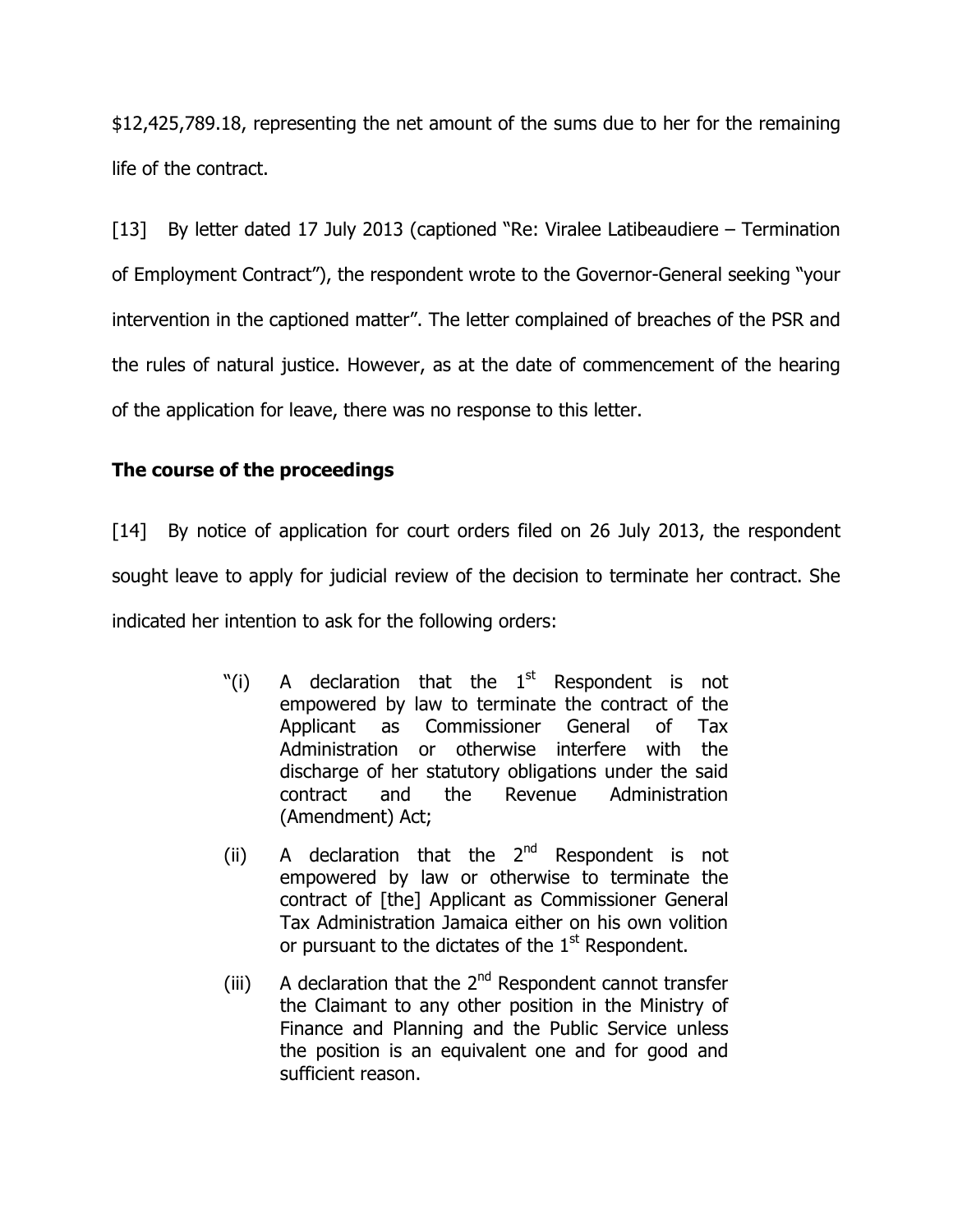- (iv) A declaration that the Applicant is the only person lawfully entitled to exercise the powers of Commissioner General Tax Administration Jamaica under the Revenue Administration (Amendment) Act 2011 and any other statute recognizing her authority and all actions taken without the lawful consent and approval of the Applicant is [sic] null and void.
- (v) An Order of Certiorari quashing the decision of the First Respondent to terminate the contract of the Applicant;
- (vi) An Order of Certiorari quashing the decision of the  $2<sup>nd</sup>$ Respondent to terminate the contract of the Applicant and the decision of the  $2<sup>nd</sup>$  Respondent to transfer and/or reassign the Applicant from her post as Commissioner General Tax Administration Jamaica.
- (vii) An Order of Prohibition prohibiting the Respondents either by themselves and/or their servants or agents from terminating the contract and employment of the Applicant without following the lawful procedures for termination as set out in Public Service Regulations 1961.
- (viii) An Order [of] Mandamus compelling the 3<sup>rd</sup> Respondents to act according to law and advise the 1<sup>st</sup> and/or 2<sup>nd</sup> Respondent on the propriety of transferring and/or reassigning the Applicant to another division in the Ministry of Finance and the Public Service.
- (ix) An Order of Prohibition prohibiting the  $3<sup>rd</sup>$  Respondent from giving effect to the decision of the  $1<sup>st</sup>$  and/or  $2<sup>nd</sup>$ Respondent in effecting a transfer and/or reassignment of the Applicant.
- $(x)$  An interim and interlocutory injunction against the 3<sup>rd</sup> Respondent restraining it from making any recommendations to the Governor General concerning the filling of the post of Commissioner General Tax Administration Jamaica until the issues herein are determined by this Honourable Court.
- (xi) A permanent injunction restraining the Respondents by themselves or their servants and/or agents from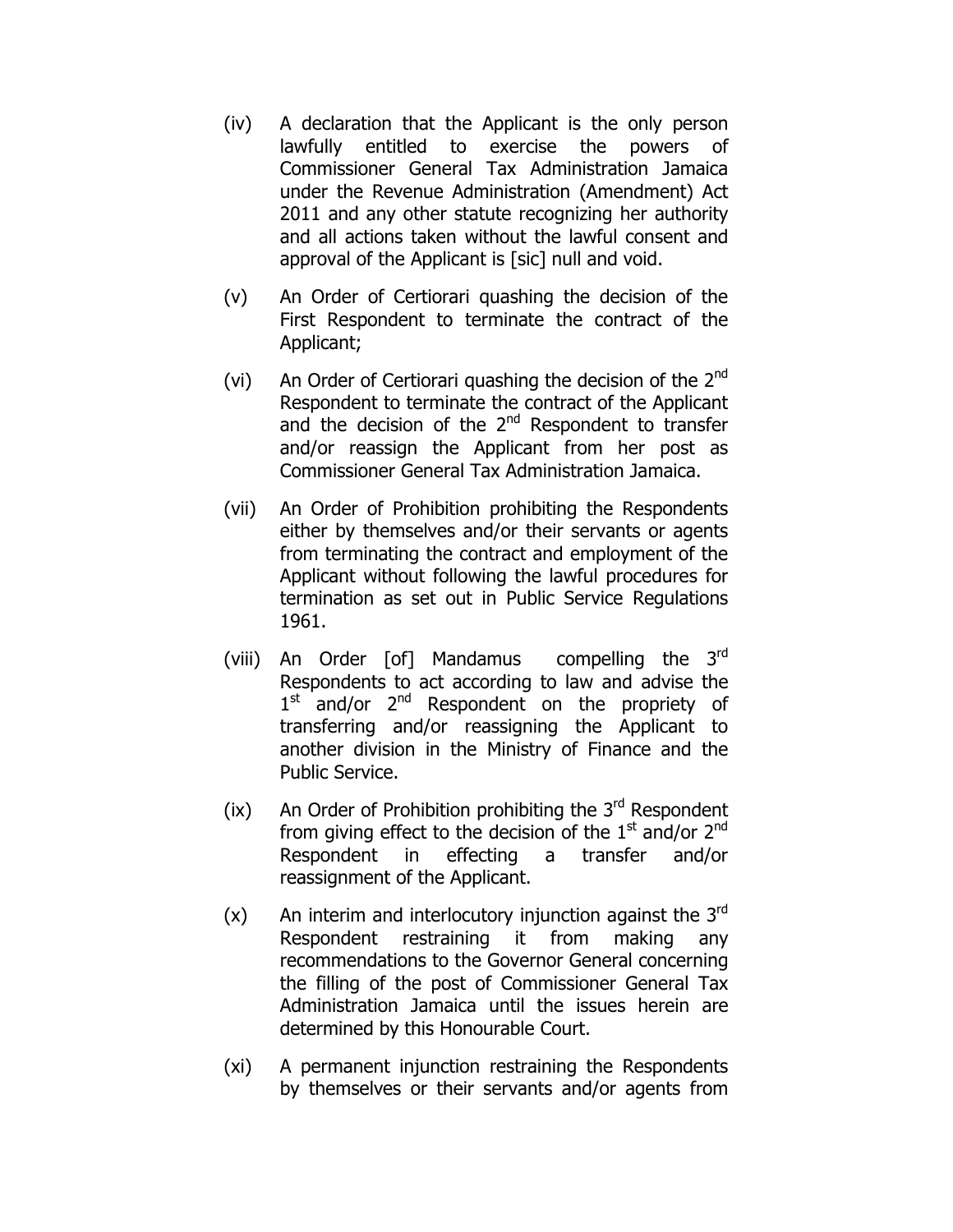terminating the contract and employment of the Applicant without following the procedures prescribed by law for the determination of employment of public officers."

[15] In the grounds in support of the application, it was contended, among other things, that (i) neither the MOF nor the FS was empowered to terminate the respondent's contract otherwise than in accordance with the provisions of the Constitution and the PSR; (ii) the respondent had a legitimate expectation that, in the absence of misconduct on her part or any reasonable ground for terminating it, the contract would be renewed on similar terms and conditions; (iii) neither the FS nor the PSC was empowered to transfer or reassign the respondent from her statutory post of CGTA unless there is an equivalent post in the MFP, or for good and sufficient reasons; and (iv) the assignment of any person other than the respondent to the post of CGTA, in circumstances where she is fit, willing and able to perform her functions, is null and void.

[16] On 26 July 2013, Campbell J granted a without notice interim injunction prohibiting the termination of the contract for a period of 14 days from the date of his order.

[17] The interim injunction was subsequently extended (by Hibbert J) and, on 23 August 2013, the application for leave to apply for judicial review came on for hearing inter partes before Sykes J. In granting leave as prayed, the learned judge made the following orders: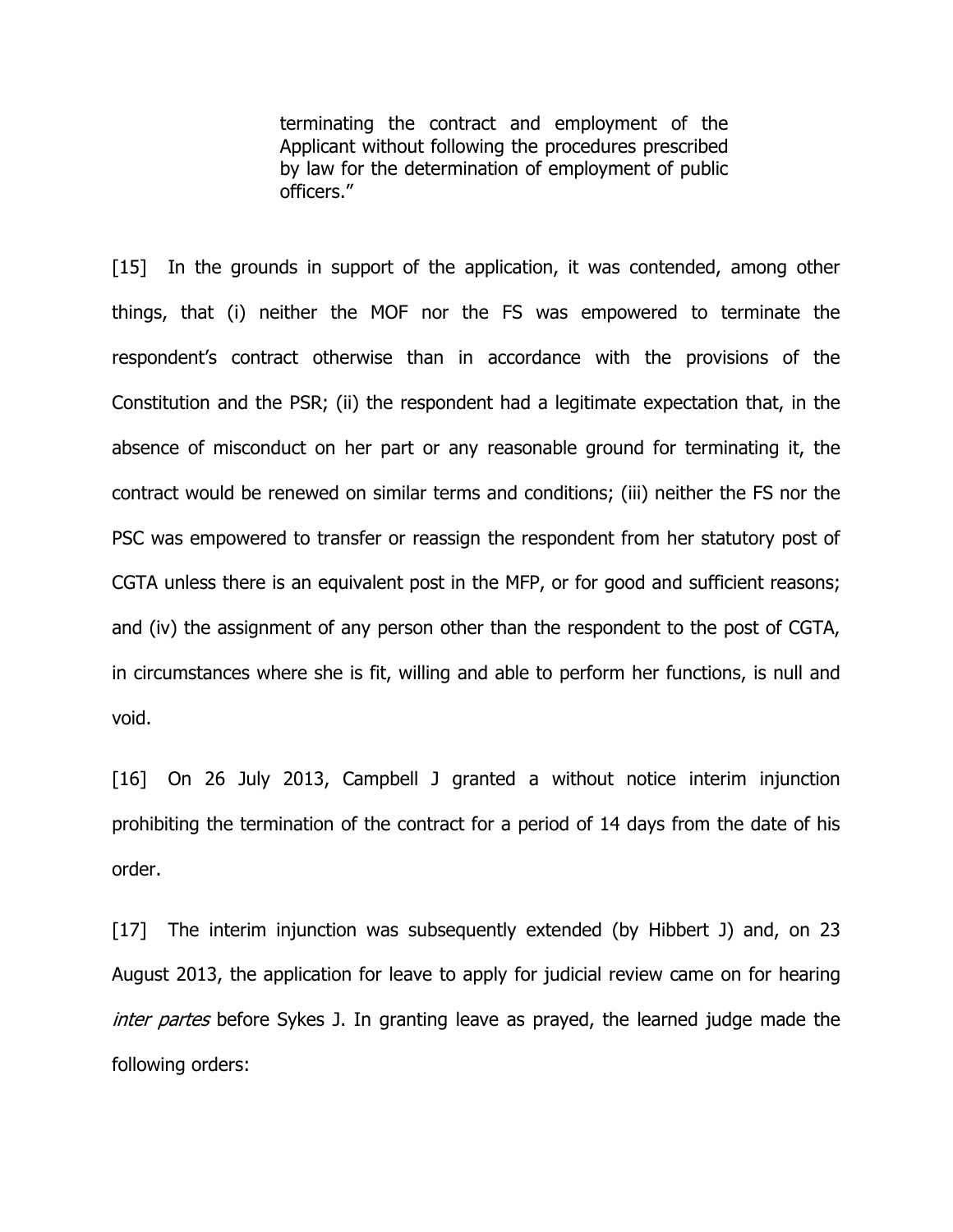- "1. The Minister of Finance and Planning and the Public Service and the Financial Secretary are hereby restrained in the following manner:
	- a) They are restrained whether by themselves and/or their servants and/or their agents from terminating the contract, employment and appointment of the Applicant to the post of the Commissioner General Tax Administration Jamaica or the post of Commissioner General Ministry of Finance and Planning and the Public Service.
- 2. The Public Service Commission is restrained in the following manner:
	- a) It is restrained from terminating, or taking any steps to terminate the contract including making any recommendations to the Governor General to terminate the contract, employment and appointment of Applicant to the post of Commissioner General Tax Administration Jamaica or the post of Commissioner General Ministry of Finance and Planning and the Public Service;
	- b) It is restrained from advertising, interviewing persons or soliciting applications for the post of Commissioner General Tax Administration Jamaica;
	- c) It is restrained from making any recommendations to the Governor General for the permanent appointment of anyone to the post of Commissioner General Tax Administration Jamaica.
- 3. Paragraphs 1 & 2 of this Order have effect until further ordered, or matter is heard and determined by the Supreme Court.
- 4. The sum of Twelve Million, Four Hundred & Twenty Five Thousand, Seven Hundred & Eighty Nine Dollars & Eighteen Cents (\$12,425,789.18) paid to [the] Applicant by the Ministry of Finance and Planning and the Public Service is to be returned by the Applicant, and the Ministry of Finance and Planning and the Public Service is to accept receipt of Twelve Million, Four Hundred & Twenty Five Thousand, Seven Hundred & Eighty Nine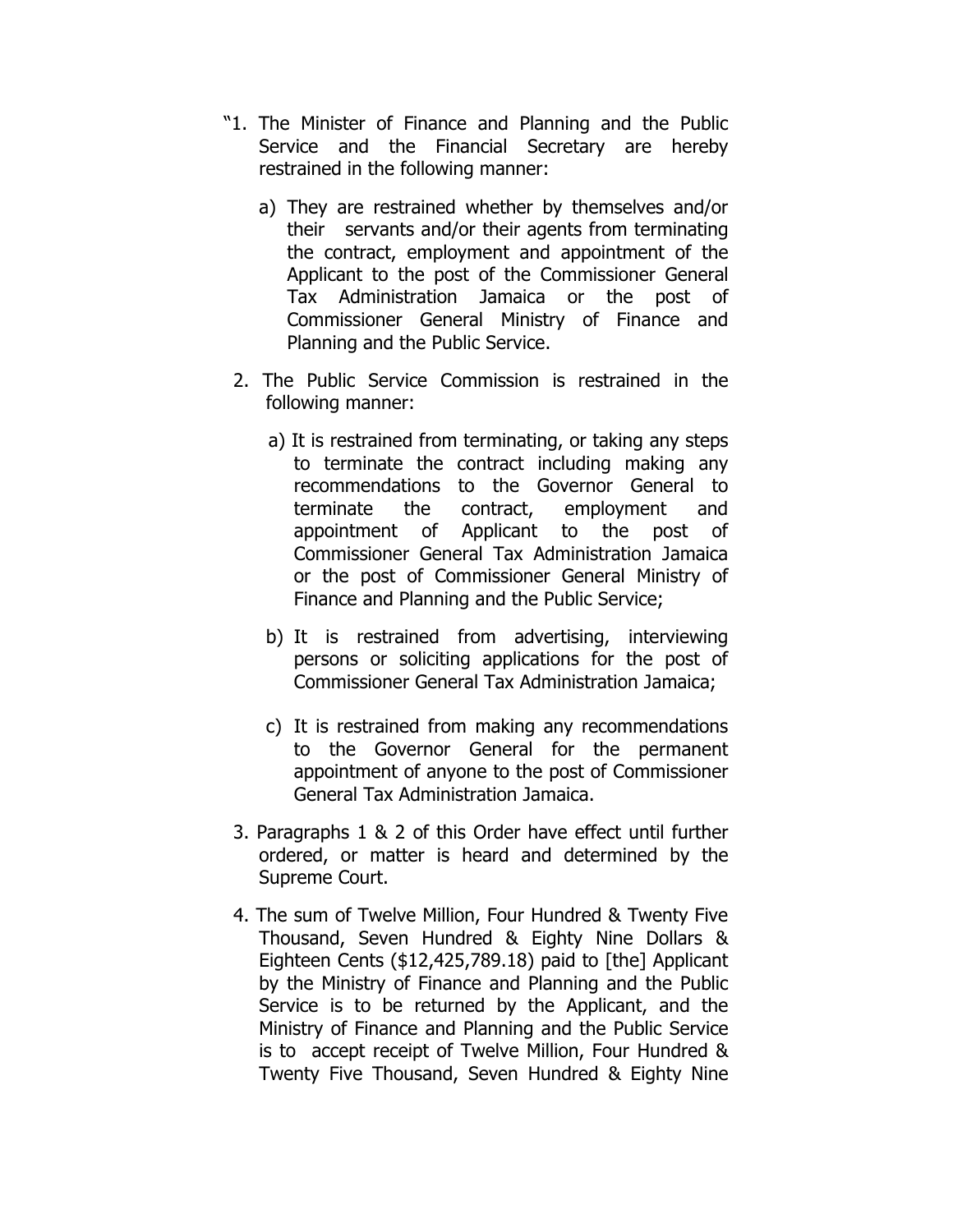Dollars & Eighteen Cents (\$12,425,789.18) by personal cheque from the Applicant.

- 5. Until further ordered, the Applicant is to continue to receive all salaries, emoluments, benefits, allowances and entitlements due to her, in the post of Commissioner General Ministry of Finance and Planning.
- 6. All salaries, emoluments, benefits, allowances and entitlements due to the Applicant in the capacity as Commissioner General Ministry of Finance and Planning for the month of August 2013, are to be paid to the Applicant, no later than 12:00 noon, Wednesday, August 28, 2013.
- 7. That this order does not apply to the Tax Administration Jamaica Act 2013 (Act No. 10 of 2013).
- 8. Costs to be costs in the claim.
- 9. The Applicant's Attorney-at-Law is to prepare, file and serve the Formal order.
- 10. First Hearing on the  $19<sup>th</sup>$  September 2013 at 10:00 am.
- 11. Hearing on the  $29<sup>th</sup>$  and  $30<sup>th</sup>$  October 2013."

[18] In keeping with this order, the respondent in due course returned the sum of the \$12,425,789.18 to the MFP.

[19] In granting leave, Sykes J applied what Lords Bingham and Walker described in their joint opinion in *Sharma v Browne-Antoine et al*  $[2006]$  UKPC 57,  $(2006)$  69 WIR 379, para. [14] (4), as the "ordinary rule", which is that "the court will refuse leave to claim judicial review unless satisfied that there is an arguable ground for judicial review having a realistic prospect of success and not subject to a discretionary bar such as delay or an alternative remedy".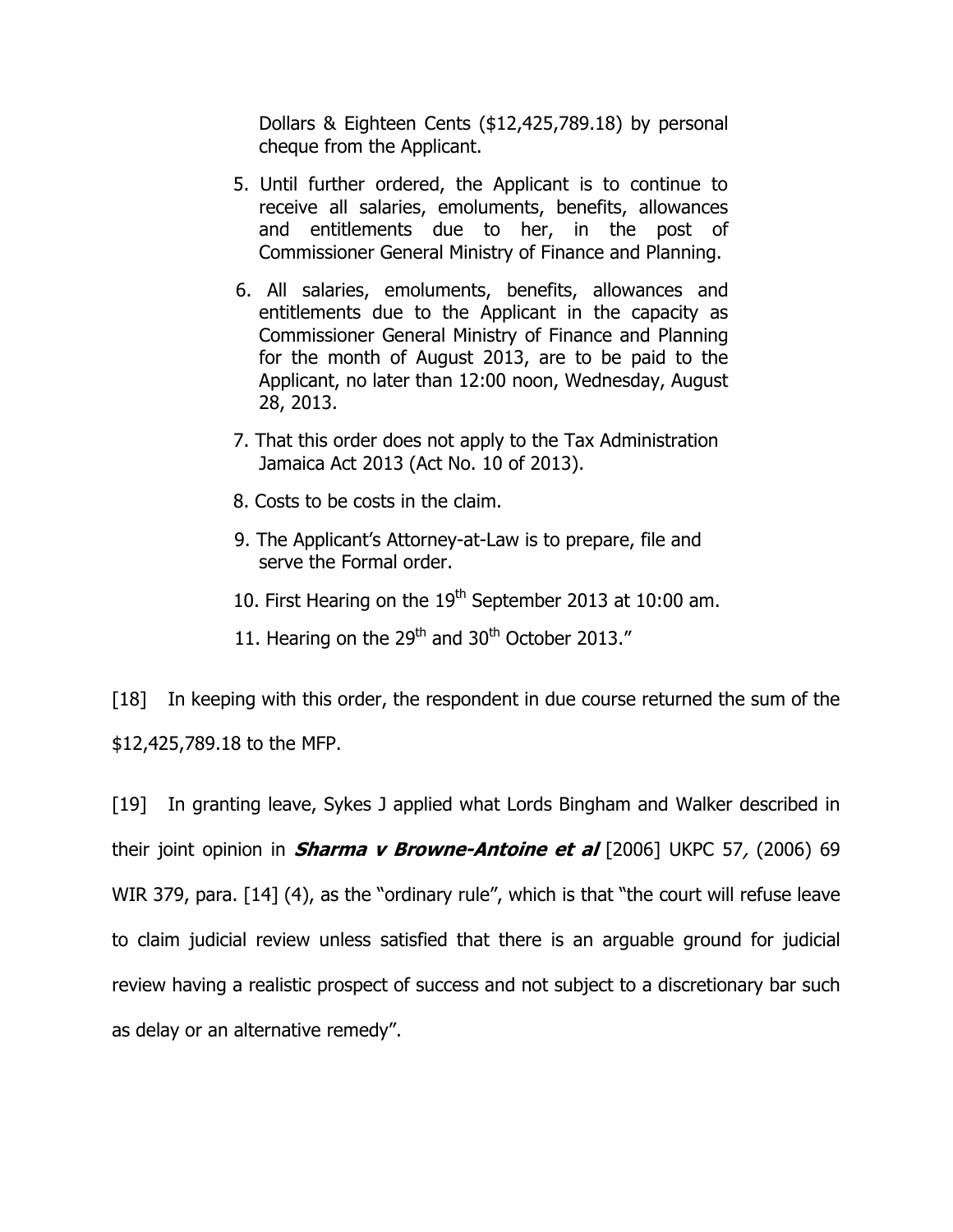[20] Sykes J considered (at para. [9]) that the instant case was "a replica copy" of McPherson v The Minister of Land and Environment (SCCA No 85/2007, judgment delivered 18 December 2009) ('*McPherson'*), in which this court held that, once a public servant is appointed by the Governor-General acting on the advice of the PSC under section 125(1) of the Constitution, that person can only be removed from office by the Governor-General acting on the advice of the PSC. Among other authorities, the judge also referred to the decision of the Privy Council in Fraser  $\bf{v}$ Judicial & Legal Services Commission [2008] UKPC 25, (2008) 73 WIR 175 ('Fraser'), in which an attempt to dismiss a magistrate from office by notice under the provisions of a fixed term contract before its expiry, was held to be invalid.

[21] In the result, after considering whether any discretionary bars existed, Sykes J granted leave to apply for judicial review and made the consequential orders set out above. With characteristic robustness, the learned judge said this (at para. [19]):

> "The allegations reveal a unilateral act by the executive to rid itself of the applicant. The idea that the executive can ignore the Constitution, ignore clear and unambiguous authority from the Court of Appeal of Jamaica, and from our highest court, the Judicial Committee of the Privy Council must be rejected. This court cannot accept a deliberate attempt by the Government to circumvent the Constitution of Jamaica, our supreme law. If the Solicitor General is correct, that a 'buy-out' is a legitimate tool to deprive a public servant of the protection of our highest law, the Constitution, then it means that any public servant appointed by the Governor General acting under section 125 (1) of the Constitution of Jamaica can be summarily dismissed by the expedient of placing money in his or her bank account and sending a letter of dismissal for this is what the 'buy out' looks like in this case. With such a concept, the role of the various service commissions under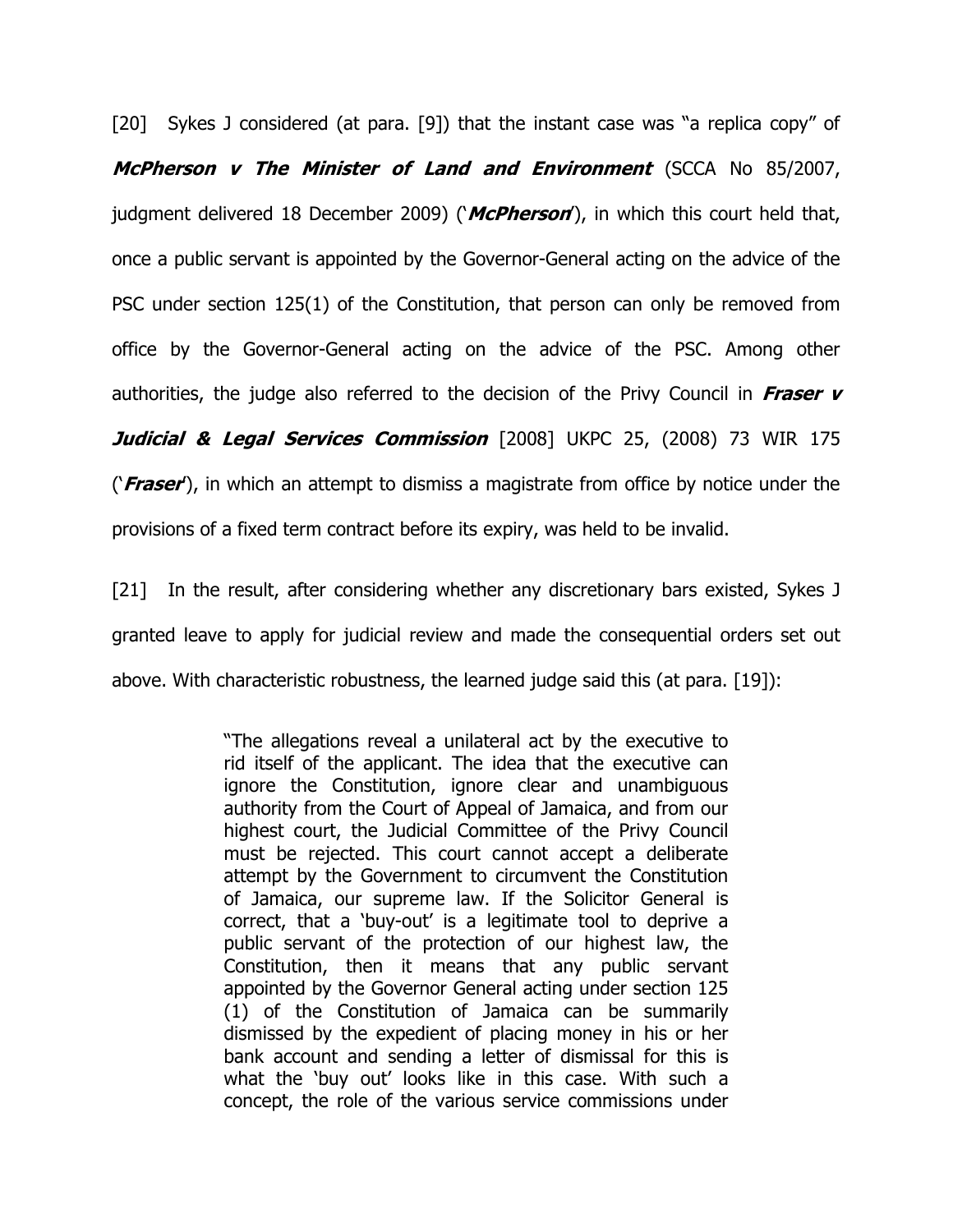the Constitution would be eliminated. This court cannot be too emphatic in its absolute and total rejection of this idea. Thus a public servant who has done no wrong could suddenly find himself or herself without a job because the executive branch of government, aided and abetted by the various commissions, could 'buy' him out against his will, without due process and without following lawful procedure. This would mean a reintroduction of the colonial eraprinciple that a public servant could be dismissed without cause."

[22] On 18 September 2013, some 25 days after receiving leave, the respondent filed a fixed date claim form. When the substantive matter came on for its first hearing before Sykes J on the following day, 19 September 2013, counsel for the MFP took the preliminary objection that the fixed date claim form was not filed within 14 days of the grant of leave, as required by rule 56.4(12) of the Civil Procedure Rules 2002 ('the CPR'), and the leave had therefore lapsed.

[23] The learned judge disagreed, on the basis that, leave to apply having been granted during the long vacation, the time for filing the fixed date claim form did not begin to run until 16 September 2013 when the Michaelmas Term begun. That being so, it was held that the fixed date claim form had been filed within time and the preliminary objection was accordingly dismissed. However, in recognition of what the judge described (at para. [19] of his reasons) as "the procedural importance of the point", leave to appeal was granted.

# SCCA No 87/2013

[24] In this appeal, the MOF relied on a total of eight grounds of appeal: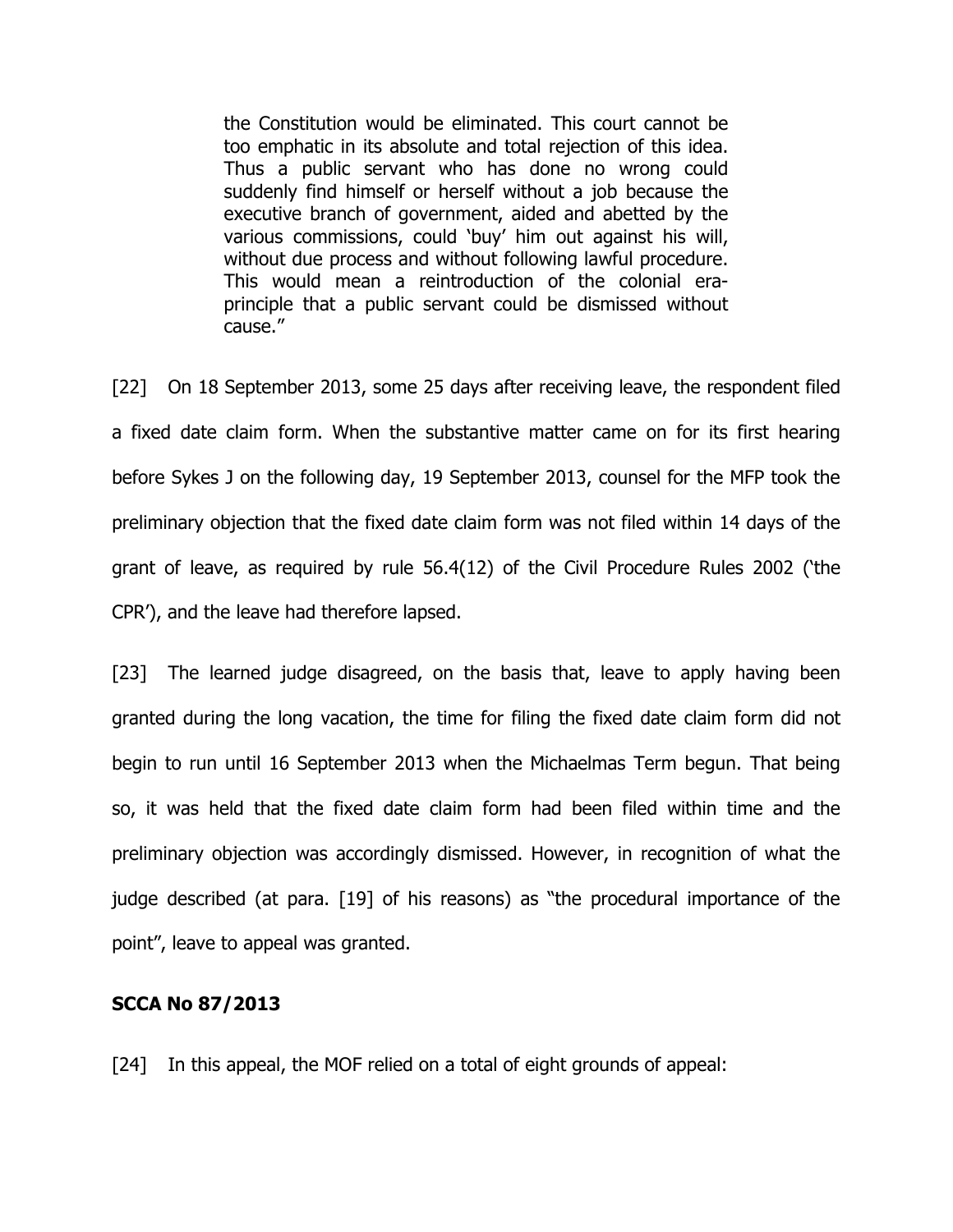- "(a) The learned Judge erred as he failed to appreciate the distinction between the Respondent's case and that of the case of Alfred McPherson v The Minister of Land and Environment (SCCA NO 85/2007) in that the respondent had been compensated for and had received all that she was entitled to under the contract of employment prior to termination;
- (b) The learned Judge erred as he failed to appreciate that permitting the Respondent to apply for judicial review over 17 months after her transfer from the post of Commissioner General Tax Administration to Commissioner General Ministry of Finance and Planning has detrimental implications for good and proper administration.
- (c) The learned Judge erred in law by holding that the Respondent met the relevant threshold test and has a real prospect of success;
- (d) The learned Judge erred by holding that the Public Service Commission and the Ministry of Finance, Planning and the Public Service had no lawful authority to bring the Respondent's employment contract to an end in circumstances where the Respondent and been compensated for all that she was entitled to for the remaining period under her contract of employment.
- (e) The learned judge failed to have any or any sufficient regard to the evidence and application of the Respondent by which she alleged that she has a legitimate expectation that her contract would be renewed. The learned judge therefore proceeded on an incorrect premise when he instead found that the Respondent has a legitimate expectation that the Government will act lawfully when seeking to end her contract.
- (f) The learned judge in failing to find that the Claimant had alternate redress by way of a reference to the local Privy Council;
- (g) The learned Judge erred in granting leave to apply for judicial review in respect of remedies not falling with the rubric of judicial review;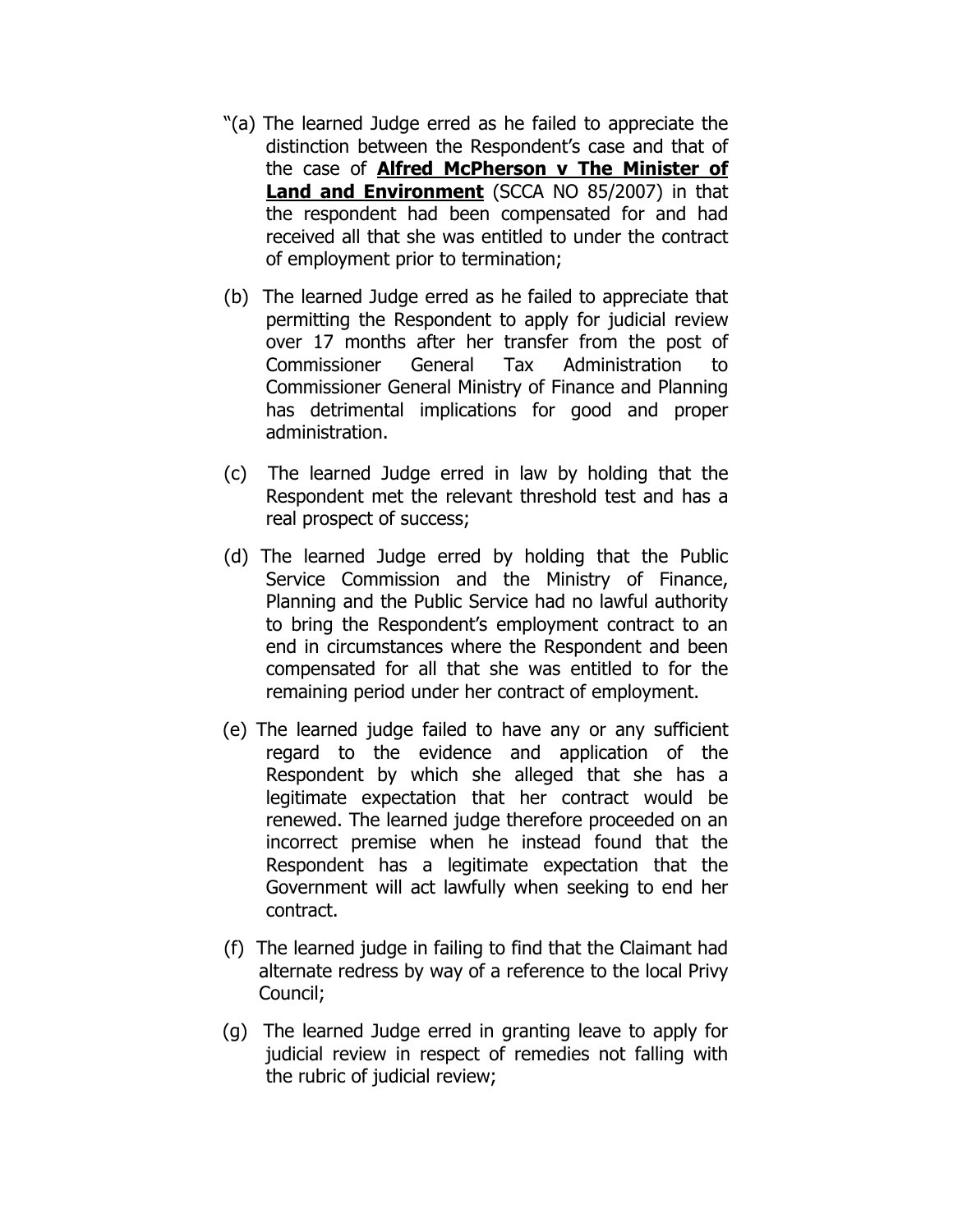- (h) The learned Judge erred in law and failed to have any or any proper regard to the clear language of s. 16 of the Crown Proceedings Act in his finding that an injunction can be granted against the Attorney General of Jamaica. Further the learned judge misdirected himself in law when he applied Gairy v Attorney General of Grenada to the instant case;
- (i) The learned Judge erred in law in that he failed to have sufficient regard to the fact that the non-disclosure by the Applicant that she had (by way of letter dated February 28, 2012) assumed duties in the Ministry of Finance, Planning and Public Service as Commissioner General thereof and the fact that this non-disclosure was material discretionary bar to the Respondent obtaining injunctive relief."

[25] In her submissions in support of these grounds, the learned Solicitor General very helpfully grouped and argued them under the following headings: (i) the threshold grounds (grounds (a), (c), (d) and (g)); (ii) the discretionary bar grounds (grounds (b) and (f)); legitimate expectation (ground (e)); and injunctive relief (grounds (h) and (i)).

[26] On the threshold grounds, the Solicitor General submitted that, although the learned judge had correctly identified the applicable test (as explained by Mangatal J, as she then was, in *Digicel (Jamaica) Ltd v The Office of Utilities Regulation* [2012] JMSC Civ 91), he had nevertheless erred in its application to the facts of this case.

[27] In the first place, she questioned the grant of leave to apply for certiorari against the MOF, pointing out that there was no evidence that the minister had acted to terminate, or did in fact terminate, the respondent's contract. Secondly, the Solicitor General submitted that neither prohibition nor mandamus was an appropriate remedy in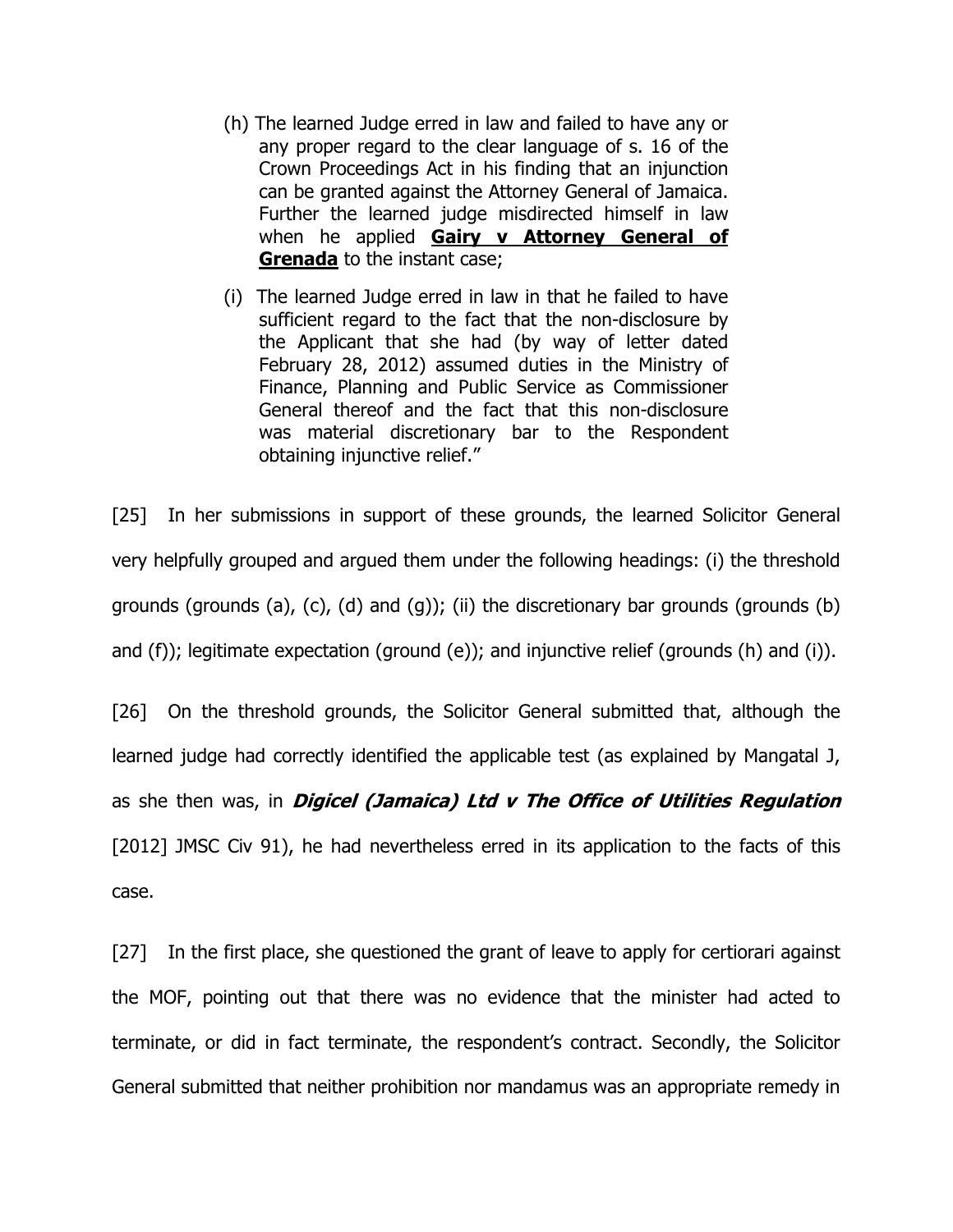these circumstances, the one having to do with proceedings which are in train and require to be halted, and the other being applicable to cases in which there has been a refusal by a public body to carry out a legal duty vested in it. And thirdly, with regard to the grant of leave to challenge the decision of the MFP to terminate the contract, it was submitted that that decision was not amenable to judicial review because, in this case, the FS was not performing a public duty owed to the respondent, but rather was exercising a contractual option to terminate a fixed term contract. The decision was therefore, "operational and not disciplinary".

[28] Expanding on the third point, the Solicitor General sought to distinguish cases in which an attempt is made to terminate a contract of a person in public service employment in accordance with the notice provisions of the contract (such as **McPherson**), from cases in which it is intended to compensate the employee in full for the entire remaining period of the contract (such as the instant case). In the latter situation, it was submitted, the employee is placed in the same position as she would have been in had she remained in the position until the end of the fixed term contract and there is therefore no need for any disciplinary/termination procedures to be invoked. Nor is there in these circumstances any economic disadvantage to the employee. Accordingly, leave to apply for judicial review ought not to have been granted to the respondent in this case.

[29] In support of these submissions, the learned Solicitor General referred us, naturally, to **McPherson**, as well as to the decision of the Court of Appeal of England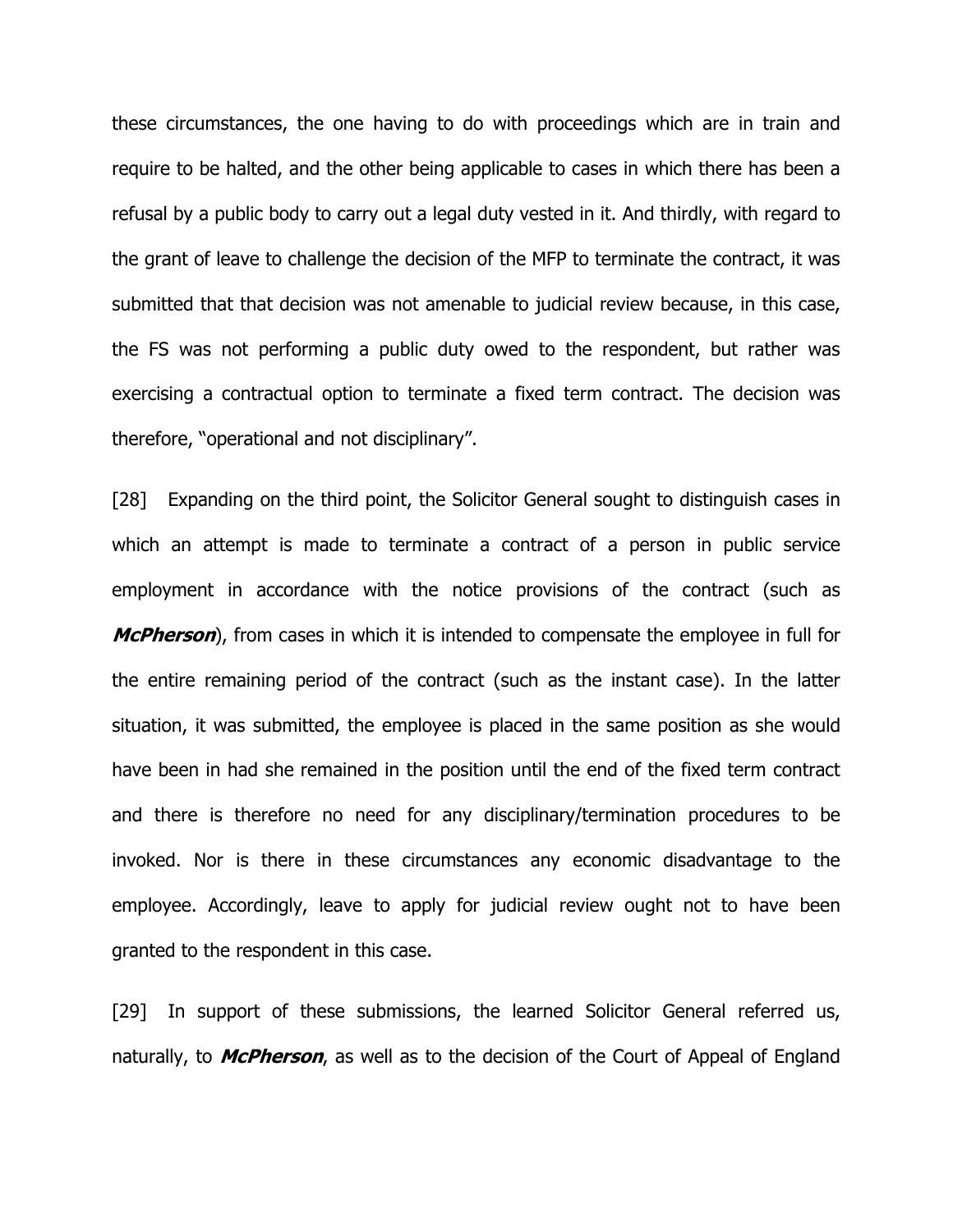and Wales in  $R$  (on the application of Tucker)  $v$  Director General of the **National Crime Squad** [2003] EWCA Civ 57.

[30] On the discretionary bar grounds, the Solicitor General pointed out that the application for leave to apply for judicial review of the decision to transfer the respondent from the position of CGTA to that of CGMFP was made some 17 months after that decision had been conveyed to and acted on by her. This delay, it was submitted, had detrimental implications for good and proper administration, bearing in mind the provisions of rule 56.6 of the CPR.

[31] The Solicitor General also submitted that an alternative remedy was in fact available to the respondent, by virtue of the fact that she had not exhausted the remedy available to her by way of recourse to the Privy Council under the provisions of section 127(4) of the Constitution.

[32] As regards the question of legitimate expectation, the Solicitor General pointed out that the respondent based her claim on a legitimate expectation, not supported by the evidence, that the contract would have been renewed. It was therefore submitted that the learned judge acted on an incorrect premise in finding that the respondent had a legitimate expectation that the GOJ would act lawfully when seeking to end the contract.

[33] On the question of injunctive relief, Miss Larmond, in the light of a dictum of Smith JA in **Brady & Chen Ltd v Devon House Development Ltd** [2010] JMCA Civ 33, para. [22], did not pursue the point taken in the skeleton arguments that the judge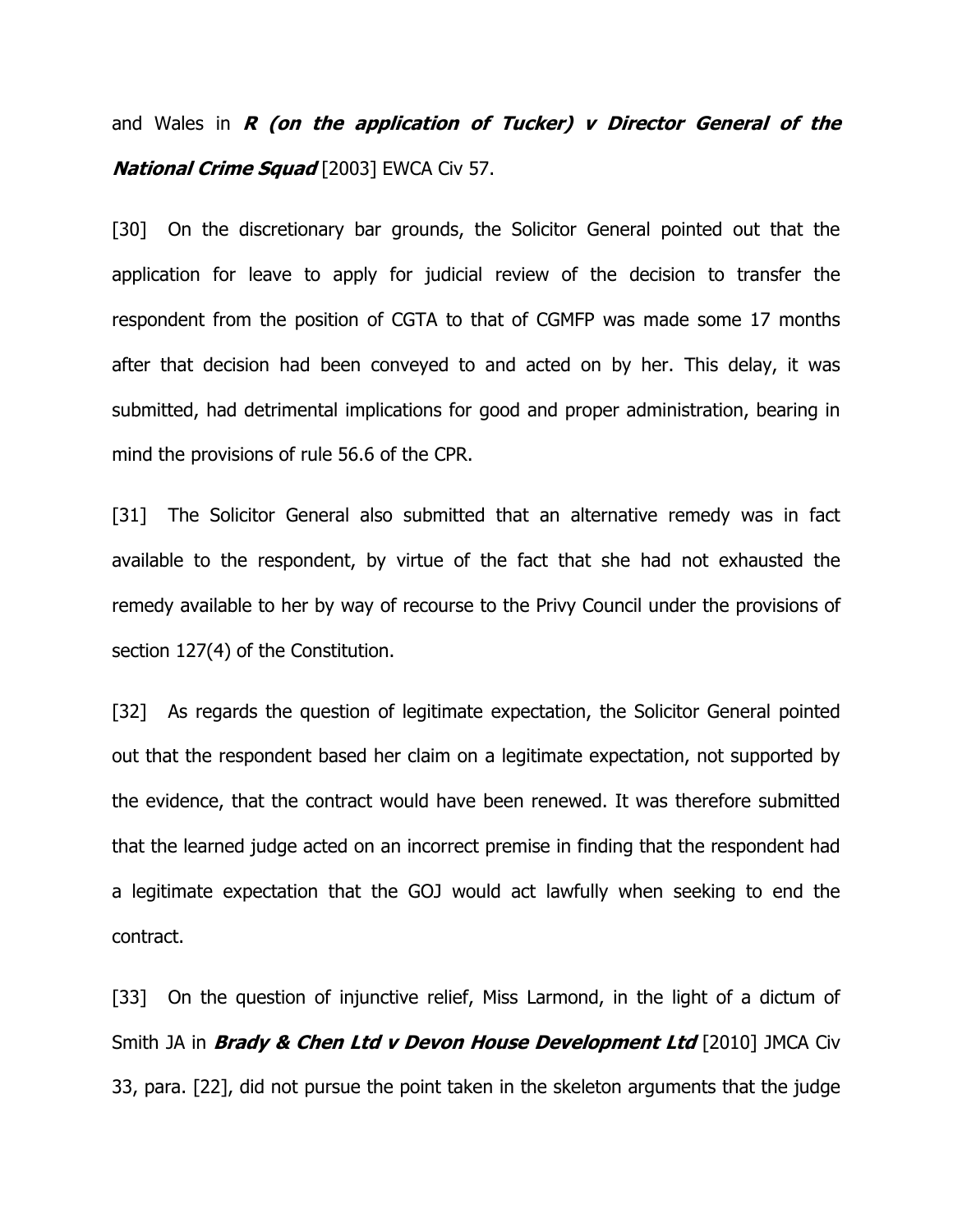had erred in failing to have regard to section 16 of the Crown Proceedings Act in granting injunctive relief against the Attorney General. However, in reliance on the decision of the Privy Council in **Forbes v The Attorney General** [2009] UKPC 13, (2009) 75 WIR 406, Miss Larmond did question the appropriateness of an injunction against the Attorney General in this case, since the Attorney General was not himself a party to the judicial review proceedings. Further, it was submitted, an order enjoining the respondent's transfer from the position of CGTA was an act in vain, since the transfer had been effected and acted on well over a year before. And lastly, and in any event, it was submitted, the judge should have treated the respondent's failure to disclose that she had accepted her transfer from the position of CGTA to that of CGMFP as a material non-disclosure warranting the discharge of the previously granted interim injunction.

[34] In response, Mr Wildman identified the central question for consideration and determination in the appeal as whether a public officer appointed by the Governor-General under section 125(1) of the Constitution, albeit on contract, can be terminated without following the procedure laid down in that section. He submitted that Sykes J had correctly applied the decision of this court in **McPherson** in concluding that the respondent's contract could not have been properly terminated without the process laid down by section 125(1) being followed.

[35] In support of this submission, in addition to **McPherson**, Mr Wildman placed heavy reliance on the decisions of the Privy Council in Fraser, Inniss v Attorney General of Saint Christopher and Nevis [2008] UKPC 42, (2008) 73 WIR 187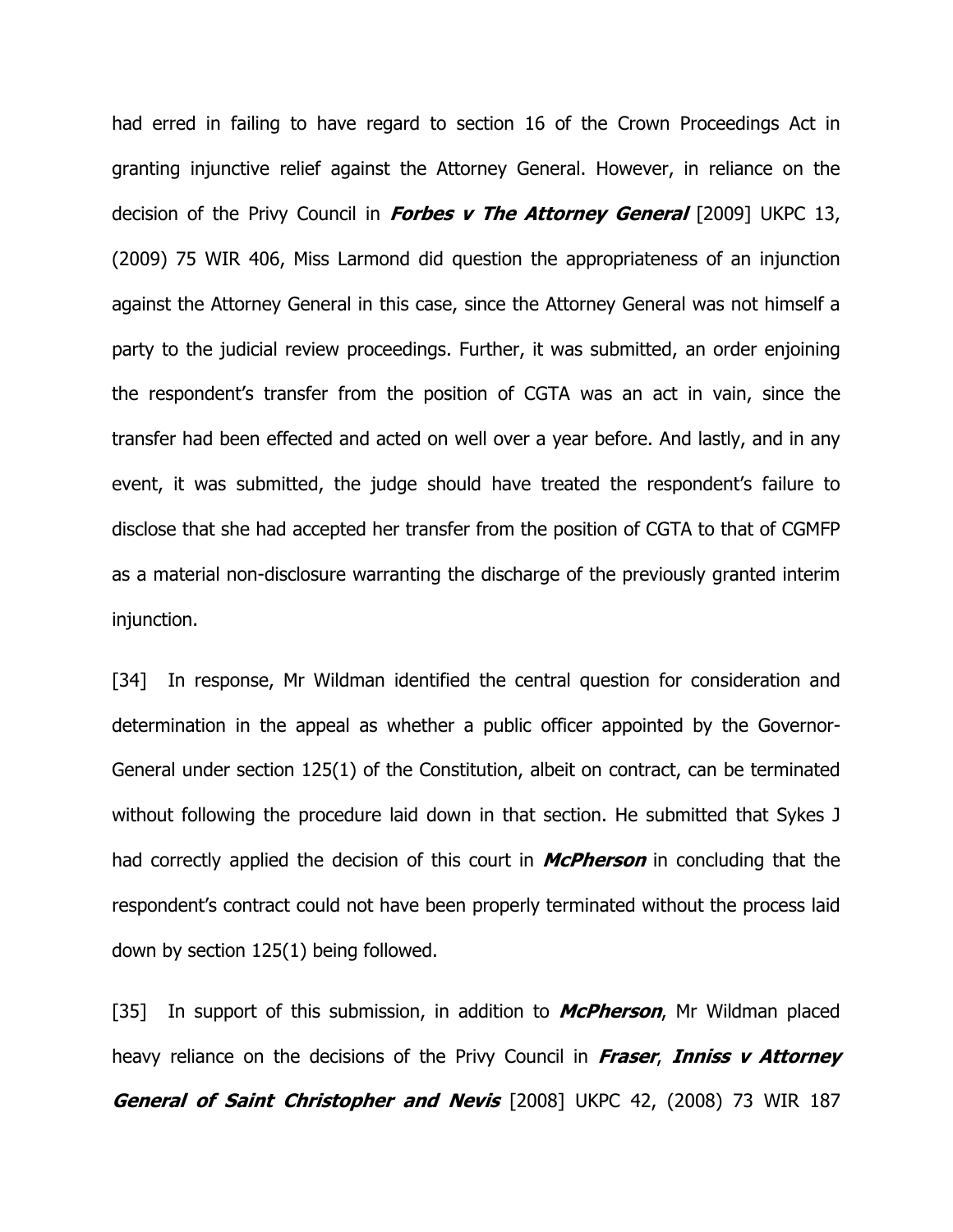('Inniss'), Panday v Judicial and Legal Services Commission [2008] UKPC 52

and **Thomas v Attorney-General** (1981) 32 WIR 37 ('**Thomas'**); and the decision of

the Court of Appeal of Grenada in **Attorney General v Grenada Bar Association** 

(GD 2000 CA 2, judgment delivered 21 February 2000) ('Grenada Bar Association').

[36] On the issue of legitimate expectation, Mr Wildman relied on the following

statement by Sir Vincent Floissac CJ in *Chief Immigration Officer of the British* 

Virgin Islands v Burnett (1995) 50 WIR 153, 158:

"A complainant will be held to have *locus standi* by way of a relevant or sufficient interest in an actual or intended decision or action of a public authority…if the decision or action disappointed or threatens to disappoint the complainant's legitimate expectation that certain benefits or privileges will be granted to him or that certain rules of natural justice or fairness would be observed in relation to him before the decision or action is made or taken."

[37] In this case, it was submitted, the respondent had a legitimate expectation under the Constitution that GOJ would not terminate her employment without following the procedure laid down in section 125(1) of the Constitution. Sykes J had therefore been correct to arrive at the conclusion which he did.

[38] On the amenability of the Attorney General to judicial review, Mr Wildman submitted that GOJ's reliance on **Forbes v Attorney General** was misplaced, in that there can be no doubt that, in an appropriate case, judicial review will lie as a remedy against an arm of the Crown.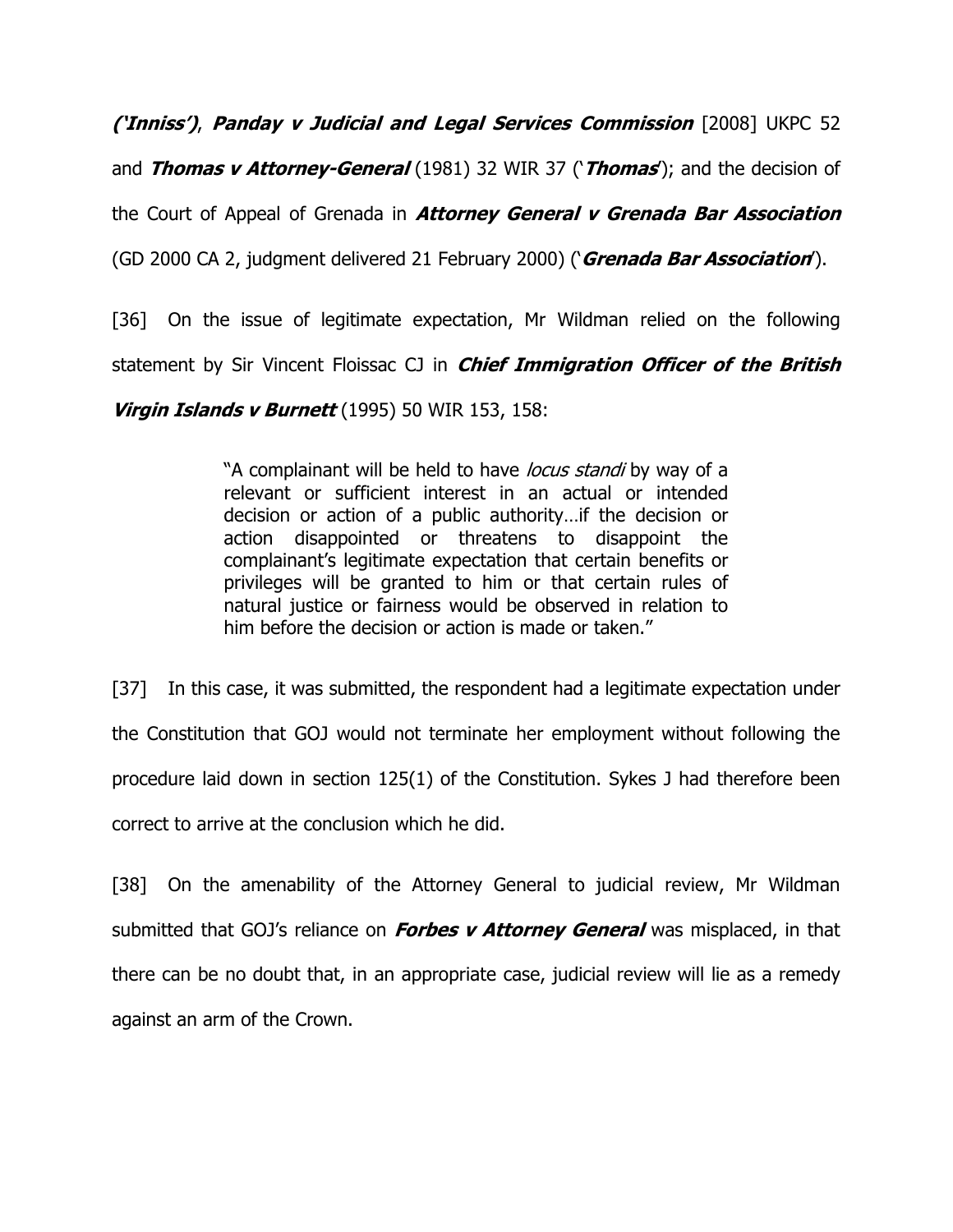[39] And finally, on the question of injunctive relief, Mr Wildman referred us to McLaughlin v Governor of the Cayman Islands [2007] UKPC 50, in which it was held that the purported termination of a public officer's employment, in breach of the rules of natural justice and the relevant public service regulations, was ineffective in law to terminate his employment, with the result that the officer's tenure in office continued until it lawfully came to an end or he resigned. In these circumstances, it was submitted, Sykes J had been correct to grant an injunction to preserve the status quo until the lawfulness of the termination of the respondent's employment was determined.

# What the rules say

[40] Rule 56.3(1) of the CPR provides that a person wishing to apply for judicial review must first obtain leave. The application may be made without notice (rule 56.3(2)) and must be verified by evidence on affidavit containing a short statement of all the facts relied on (rule 56.3(4)). The application for leave must be considered "forthwith" by a judge (rule 56.4(1)), who may give leave without hearing the applicant (rule 56.4(2)). However, where (a) the judge is minded to refuse the application; (b) the application includes a claim for immediate interim relief; or (c) it appears that a hearing is desirable in the interests of justice, the judge must direct that a hearing be fixed (rule 56.4(3)). Leave is conditional on the applicant making a claim for judicial review within 14 days of receipt of the order granting leave (rule 56.4(12)).

[41] Rule 56.6 addresses the issue of delay: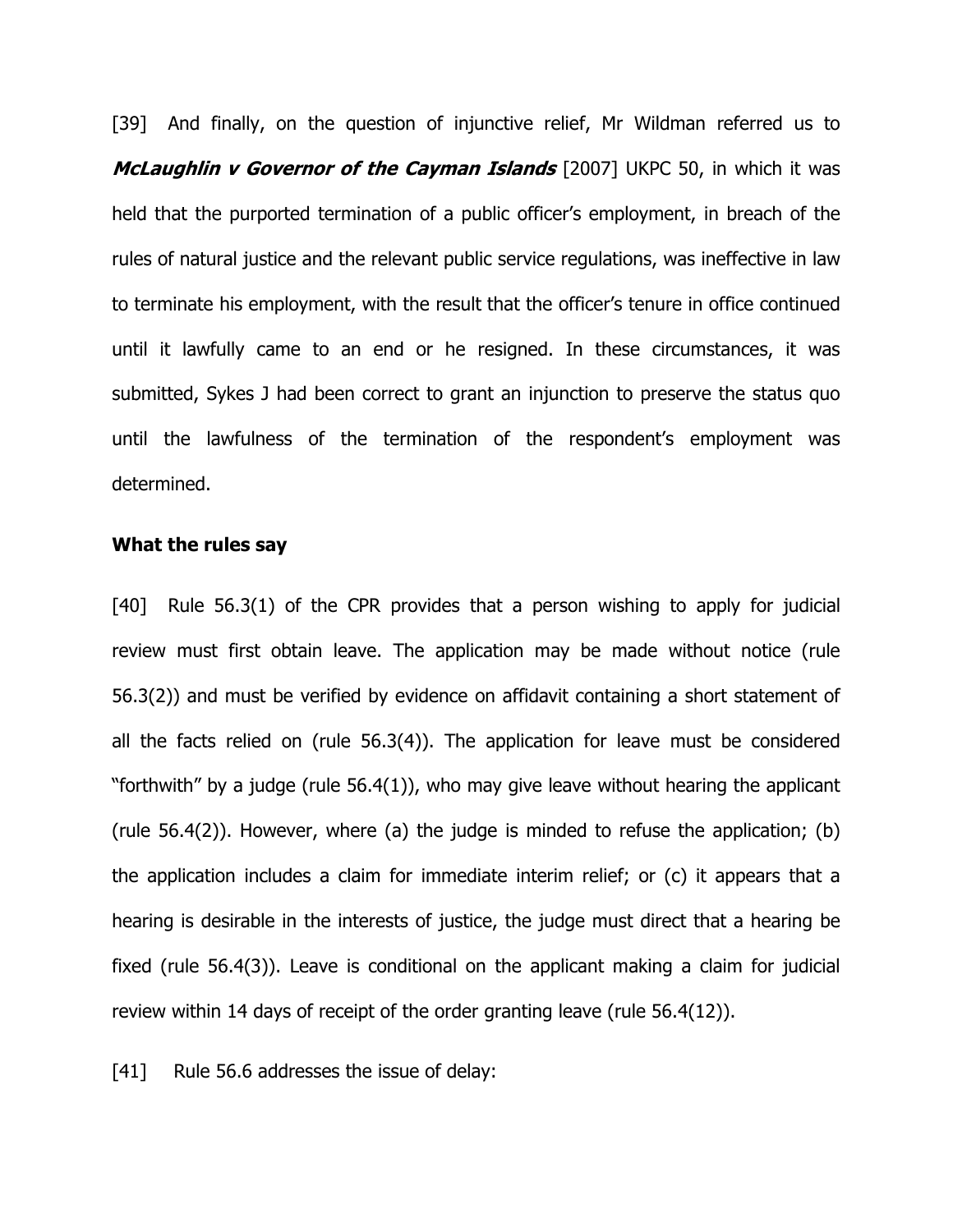- "(1) An application for leave to apply for judicial review must be made promptly and in any event within three months from the date when grounds for the application first arose.
- (2) However the court may extend the time if good reason for doing so is shown.
- (3) Where leave is sought to apply for an order of certiorari in respect of any judgment, order, conviction or other proceeding, the date on which grounds for the application first arose shall be taken to be the date of that judgment, order, conviction or proceedings.
- (4) Paragraphs (1) to (3) are without prejudice to any time limits imposed by any enactment.
- (5) When considering whether to refuse leave or grant relief because of delay the judge must consider whether the granting of leave or relief would be likely to -
	- (a) cause substantial hardship to or substantially prejudice the rights of any person; or
	- (b) be detrimental to good administration."

# Was the threshold for leave met in this case?

[42] Both counsel accepted that the test approved by the Privy Council in **Sharma v Browne-Antoine et al** (para. [19] above) and applied by Sykes J in this case is the appropriate test (see also a very helpful discussion by Mangatal J in **Digicel (Jamaica)** Ltd v The Office of Utilities Regulation, paras  $[22]-[27]$ ). It is therefore necessary to determine whether the learned judge was correct in thinking that, on the material before him, the respondent had shown an arguable ground for judicial review with a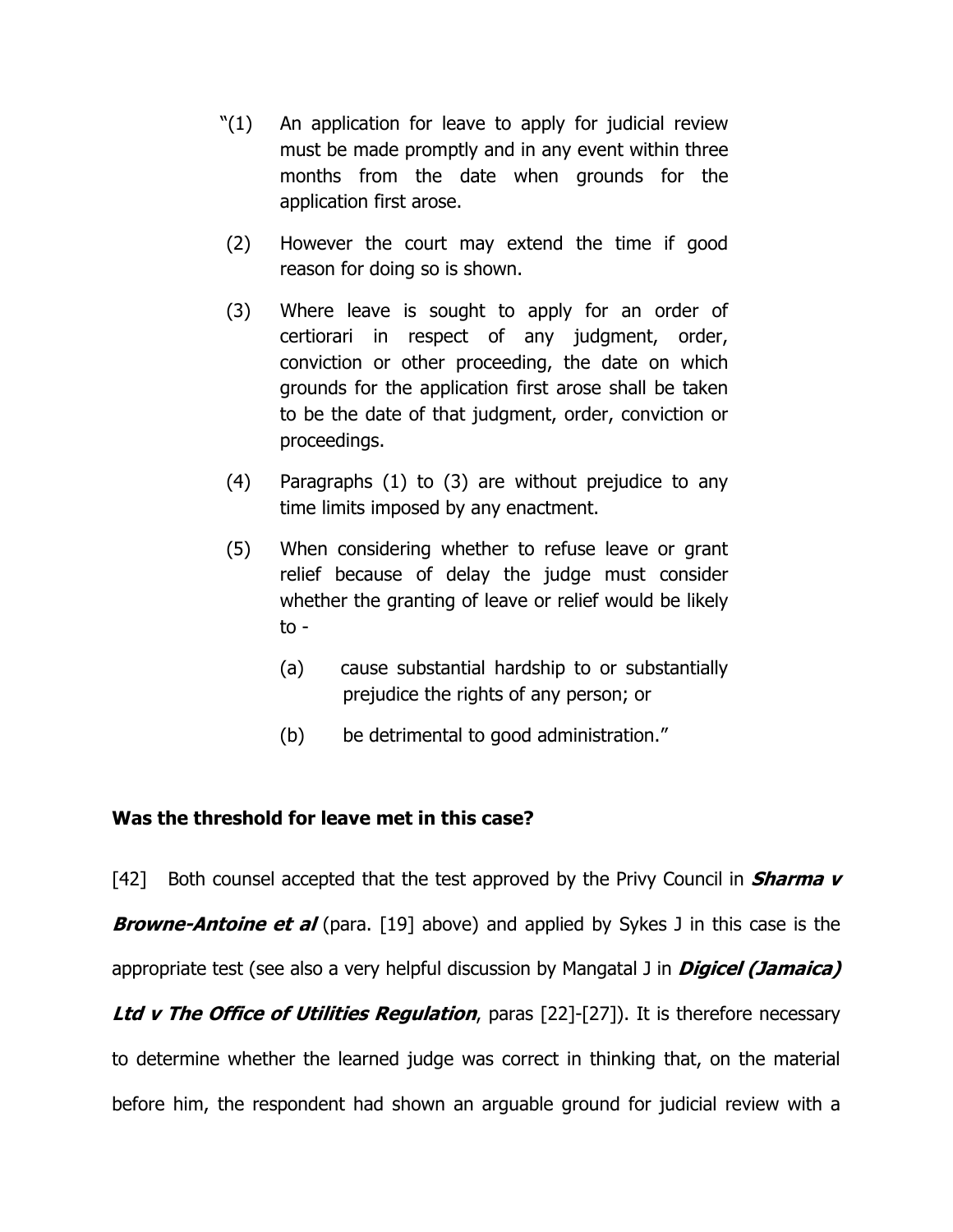realistic prospect of success. And further, that the prospective claim for judicial review was not subject to any discretionary bar, such as delay or an alternative remedy.

[43] At the heart of the matter, as both counsel agreed, is whether it was open to the MFP, notwithstanding the provisions of section 125(1) of the Constitution and the PSR, to terminate the respondent's employment, either before its natural expiry date or at all, by means of an accelerated payment in full to her of all her entitlements under the contract, without following the procedure laid down in section 125(1) and the regulations.

[44] Before turning to *McPherson*, which the judge considered, and Mr Wildman submitted, to be decisive of the question, it may be helpful to look briefly at some of the earlier cases in this area. The decision of the Privy Council in *Thomas*, which is mentioned in all the subsequent cases, is a good starting point. At issue in that case was whether a police officer, as a public servant, was dismissible at pleasure from the police force of Trinidad & Tobago. In a judgment delivered by Lord Diplock, the Privy Council held that he was not. Considering section 99(1) of the Constitution of Trinidad & Tobago, by which the power to appoint and "to remove and exercise disciplinary control over" police officers was vested in the Police Services Commission established by the constitution, Lord Diplock said this (at page 384):

> "To 'remove' from office in the police force in the context of section 99(1), in their Lordships' view, embraces every means by which a police officer's contract of employment (not being a contract for a specific period), is terminated against his own free will, by whatever euphemism the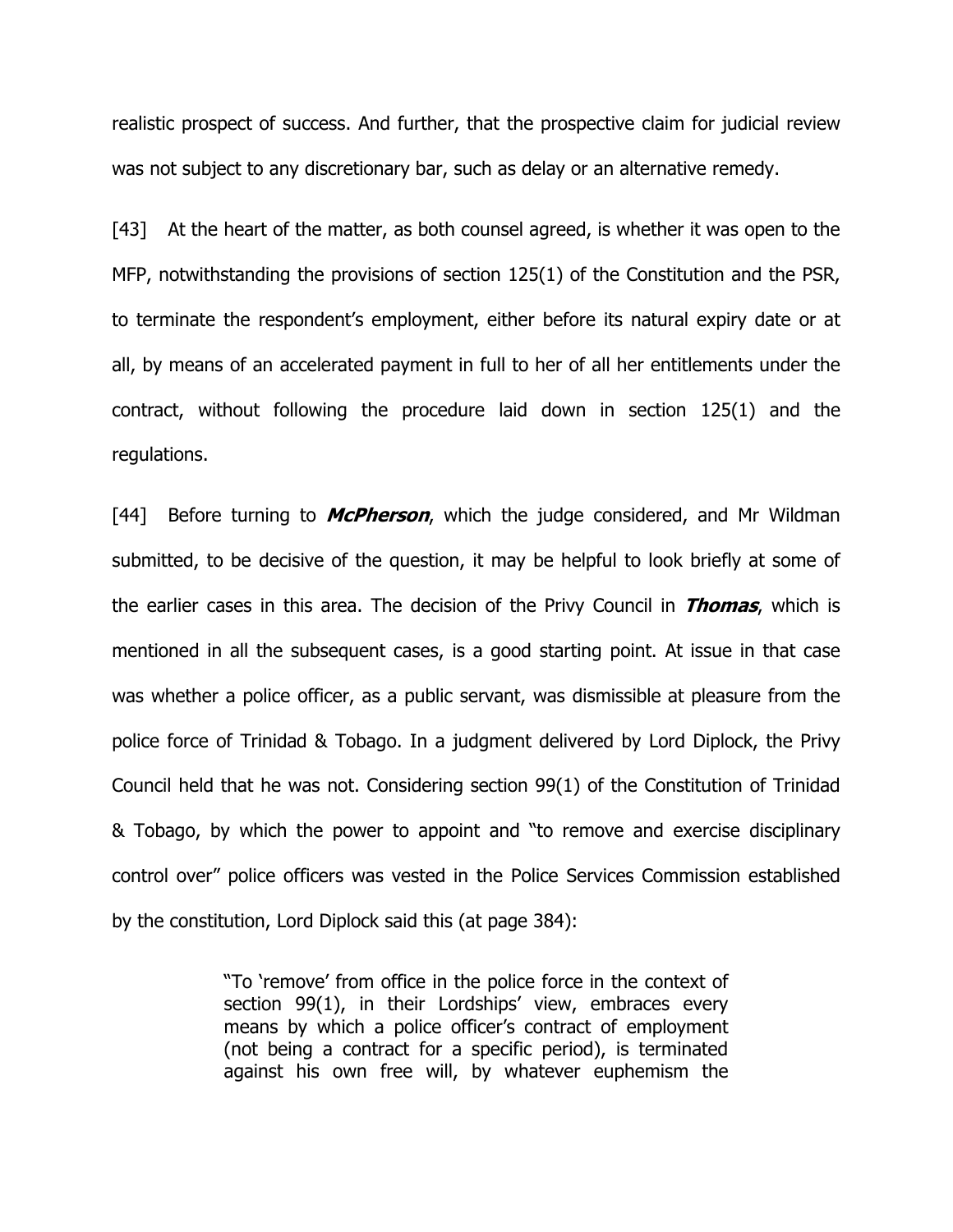termination may be described, as, for example, being required to accept early retirement...

…'remove' in the context of 'to remove and exercise disciplinary control over' police officers in section 99(1) (and in the corresponding sections relating to the other public services) must be understood as meaning 'remove for reasonable cause', of which the commission is constituted the sole judge, and not as embracing any power to remove at the commission's whim."

[45] In Fraser, a case from St Lucia, it was sought to dismiss a magistrate before the expiry of the fixed term contract under which he held office, pursuant to the notice provisions of the contract. After referring with approval to the passage from Lord Diplock's judgment in *Thomas* quoted above, Lord Mance, who delivered the judgment of the Board, said this (at para. 16):

> "The expiry in the ordinary course of a fixed term [contract] cannot be described as a 'removal'. But provisions whereby the Ministry engaging a member of the lower judiciary can bring a term of office to an end prior to its natural expiry date fall into a different category."

[46] With reference to the terms of the particular contract under consideration, Lord Mance continued (at para. 18):

> "Thus, a purported contractual termination under clause 5 clearly constitutes a removal and cannot be effective unless the Commission has beforehand determined, in accordance with a proper procedure, that reasonable cause exists under one of the stated heads. As to clause 6, the Board has expressed its view that a notice to determine the engagement prior to its natural expiry constitutes a removal; and on that footing such a notice can once again only be justified in the event, determined by the Commission, that reasonable cause for such removal exists. The constitutional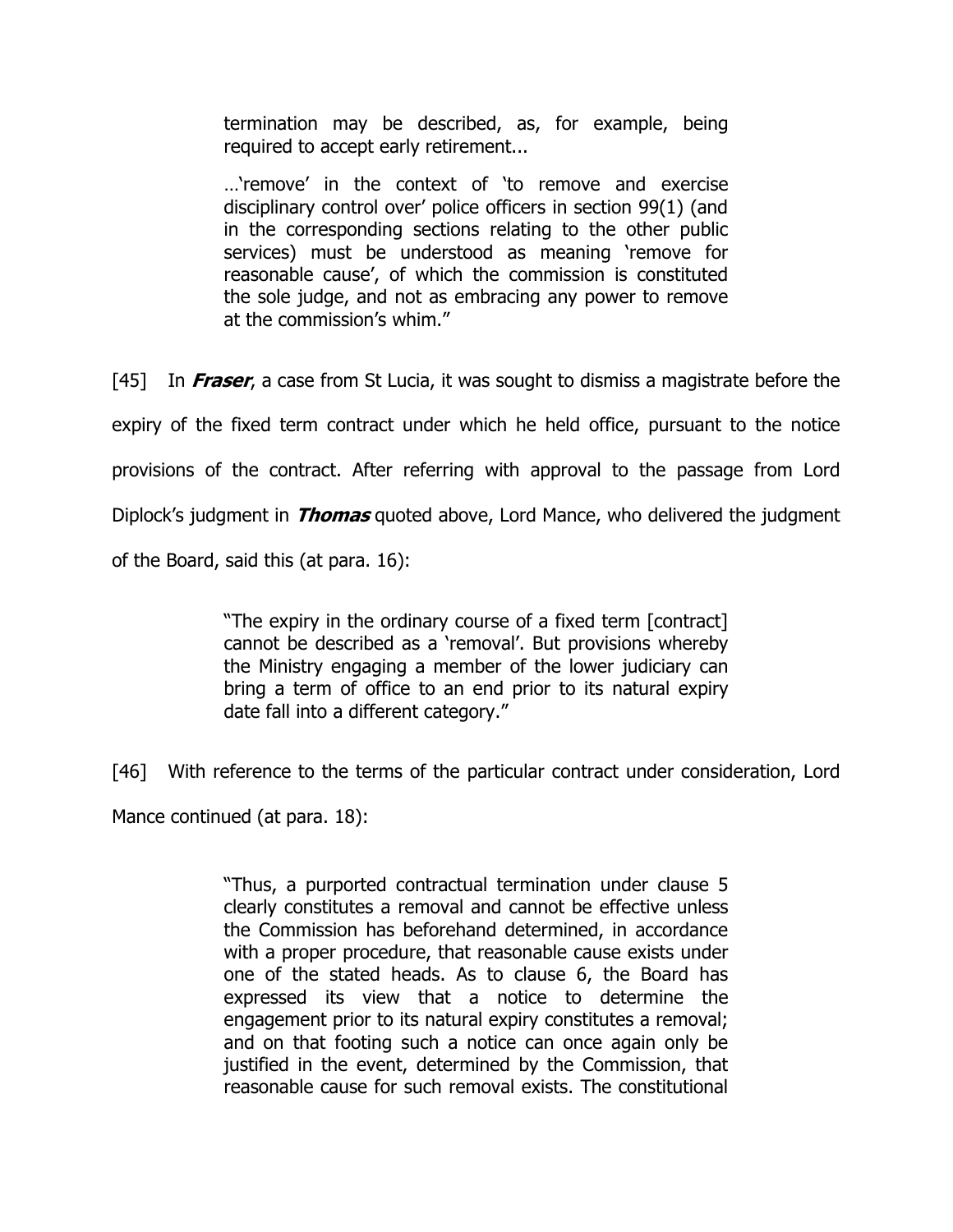protection therefore operates over and above any contractual provisions for termination against the officer's will of the engagement prior to its natural expiry date."

[47] **Fraser** was followed and applied in **Inniss**, with the result that the purported termination pursuant to a provision for notice in the fixed term contract of a person holding the offices of registrar and additional magistrate, was held to be a breach of her constitutional rights; and in *Panday v Judicial and Legal Service Commission* (a case from Malaysia), in which it was held that a temporary magistrate could not be dismissed by the one month's notice stipulated for in his contract.

[48] It is against this unbroken background of authority that this court came to consider the case of *McPherson*. In that case, the appellant was appointed on a three year contract to the position of Director, Land Titles, in the National Land Agency. As in this case, the appellant's contract was underpinned by a formal public service appointment by the Governor-General (as Registrar of Titles) and the nature of the obligations imposed on and undertaken by the appellant explicitly imported some of the usual incidents of public service employment (for example, adherence to the PSR and the Financial Regulations and the signing of a declaration under the Official Secrets Act). When it was sought to terminate his employment under terms of the contract some six months short of its natural expiry date, the appellant successfully challenged the decision to recommend to the Governor-General the revocation of his public service appointment, on the ground of non-compliance with the provisions of section 125(1) of the Constitution and the PSR.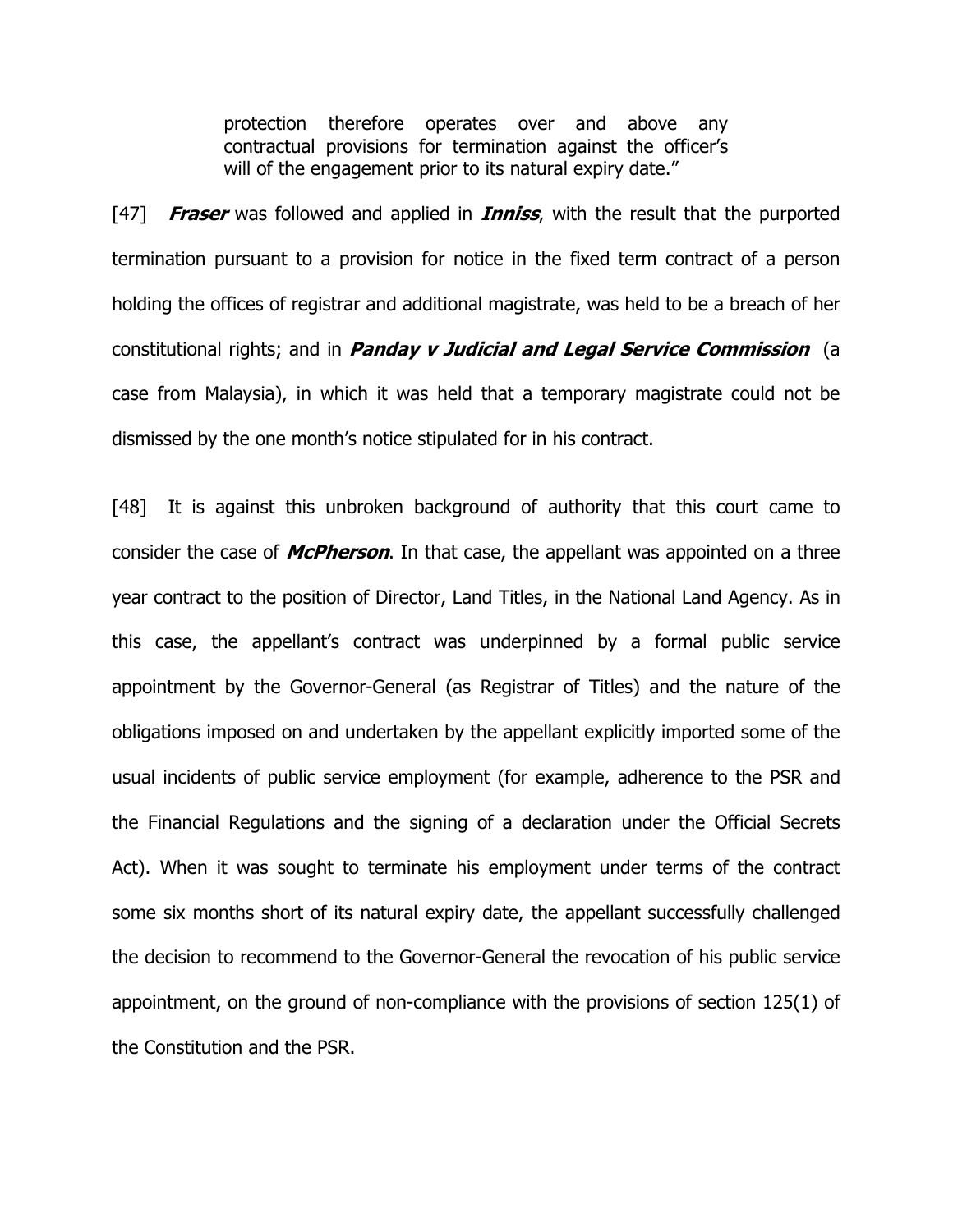[49] In reference to the decisions in *Fraser* and *Inniss* Smith JA observed (at para. 55) that the protection afforded by the constitutions of St Lucia and St Christopher and Nevis to members of the lower judiciary was "effectively the same as the protection offered to public officers under section 125 of the Jamaican Constitution". He therefore concluded (at para. 58) that the decisions of the Board in those cases were applicable to the case of Mr McPherson:

> "On the authority of their Lordships' decision in Fraser, I hold that the termination of the appellant's appointment as Registrar of Titles under the contractual provision, without more, was unconstitutional in the light of section 125 of the Constitution. Under this section, reasonable cause for such removal must exist. Such reasonable cause must be determined by the PSC in accordance with the procedure prescribed by the PSR. Section 125 precludes the operation of the contractual provision for summary determination. The appellant could not therefore be dismissed otherwise than in accordance with procedure prescribed by the PSR. As the Board said in Fraser, it is necessary to interpret and read together the Constitution and the contractual arrangement in a way which provides the intended protection. The agreement between the appellant and the respondent must be read as permitting removal under the agreement only in the event, determined by the Commission, that reasonable cause for such removal exists. In the instant case, no such reasonable cause was determined by the Commission to exist."

[50] Both Harrison and Dukharan JJA agreed. Harrison JA said (at para. 113) that "any recommendation by the respondent to the Governor General to terminate the appellant's contract without cause, prior to its natural expiry would constitute a removal from his position as Registrar of Titles and be in breach of section 125 of the Constitution". And Dukharan JA added (at para. 131) that the recommendation by the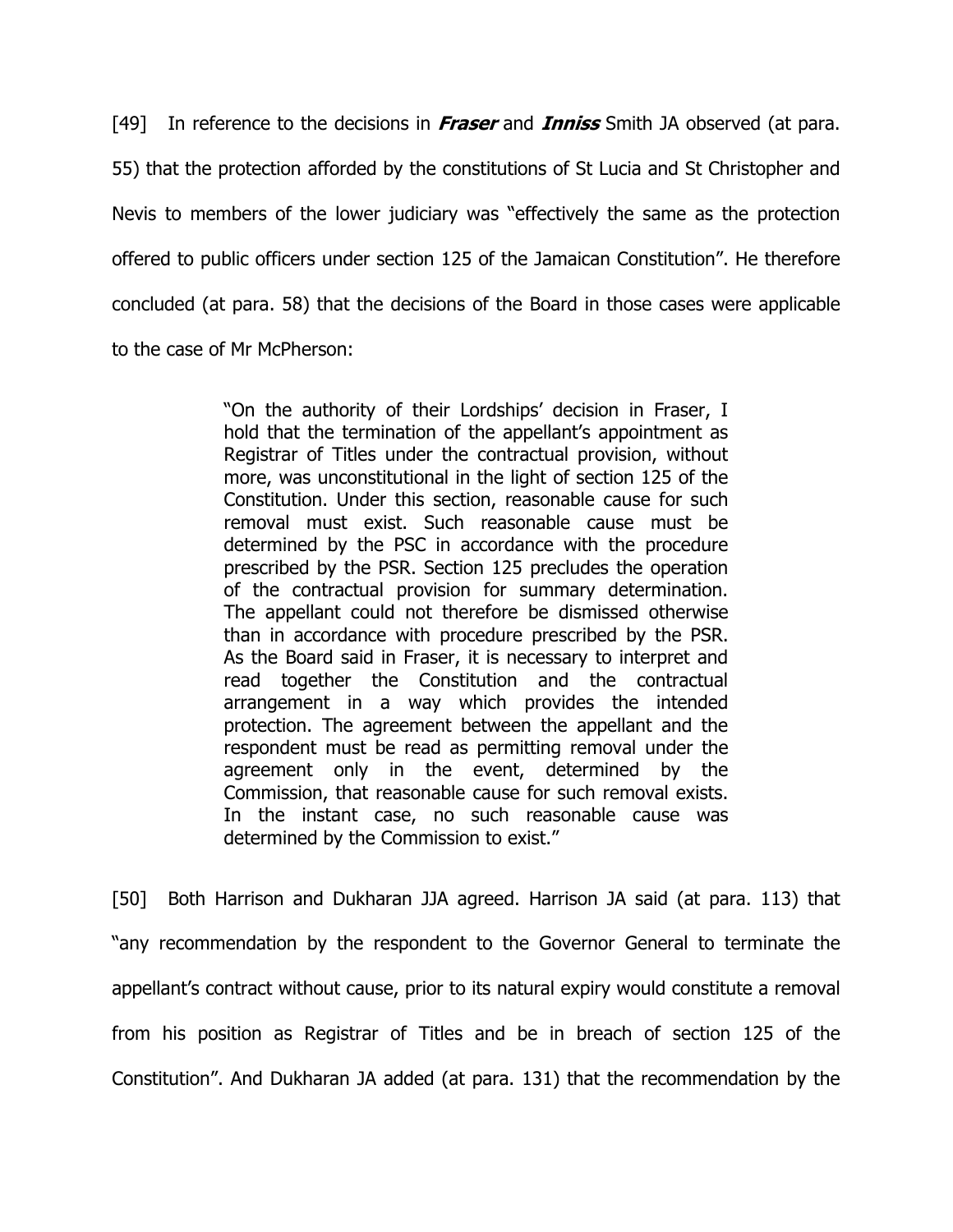respondent to the Governor-General "to terminate the appellant's contract, without cause, before expiry is a clear breach of the Constitution".

[51] **McPherson** therefore fits neatly into a line of cases which establish that, under constitutional arrangements which vest the power to appoint and dismiss public servants in what Lord Diplock described in **Thomas** (at page 382) as "autonomous commissions", the removal from office of a public servant, albeit serving under contract, cannot be effected prior to the natural expiry date of the contract otherwise than by way of the route prescribed by the constitution and any applicable regulations governing the public service.

[52] As I have already indicated, Sykes J considered this case to be "a replica copy" of **McPherson**. In her very careful argument on this point, the learned Solicitor General sought to persuade us that this case is in fact distinguishable from  $McPherson$ , principally on the basis that, unlike in that case, MFP did not purport to terminate the respondent's contract pursuant to the notice clause, but rather sought to effect a "buy out" of it by paying up in full her entire entitlement under it. Therefore, it was submitted, to the extent that the termination procedures created by the PSR were designed to protect a public servant from economic disadvantage in the event of arbitrary termination, the respondent was fully protected from such disadvantage by being paid up in full.

[53] It seems to me to be strongly arguable that this is a distinction without a difference: whether it is sought to achieve it by notice pursuant to the contract (as in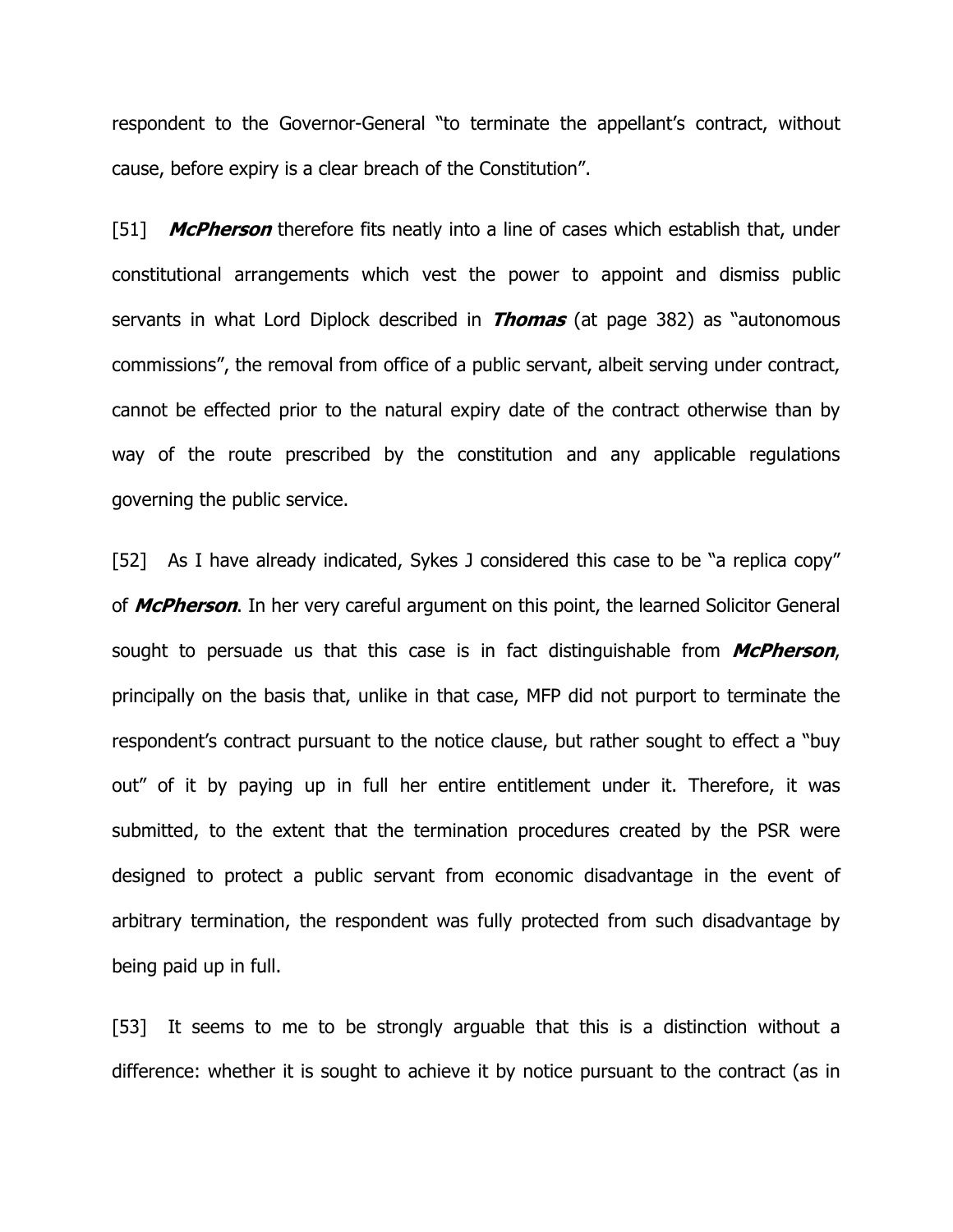**McPherson**) or by a payment of the employee's full entitlement under the contract (as in this case), the desired outcome at the end of the day is the removal of the public officer from the position to which he/she has been appointed by the Governor-General, prior to the natural expiry date of the contract under which he/she holds office. In these circumstances, the constitutional protections designed to insulate public servants from removal from office otherwise than in accordance with the established procedures under the PSR appear to me to be as apt to vindicate a public servant's reputation, as they are to protect her economic interests. It is therefore difficult to see why a different rule should apply in the case of a "buy out" of the contract, once it has the effect of removing the officer from her position before its natural expiry date.

[54] In considering this issue, I have not lost sight of  $R$  (on the application of **Tucker) v Director General of the National Crime Squad, on which the Solicitor** General relied in support of her submission that the decision to "buy out" the respondent's contract was not amenable to judicial review. In that case, Scott Baker LJ posed three questions (at para. [24]) for consideration in determining whether a public body with statutory powers was exercising a public function amenable to judicial review or not: (i) whether the defendant was a public body exercising statutory powers; (ii) whether the function being performed in the exercise of those powers was a public or private one; and (iii) whether the defendant was performing a public duty owed to the claimant in the particular circumstances under consideration.

[55] I have no doubt that this can in an appropriate case be a helpful approach to the task of identifying the precise boundary between public and private law. But it seems to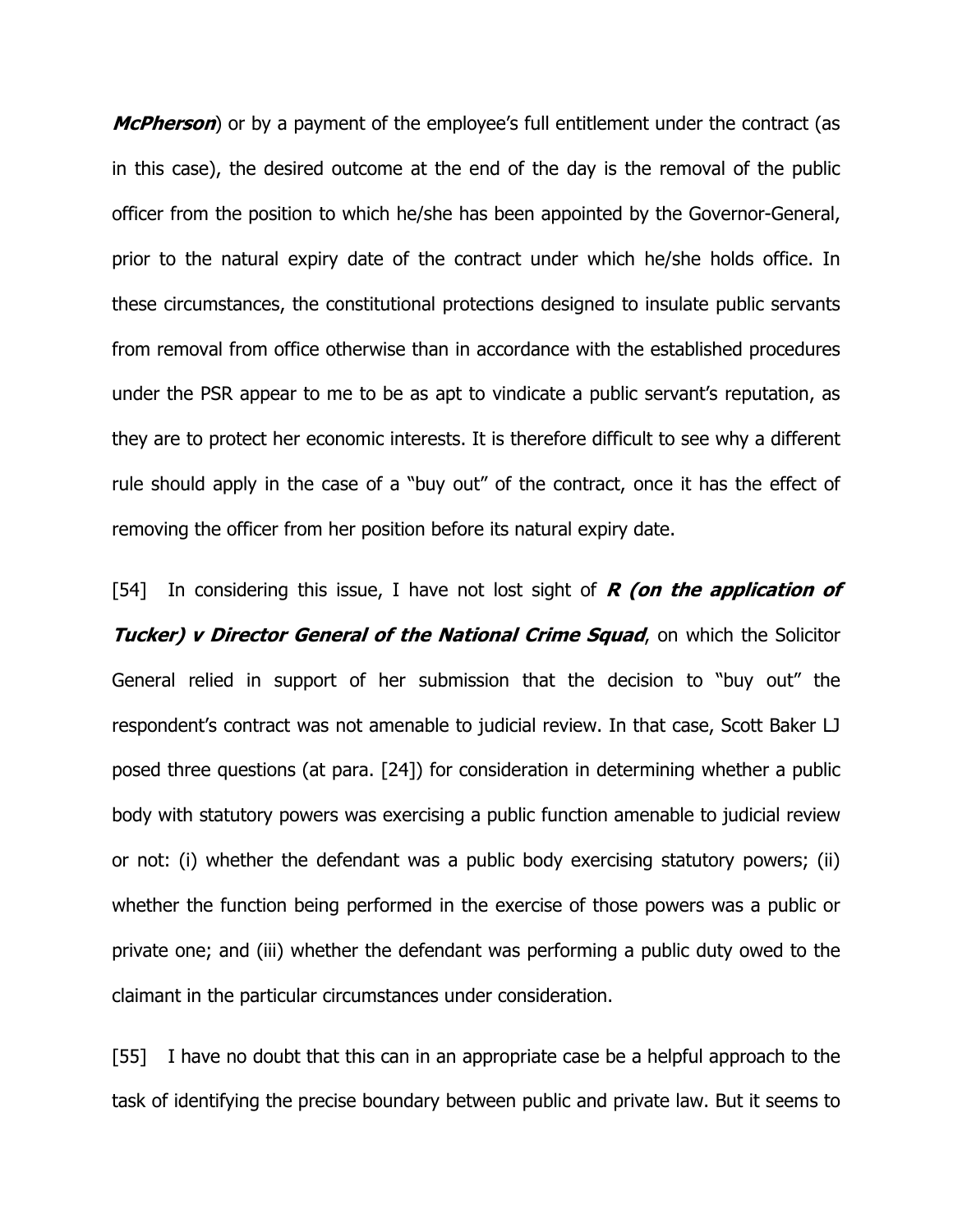me that the decision to "buy out" the respondent's contract in the instant case is sufficiently proximate in kind, albeit not identical, to the decisions which were successfully challenged in *Fraser, Inniss* and *McPherson* so as to make resort to any other set of definitional criteria unnecessary in this case. In the light of these decisions, it appears to me that Sykes J was clearly correct in determining that, in this case, the respondent had demonstrated a reasonable prospect of succeeding on her substantive judicial review application.

[56] Sykes J also considered (at para. [26] of his judgment) that the respondent had "a legitimate expectation that the Government will act lawfully when seeking to end her contract". But in so saying, it is clear that, as the Solicitor General pointed out, the learned judge mistook the nature of the legitimate expectation which the respondent claimed, which was "a legitimate expectation that if there is no misconduct on her part and she performs her tasks competently and there is no other reasonable ground for terminating her contract and employment her contract would be renewed on similar terms and conditions". The respondent therefore founded her application on an expectation that the contract would be renewed, in respect of which there was absolutely no evidence to support any such expectation. I therefore think that the learned judge was plainly in error in thinking that the respondent was entitled to leave on this ground as well.

Were there any discretionary bars to the grant of leave in this case?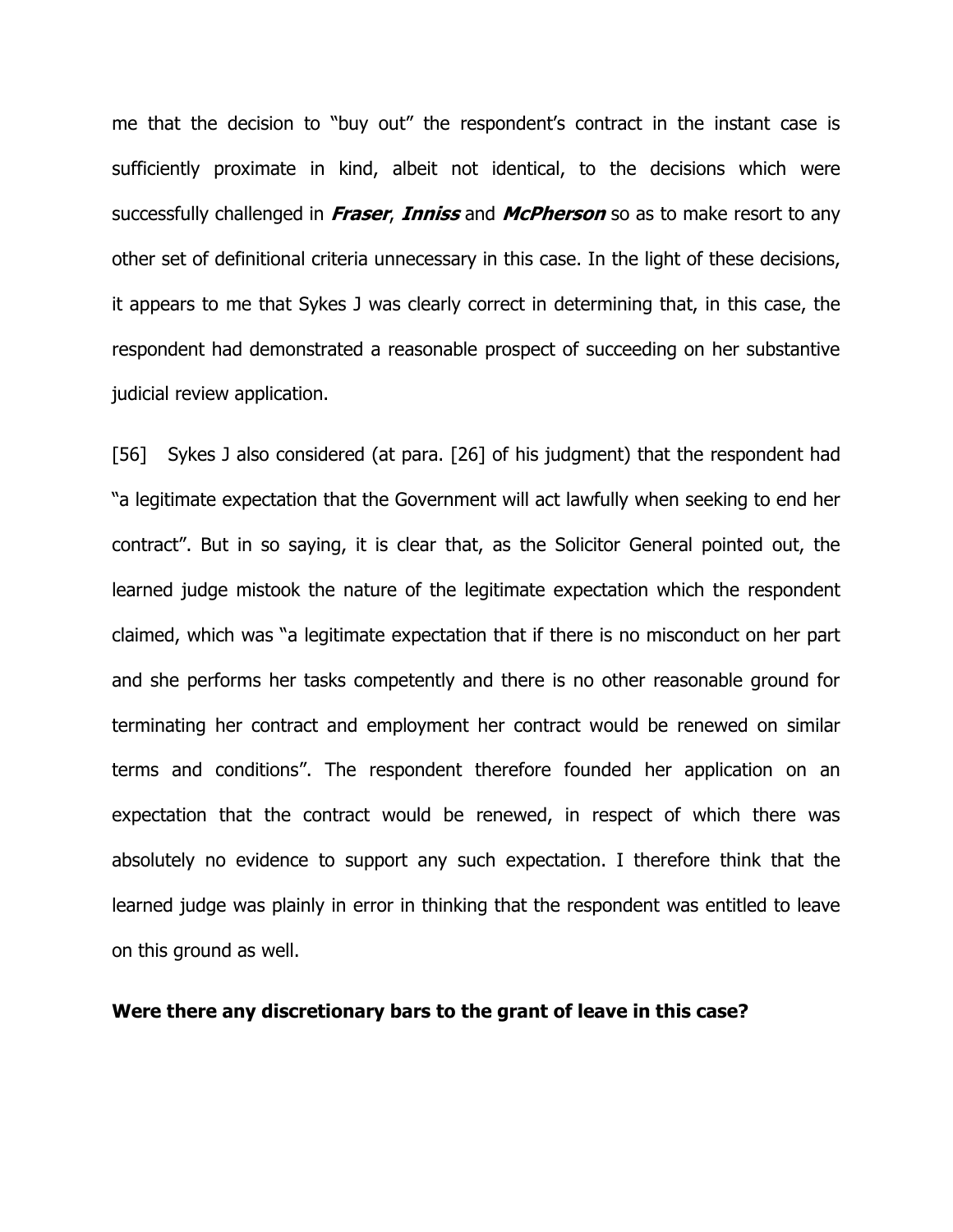[57] Having determined that it was open to the judge to have concluded that the respondent had shown a reasonable prospect of success on the application for judicial review, it is still necessary to consider whether he ought nevertheless to have given effect to any discretionary bar in this case. The two which arise for consideration are delay and the availability of an alternative remedy.

[58] As far as delay is concerned, I will say at once that, as far as the respondent's application for leave to challenge the decision to transfer her from the post of CGTA to that of CGMFP is concerned, the learned judge did not, in my view, give any or any sufficient weight to either the fact that (i) the application was being made nearly 17 months after the respondent was notified of the transfer and (ii) the respondent had not only indicated her acceptance of the transfer but had been performing the functions of CGMFP over that entire period.

[59] In the landmark decision of **O'Reilly v Mackman** [1983] 2 AC 237, the House of Lords held that a person seeking to establish that a decision of a public authority infringes rights which he is entitled to have protected under public law must as a general rule proceed by way of an application for judicial review under the rules which at that time governed applications for judicial review (RSC Ord 53, r 1(1)), rather than by way of an ordinary action. The objective of this decision was to prevent circumvention of the protections built into the judicial review procedure to safeguard public authorities against groundless and unmeritorious applications, notably the requirement for leave and the strict time limits for making applications. In my view, although the decision has, in the more than 30 years since it was made, been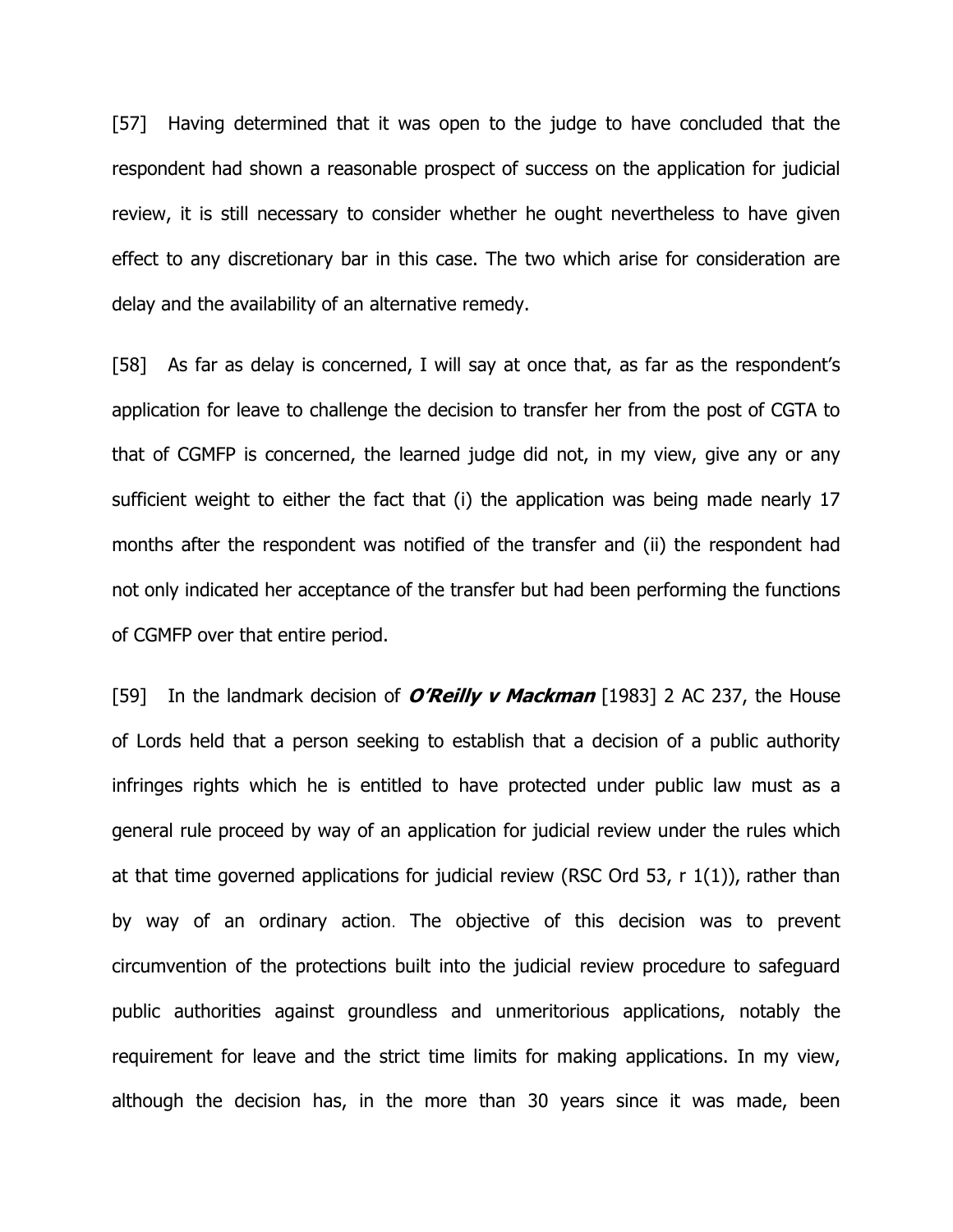distinguished and qualified in a variety of circumstances (see generally Jonathan Manning, Sarah Salmon and Robert Brown, Judicial Review Proceedings, 3<sup>rd</sup> edn, paras 3.9-3.57), Lord Diplock's explanation (at page 284) of the public policy consideration underlying the protections enshrined in the judicial review procedures remains valid:

> "…the need, in the interests of good administration and of third parties who may be indirectly affected by the decision, for speedy certainty as to whether it has the effect of a decision that is valid in public law."

[60] Reflecting a similar policy consideration, rule 56.6(5)(b) of the CPR requires the judge considering the question of leave to apply for judicial review to have regard to whether the grant of leave would be likely to be "detrimental to good administration".

[61] In my view, this is a case in which it must surely have been detrimental to good administration for the decision to transfer the respondent from one senior position at the highest reaches of the public financial sector to another to be impugned almost a year and a half after the respondent had not only accepted the transfer, but had performed the functions of the office to which she had been transferred over that same period. In the interim, as the evidence in fact showed to have happened in this case, other persons will also have been assigned to perform the functions of the office from which the respondent was transferred.

[62] Sykes J's failure to attribute any significance to the gap in time between the transfer and the application for leave arose, it is clear, because he did not appreciate that one aspect of the respondent's application related to the decision to transfer her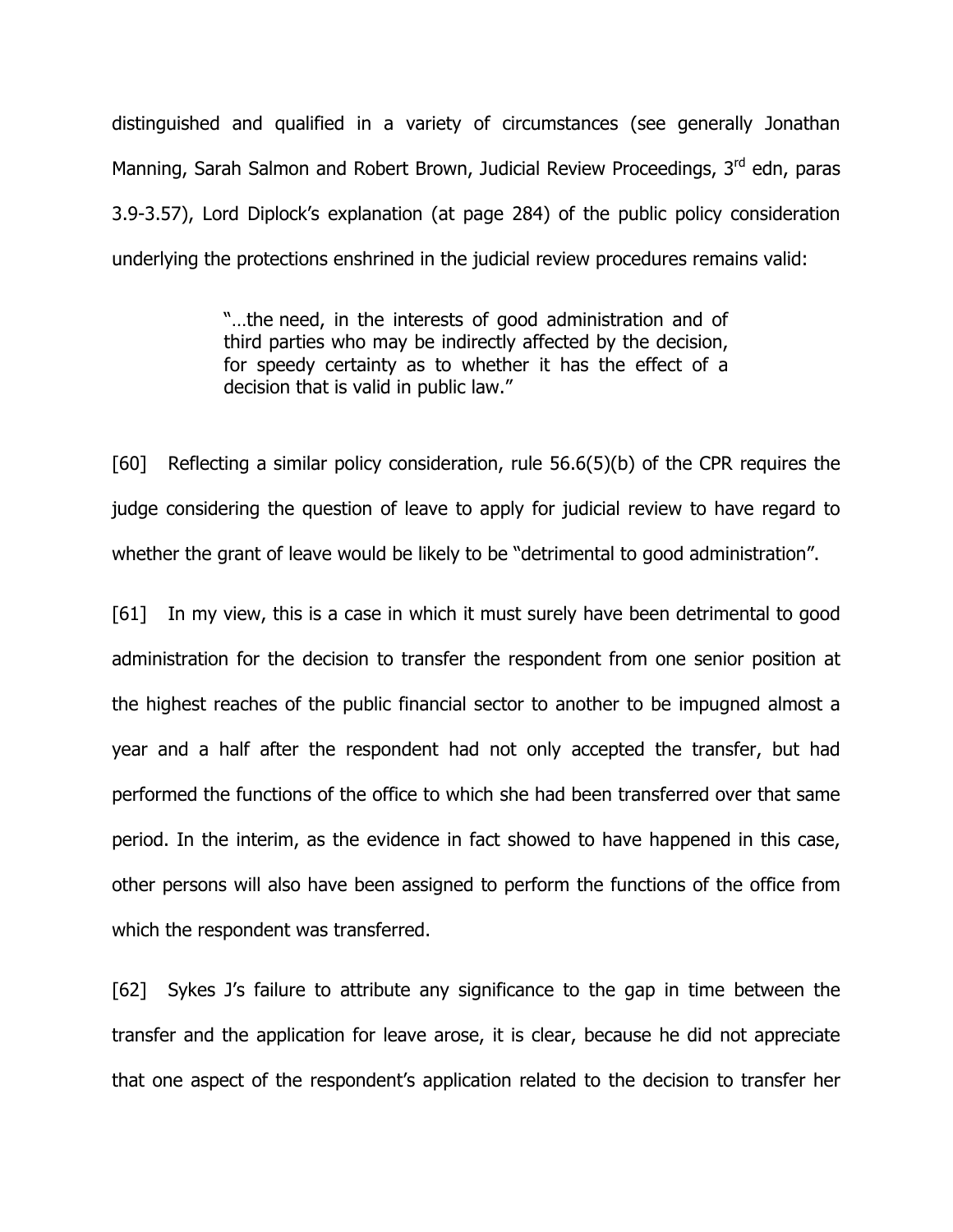from the position of CGTA. Thus, he regarded the respondent's reference to the transfer in February 2012 as having been intended only "to put the sequence of events before the court which has led her to believe that the July letter was really the culmination of a plan to remove her that began in February 2012" (para. [22]). In my respectful view, the learned judge was clearly in error on this point and, despite the natural reluctance to interfere with the exercise of a discretion, I consider that he ought to have declined to grant leave to the respondent to challenge the transfer.

[63] But this leaves unaffected the judge's decision to grant leave to the respondent to challenge the decision to terminate her employment. No question of delay can possibly arise in that respect: the letter advising the respondent of the decision was dated 10 July 2013 and the application for judicial review was made, just over two weeks later, on 26 July 2013.

[64] In so far as the availability of an alternative remedy is concerned, reliance was placed on section 127(4) of the Constitution, which provides, so far as is material, that -

> "Where, by virtue of an instrument made exercisable under subsection (1) of this section, the power to remove or to exercise disciplinary control over any officer has been exercised by a person or authority other than the Governor-General acting on the advice of the Public Service Commission, the officer in respect of whom it was so exercised may apply for the case to be referred to the Privy Council…"

[65] Sykes J took the view that, "Section 127(4) is not authorising illegality or encouraging unconstitutional conduct…[it] assumes that the person who removed or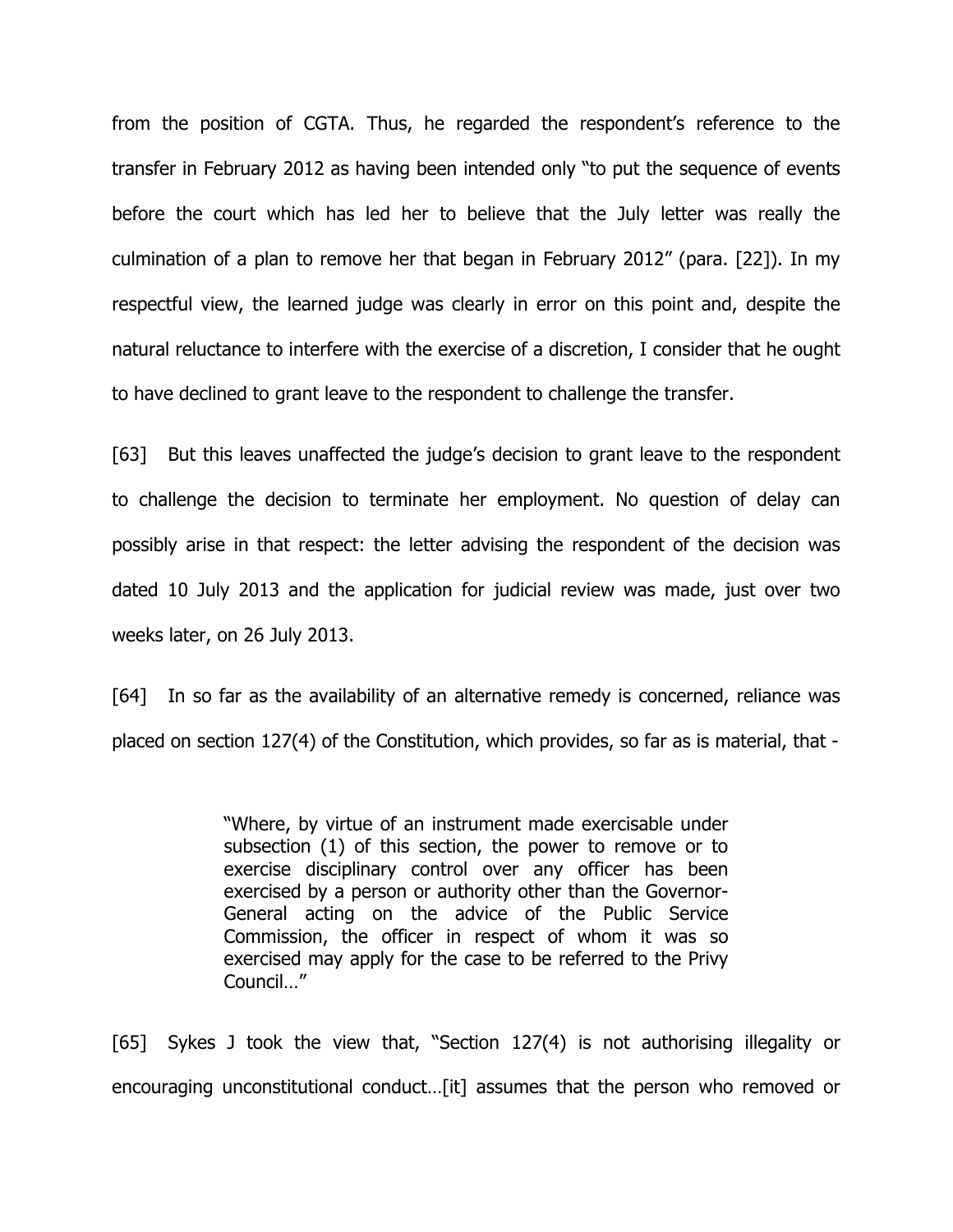exercised disciplinary control had the lawful authority to do so and did so lawfully" I think that this was a view that was fairly open to the judge and I am not inclined to go behind it. In any event, the subsection plainly gives an option to the officer ("may apply") and does not, either expressly or by implication, require that an application to the Privy Council should be made as a precondition to any challenge to an administrative decision affecting him or her.

[66] In all the circumstances, therefore, I am clearly of the view that the judge's decision to grant leave to the respondent to apply for judicial review of the decision to terminate her employment was one which was properly open to him in this case. I would therefore dismiss the appeal against the grant of leave in this respect.

# Injunctive relief

[67] Section 16(2) of the Crown Proceedings Act provides as follows:

"The Court shall not in any civil proceedings grant any injunction or make any order against an officer of the Crown if the effect of granting the injunction or making the order would be to give any relief against the Crown which could not have been obtained in proceedings against the Crown."

[68] As Smith JA pointed out in **Brady & Chen Ltd v Devon House Development** Ltd (at para.  $[22]$ ) –

> "…section 16(2) does not prohibit the court from granting injunctive relief against an officer of the Crown in judicial review proceedings. This is so because by virtue of section 2 (2), the phrase 'civil proceedings' does not include proceedings which in England would be taken on the Crown side of the Queen's Bench Division."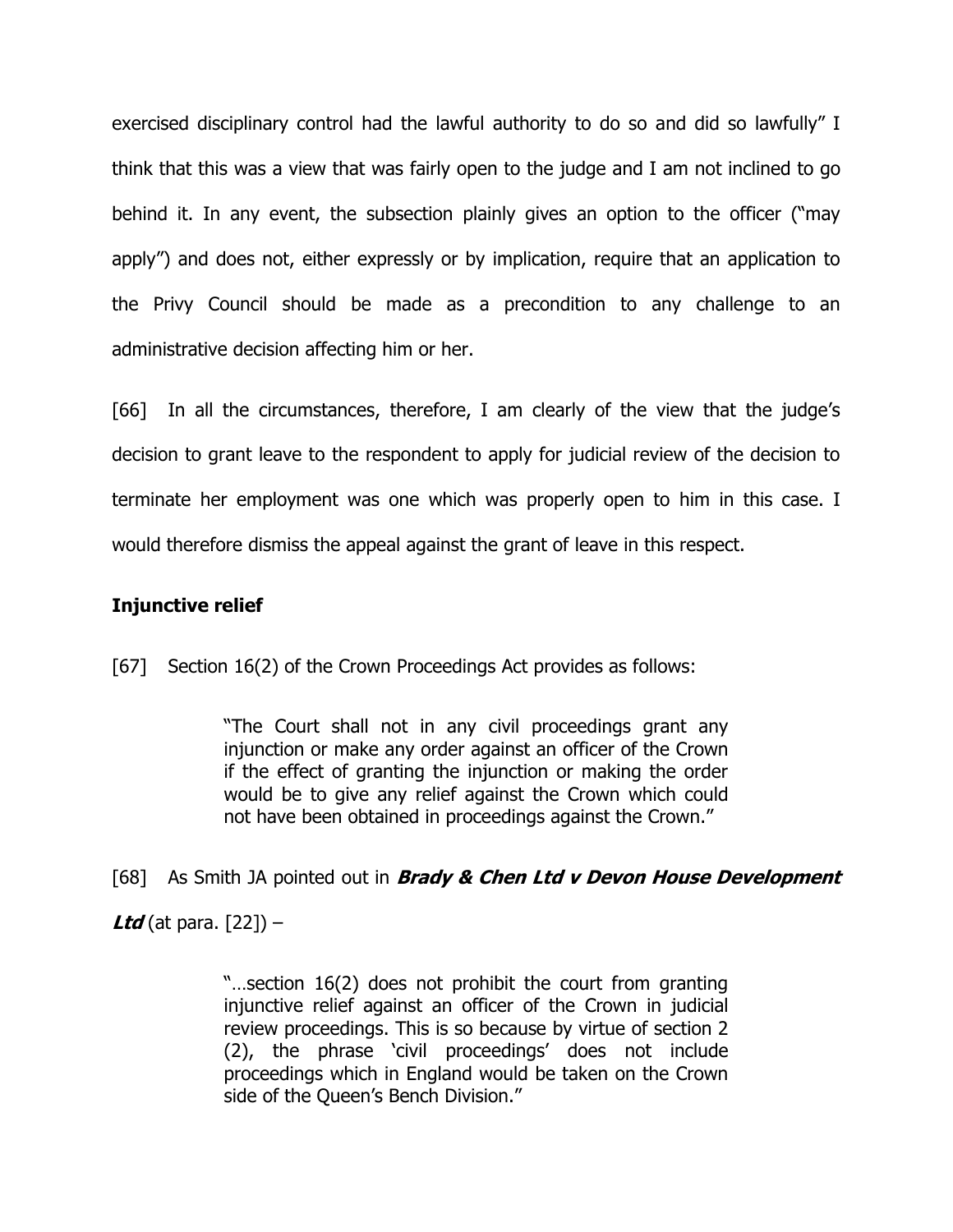[69] In the light of this clear and, if I may say so with respect, plainly correct statement of the position, Miss Larmond was obviously correct in not maintaining that section 16(2) would have been an obstacle to the grant of an injunction against the Attorney General in this case. However, she did place some reliance on the statement by Lord Hoffmann in *Millicent Forbes v The Attorney General* (at para. [6]) that "[j]udicial review does not lie against the Crown as such and the Attorney General can have no role in this case except as representative of the Crown".

[70] Although Sykes J was clearly not impressed with this point, which was also urged before him, in the end he did not extend the interim injunction to include the Attorney General:

> "If Miss Larmond's argument is correct then it means an Attorney General can be as unlawful as he wants to be and there would be no power to constrain him  $-$  a truly stunning conclusion in a constitutional democracy where the constitution is the supreme law. The injunction was extended but excluded the Attorney General because the court took the view that restraining the other respondents would be sufficient to maintain the status quo until the hearing and not because this court accepted the proposition that an injunction cannot be granted against the Attorney General."

[71] In the light of the stance ultimately taken by the learned judge on this point, his obvious lack of enthusiasm for Miss Larmond's argument can only be regarded as obiter. Accordingly, I do not consider it necessary - or wise - for this court to embark on what would clearly be, in the context of this appeal, a purely academic discussion.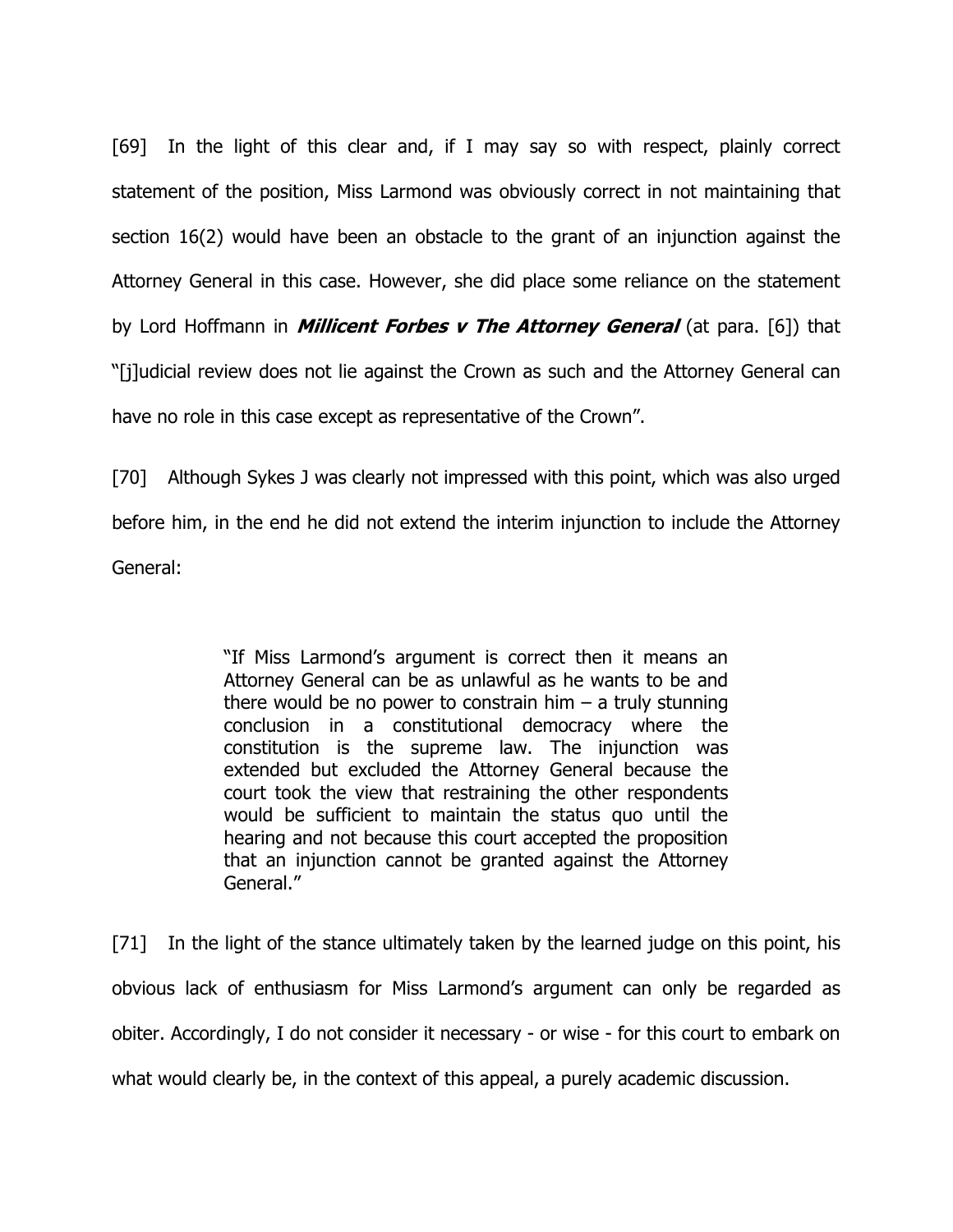[72] Miss Larmond's strongest challenge to the judge's decision to continue the injunction which had been previously granted on the without notice application was that the respondent was guilty of a material non-disclosure, not having revealed that she had in fact accepted her transfer to the position of CGMFP and had been performing the functions of that office for 17 months.

[73] As I have already pointed out (at para. [66] above), the learned judge failed to appreciate that the decision to transfer her from the position of CGTA was in fact the subject of specific challenge by the respondent. Had Sykes J kept this in mind, it seems to me that he could well have considered that the fact that the respondent had accepted the transfer (and, by the time of the without notice application for an injunction, had already performed in the new position), would have been a material consideration for the judge who considered that application and ought therefore to have been disclosed in the application before him. And had he formed this view, Sykes J could also have regarded the respondent, on the basis of long established principle, as "in mercy before the court, that is to say liable to have the order set aside on that ground" (per Ralph Gibson LJ in **Brink's-MAT Ltd v Elcombe and Others** [1988] 3 All ER 188, 193; see also, for the general principle of the consequences of material nondisclosure on an ex parte application,  $R$  v Kensington Income Tax Commissioners, ex parte Princess Edmond de Polignac [1917] 1 KB 486 and Jamculture Ltd v **Black River Upper Morass Development Co. Ltd and Another** (1989) 26 JLR 244).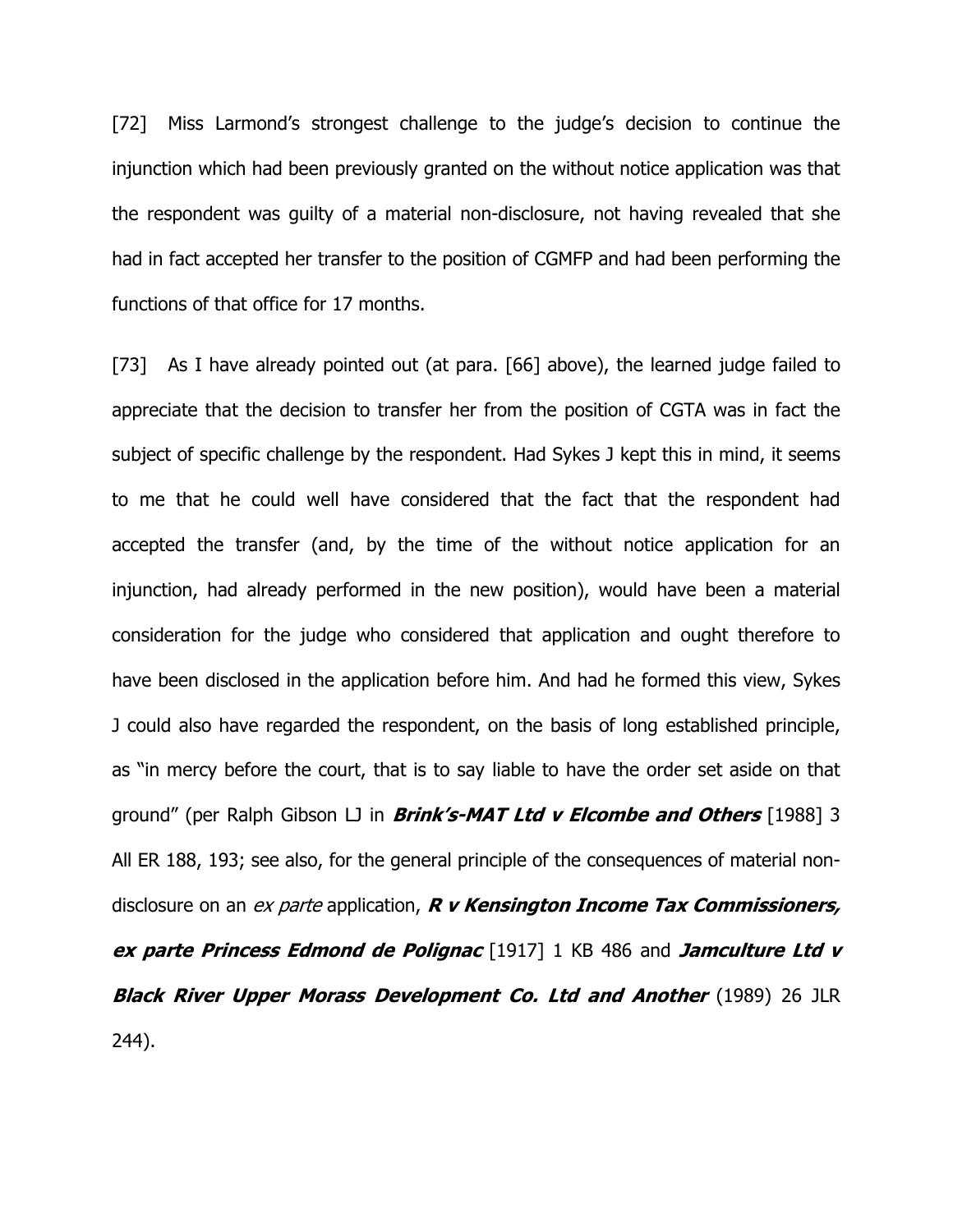[74] But it is also well established that this severe consequence is a matter of discretion for the judge hearing the *inter partes* application and that it is open to the court "to continue the injunction or to grant a fresh injunction in its place, notwithstanding that there may have been non-disclosure when the original ex parte injunction was obtained" (per Balcombe LJ in  $Brink's-MAT$  Ltd  $v$  Elcombe and **Others**, page 194). I cannot therefore say with any degree of certainty that Sykes J would have exercised his discretion differently had he appreciated the true force of the non-disclosure alleged against the respondent in this case. It seems to me that the judge might well have taken the view that, given the strength of the principle that the employment status of a person in the respondent's position ought not to be affected without resort being had to the procedures established under the Constitution and the PSR, it would be right to continue the injunction until the hearing of the substantive judicial review application. I would therefore decline to disturb the learned judge's exercise of his discretion in all the circumstances.

[75] That having been said, however, the question which next arises is whether this court, having determined that the judge was right to grant leave, should extend the injunction beyond 30 April 2014, which is the natural expiry date of the contract. In contending that we should, Mr Wildman makes the simple, but far-reaching submission that, by virtue of the fact that the respondent holds a public office, her appointment can only be terminated by way of the procedures established under the Constitution and the PSR, irrespective of the expiry date stated in the contract. In reply to this submission the learned Solicitor General points out that the natural expiry date of the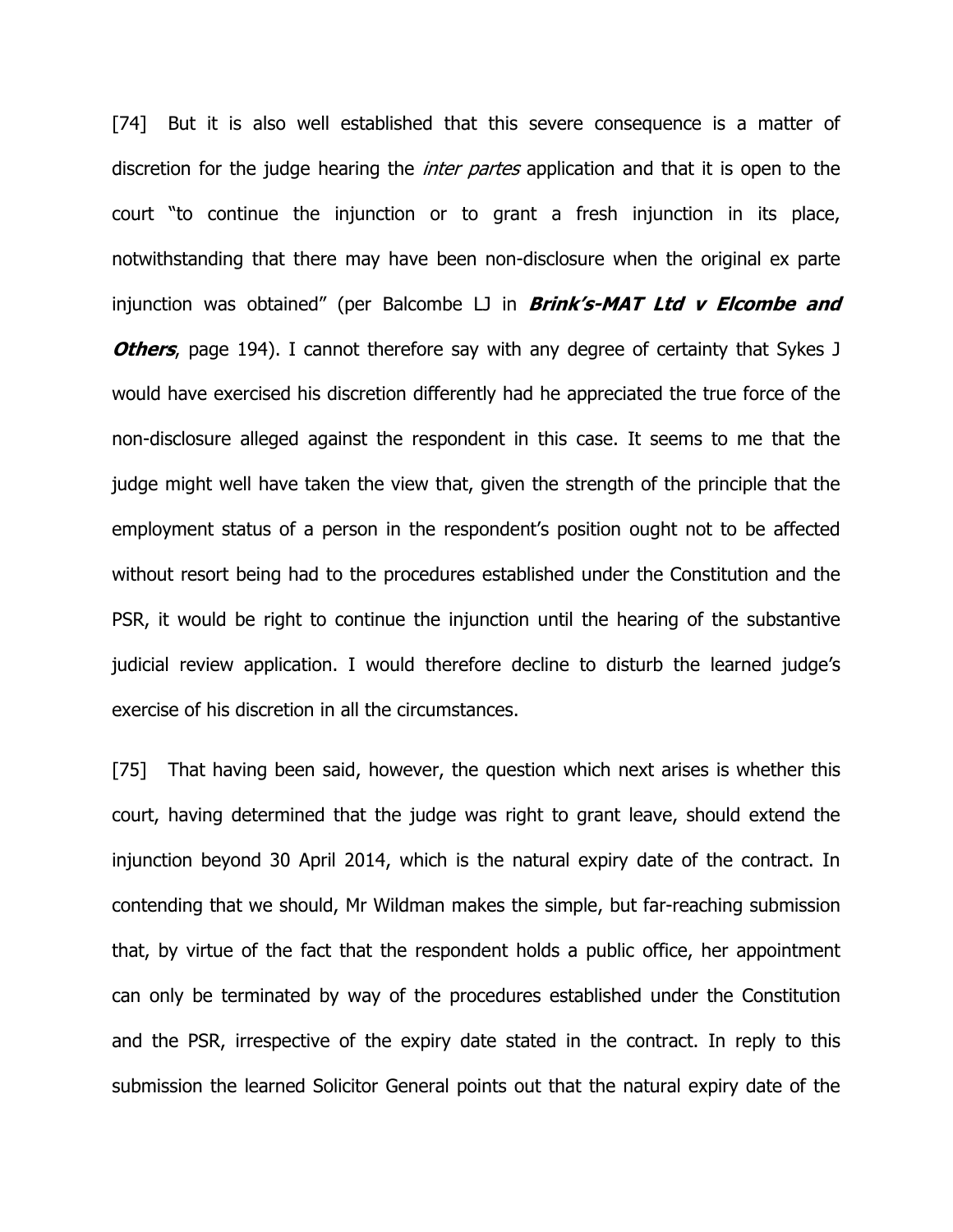contract was regarded as a relevant factor in **Thomas, Fraser** and **Inniss** and that there is nothing in the Constitution that is inconsistent with the use of a fixed date contract in the public sector.

[76] In the leading cases of **Thomas, Fraser** and **McPherson**, the restriction on the capacity of the executive to remove a public servant serving under contract from office is expressly qualified by reference to the natural expiry date of the contract. I take this qualification to mean that, save in the case of a legitimate expectation that the contract will be renewed (as to which, see Eddy Ventose, Commonwealth Caribbean Administrative Law, pages 232-235, and the cases there cited), where the contract comes to an end through effluxion of time, resort to any special termination procedures will generally not be necessary in order to effect the removal of the public officer from office.

[77] There is in my view no inconsistency between this conclusion and Lord Bingham's statement in *McLaughlin v Governor of the Cayman Islands* [2007] UKPC 50, para. 14, that the holder of a public office who is purportedly dismissed by a public authority in excess of its powers, or in breach of natural justice, or unlawfully "remains in office, entitled to the remuneration attaching to such office, so long as he remains ready, willing and able to render the service required of him, **until his tenure** of office is lawfully brought to an end by resignation or lawful dismissal" (emphasis mine). At the natural expiry date of the contract of employment under which the public officer is engaged, it seems to me, his tenure in office will have lawfully come to an end by effluxion of time.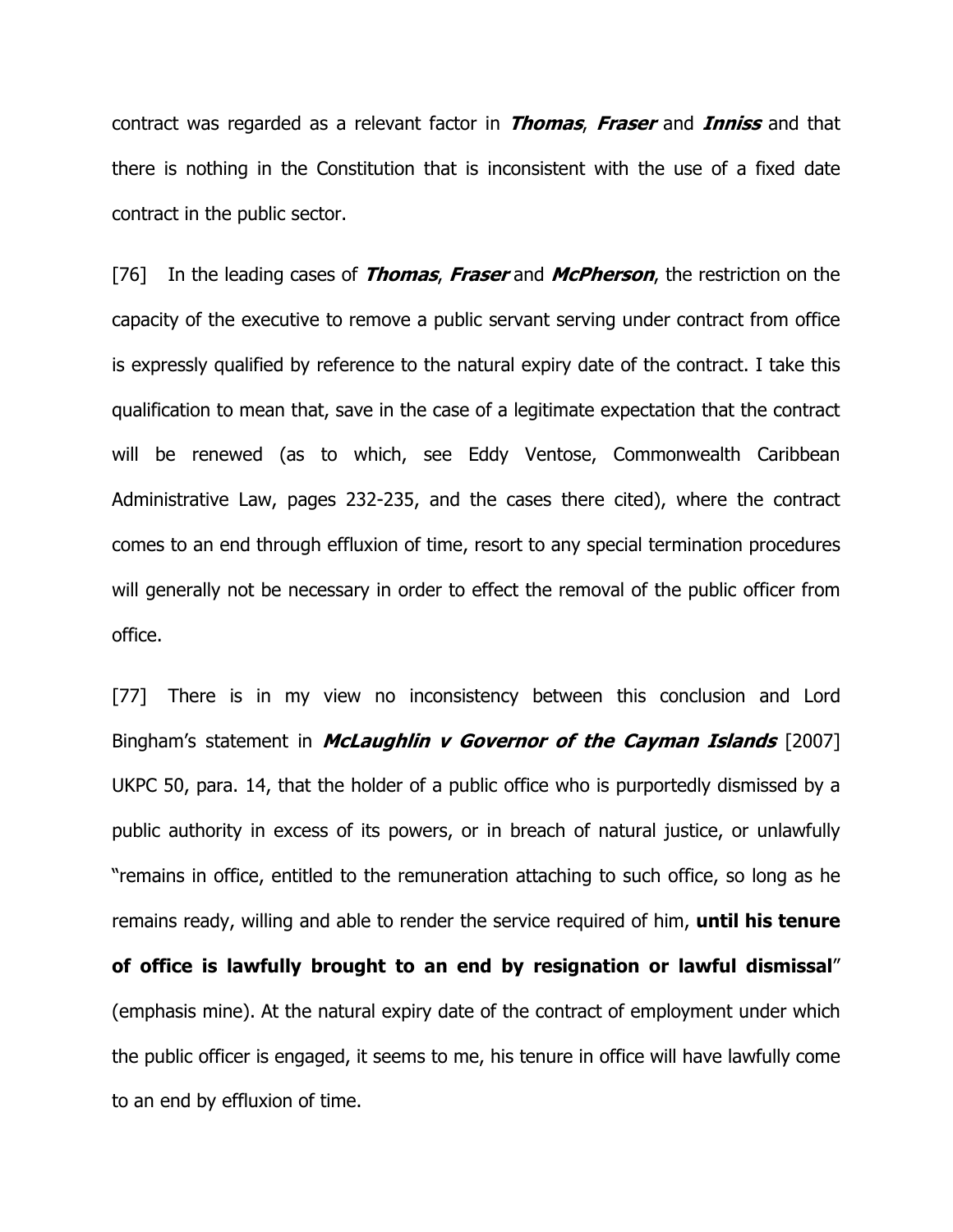[78] **Grenada Bar Association**, a decision of the Court of Appeal of Grenada upon which Mr Wildman placed heavy reliance, is the only case to which we were referred which suggests otherwise. In that case, Mr Malcolm Holdip was engaged by the Government of Grenada on a two year contract to be the Director of Public Prosecutions. Giving effect to the contract, the Governor-General, acting on the advice of the Judicial and Legal Services Commission, appointed Mr Holdip to the office of Director of Public Prosecutions ('the DPP') for two years. At the end of this period, the government declined to renew the contract. This led to the initiation of proceedings by the Grenada Bar Association, in which it was contended that the contractual clause appointing the DPP for a fixed period was null and void and that he held office subject to termination in accordance with the provisions of the constitution, and not otherwise. The contention succeeded both before the judge at first instance (Alleyne J, as he then was) and in the Court of Appeal (Byron CJ, Satrohan Singh and Redhead JJA).

[79] In a judgment with which the other members of the court agreed, Byron CJ considered (at para. [12]) that the effect of the relevant provisions of the constitution was to accord to the DPP "the same qualities of independence as the judiciary to ensure that the criminal justice system is independent of political and other improper influences and operates on the lofty principles of equality before the law". Any diminution in the security of tenure of the DPP would result in a diminution of the independence of the office. Having regard to the constitutional provision that "the Director of Public Prosecutions shall vacate his office when he attains the prescribed age" (section 86(5)), Byron CJ concluded (at para. [24]) that the limitation of the appointment of Mr Holdip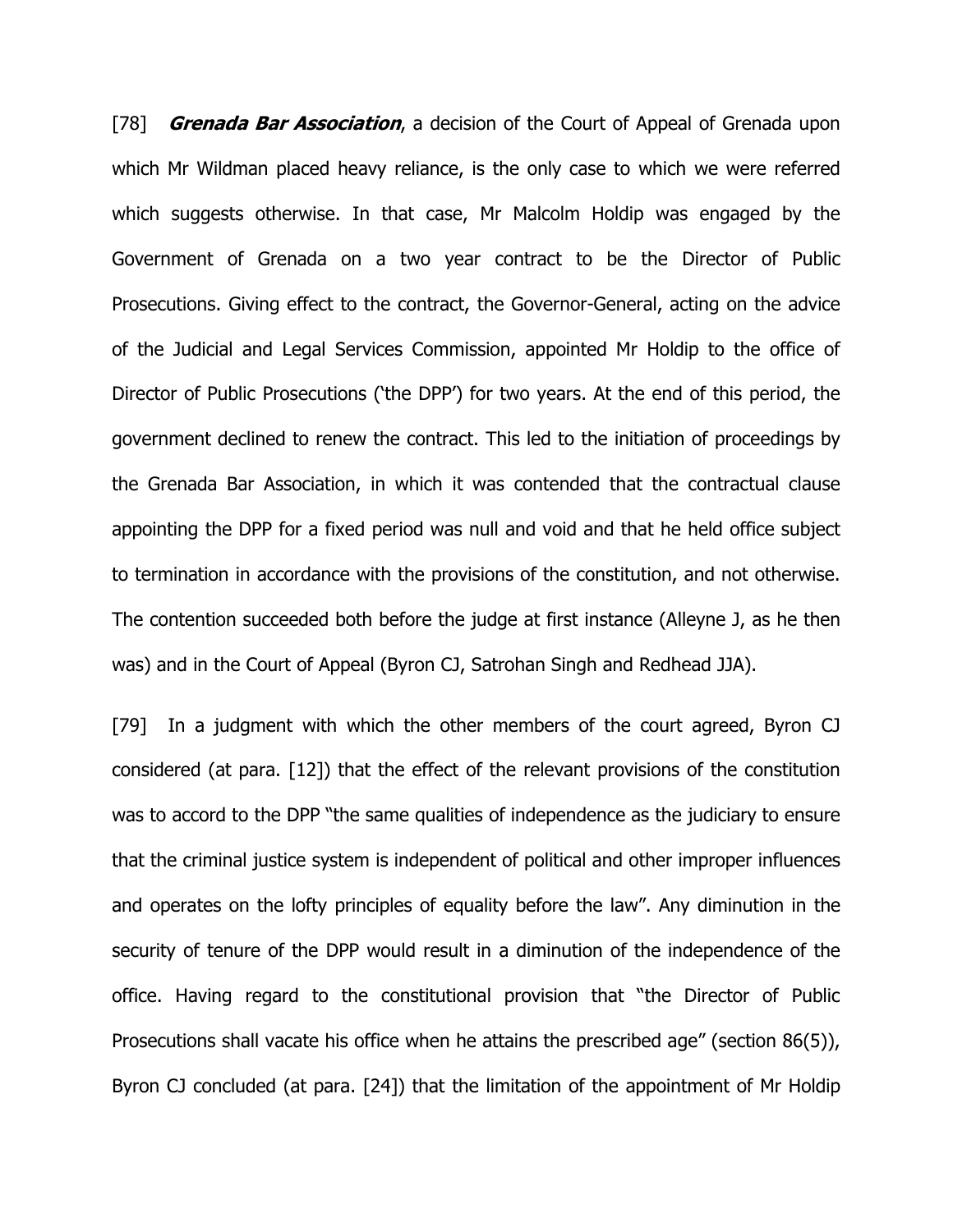as DPP to a two year period was ultra vires the power of appointment and therefore void and of no effect:

> "In my view, the language of the section taken as a whole leads to the conclusion that the Constitution prescribes that the Governor-General appoints during good behaviour and ability to perform; he does not appoint during pleasure. Consequently, the holder of the office of Director of Public Prosecutions cannot be removed on any ground other than inability or misbehaviour before he attains the prescribed age. This leads inevitably to the ruling that he cannot be removed on the basis of the effluxion of time."

[80] It will immediately be seen from this account of the case that the decision in **Grenada Bar Association** turned entirely on the question of whether it was permissible for the Governor-General to have appointed Mr Holdip to the office of DPP on a fixed term contract, in the face of constitutional provisions which granted to the DPP the same security of tenure as a member of the higher judiciary and clearly stated that the person appointed as DPP should hold office until "the prescribed age", that is, the age of retirement. This, in my view, establishes a clear point of distinction between that case and the instant case, in which it has not been contended that the appointment of the respondent to the position of CGTA on a fixed term contract was in beach of the Constitution or otherwise *ultra vires* the power of the Governor-General acting on the advice of the PSC. I do not therefore think that the decision in Grenada **Bar Association** can in any way affect the view I have already expressed as to the effect of the natural expiry date of the contract.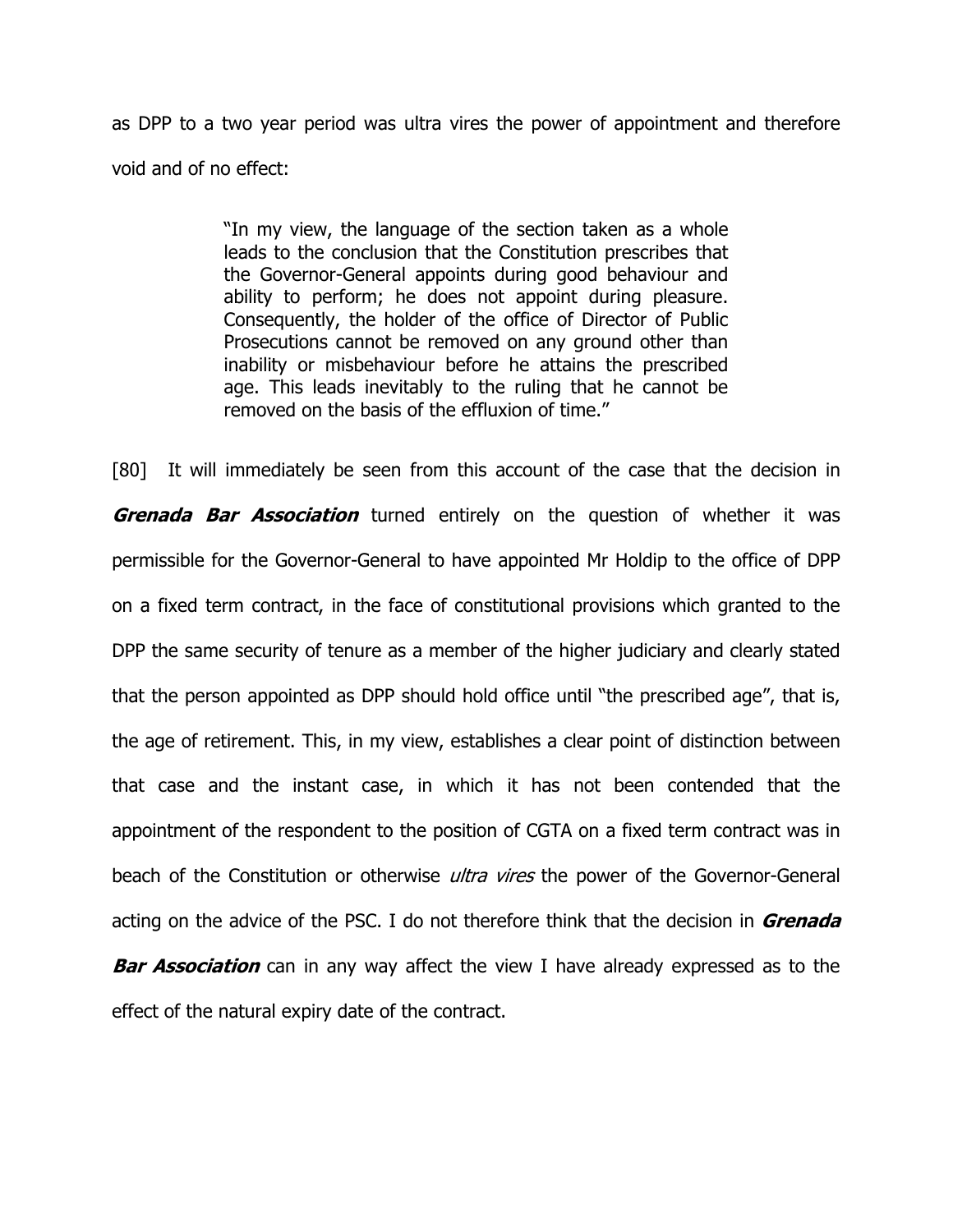[81] It follows from this, in my view, that, irrespective of whether the respondent is entitled to a declaration that the purported "buy out" of the contract was a breach of her constitutional rights and due process under the PSR, it is clear that the contract, and her employment to GOJ, came to an end on 30 April 2014, which was the natural expiry date of the contract. In my judgment, there can be no question in these circumstances of an extension of the interlocutory injunction beyond that date.

[82] I would therefore dismiss the appeal against Sykes J's decision to (i) grant leave to the respondent to apply for judicial review of the decision communicated to her by the Solicitor General's letter dated 10 July 2013 to terminate the contract by way of a "buy out" of the contract; and (ii) continue the injunction previously granted by Campbell J until the hearing of the judicial review application, or further order. I would, however, order that the injunction be discharged as at 30 April 2014.

### SCCA No 76/2013

[83] The requirement for leave as a precondition to making an application for judicial review is contained in rule 56.3(1) of the CPR ("A person wishing to apply for judicial review must first obtain leave."). As has already been observed, rule 56.4(12) provides that  $-$ 

> "Leave is conditional on the applicant making a claim for judicial review within 14 days of receipt of the order granting leave."

[84] The effect of rule  $56.9(1)(a)$  and (2) is that a claim for judicial review must be made by fixed date claim form supported by evidence on affidavit. As has also already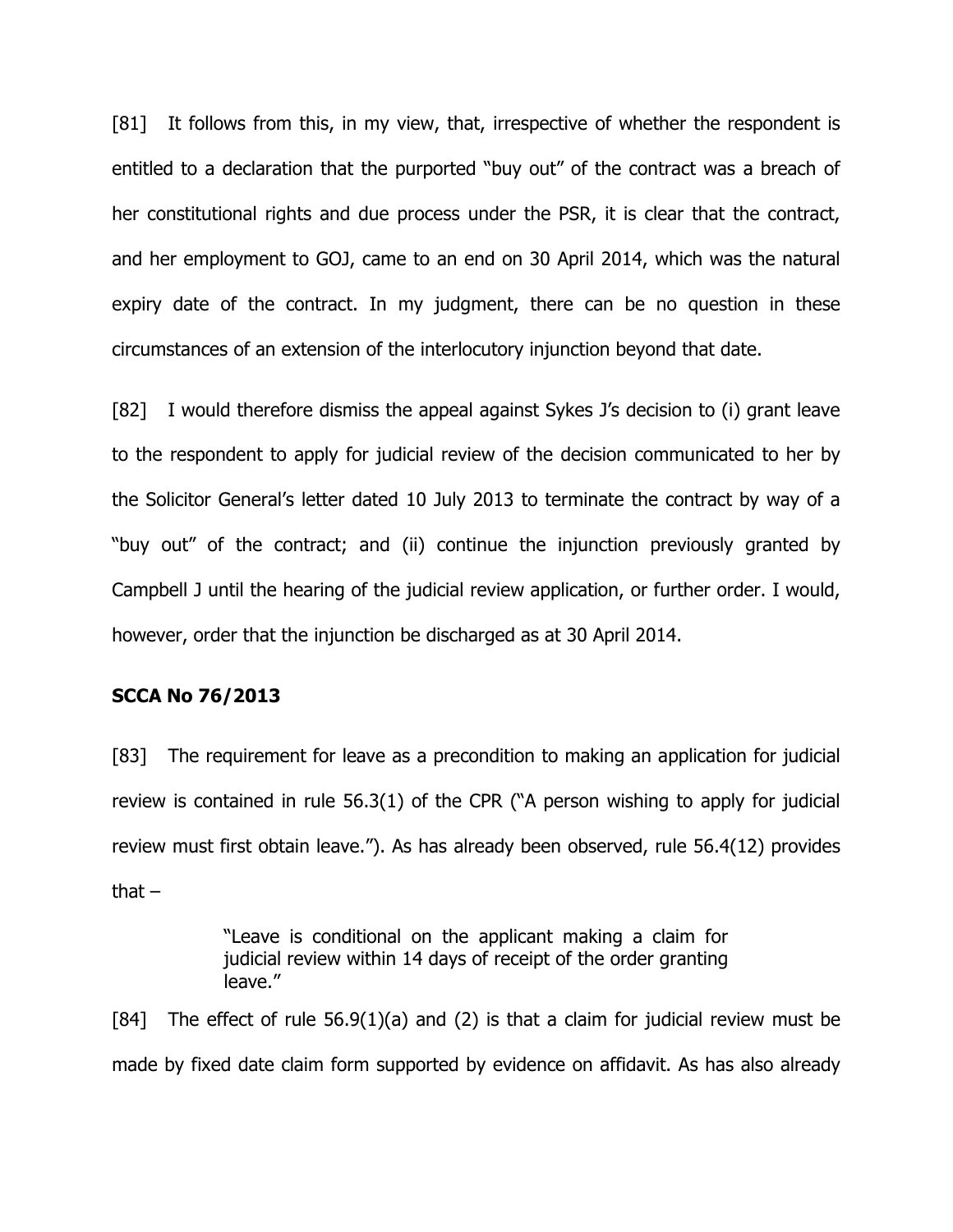been seen, it is common ground that the respondent, having been granted leave to apply for judicial review on 23 August 2013, did not file her fixed date claim form until 18 September 2013. So the claim, which should, on a literal reading of the rules, have been filed no later than 5 September 2013, was filed some 13 days after the last date for filing.

[85] When the matter came on for a first hearing before Sykes J on 19 September 2013, the appellants contended that the fixed date claim form had been filed out of time, the leave granted to the respondent had lapsed and the claim for judicial review was therefore not properly before the court. Sykes J rejected this contention, on the basis that, leave having been granted during the court's long vacation, time did not begin to run for the purposes of rule 56.4(12) until the date the vacation ended on 16 September 2013:

> "[12] This court accepts that Part 56 is silent on what happens during the long vacation and it would seem that in light of [the] wording of rules 2.2 and 3.5, that time does not run during the long vacation. This court is not convinced by an argument from silence should be used [sic] to shut out the applicant where there a [sic] clear rule that speaks to the long vacation.

> [13] The true position would seem to be that where there are rules of general application in the CPR and a specific part does not address an issue or provides a rule contrary to the general rule then that general rule applies unless there is some compelling logic to hold otherwise."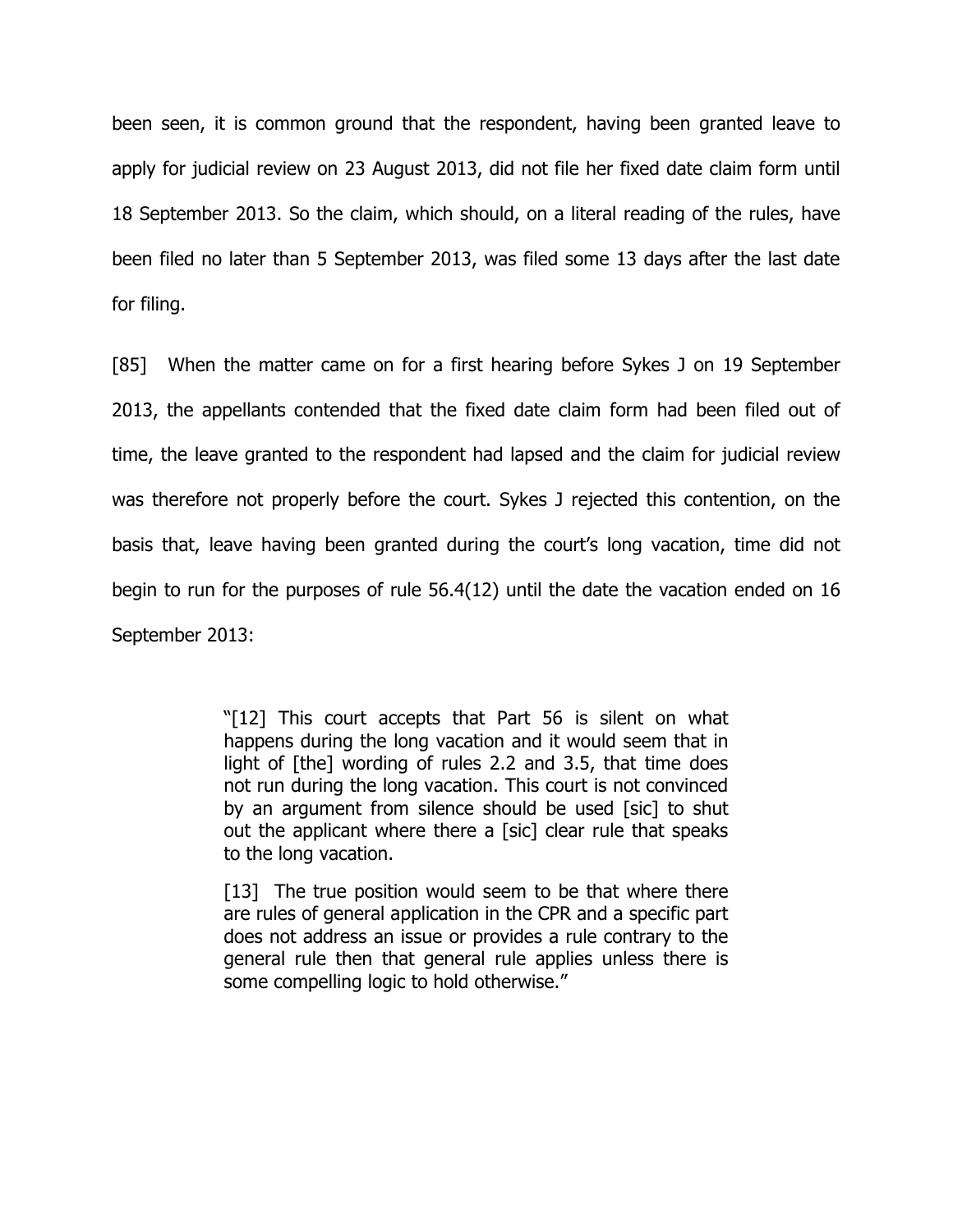[86] As can be seen from the above extract from his judgment, the learned judge relied on rules 2.2 and 3.5, which provide as follows:

- "2.2 (1) Subject to paragraph (3), these Rules apply to all civil proceedings in the court.
	- (2) 'Civil Proceedings' include Judicial Review and applications to the court under the Constitution under Part 56…
- 3.5 (1) During the long vacation, the time prescribed by these Rules for filing and serving any statement of case does not run.
	- (2) However this rule does not override any order of the court which specifies a date for service of a statement of case."

[87] The issue in this appeal is whether the judge was correct in treating the 14 day

filing requirement of rule 56.4(12) as being subject to rules 2.2 and 3.5

[88] The appellants relied on four grounds of appeal:

"a) The learned Judge erred in law as he failed to appreciate that once the Respondent did not file her Fixed Date Claim Form for Judicial Review within fourteen (14) days of the Order granting leave, then the leave lapsed and the proceedings purportedly commenced by the filing of a Fixed Date Claim Form twenty-seven (27) days after the grant of leave are invalid;

b) The learned Judge erred in law by holding that rule 3.5 of the CPR overrides rule 56.4(12) as the grant of leave to the Respondent was conditional on the Respondent making a claim for Judicial Review pursuant to Rule 56.4(12) within fourteen (14) days of the grant of leave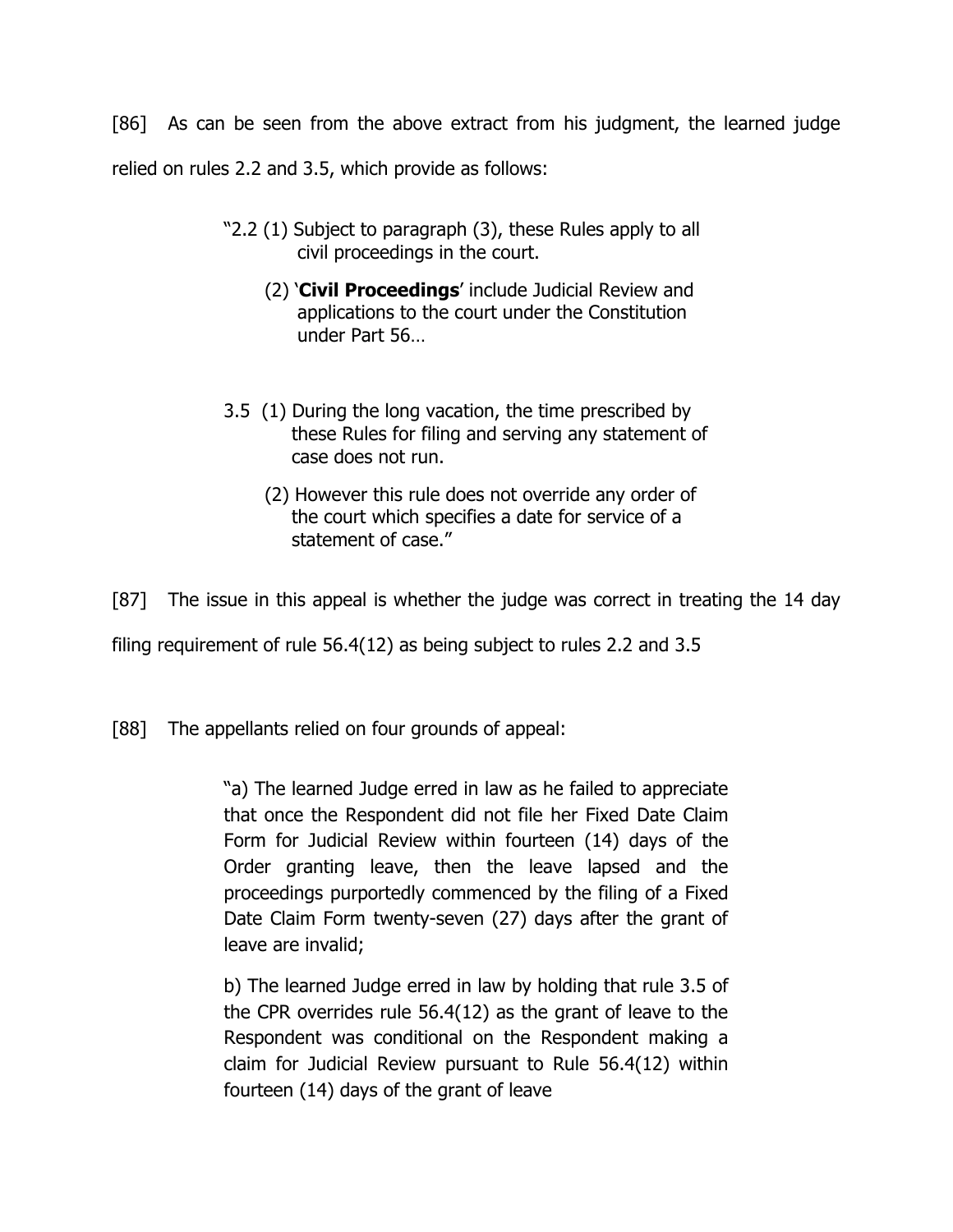c) The learned Judge erred in law by failing to appreciate that Part 56 of the CPR is a special and self-contained Part dealing with Administrative Law proceedings and that general rules cannot override the specific requirements in Part 56 unless that part expressly so provides;

 d) The learned Judge erred in law by not having sufficient regard to the decision of this Court in **Orrett Bruce** Golding and The Attorney General of Jamaica v Portia **Simpson Miller** SCCA No 3/08 (unreported) (delivered April 11, 2008) and the dicta therein providing that at the leave stage general provisions of the CPR should not be imported into Part 56 unless expressly so provided for in Part 56."

[89] On the first ground, Miss Larmond submitted that, the respondent not having filed and served her claim for judicial review within 14 days of the grant of leave, the leave lapsed irremediably. Taking the other three grounds together, Miss Larmond submitted that the learned judge erred in law by holding that rule 3.5, not having been specifically imported into Part 56 by the framers of the rules, has the effect of extending the period for bringing judicial review proceedings. In support of this submission, Miss Larmond relied on what she described as "the special nature" of administrative law proceedings, the procedure for which is set out in Part 56, without reference to the general rules of the CPR. The practical consequence of Sykes J's decision, Miss Larmond pointed out, was that an applicant needed only to obtain leave at the beginning of the long vacation so as to defeat the 14 day filing deadline stipulated by rule 56.4(12).

[90] In support of these submissions, in particular on the first ground, Miss Larmond relied on the decision of this court in **Golding and the Attorney General of Jamaica**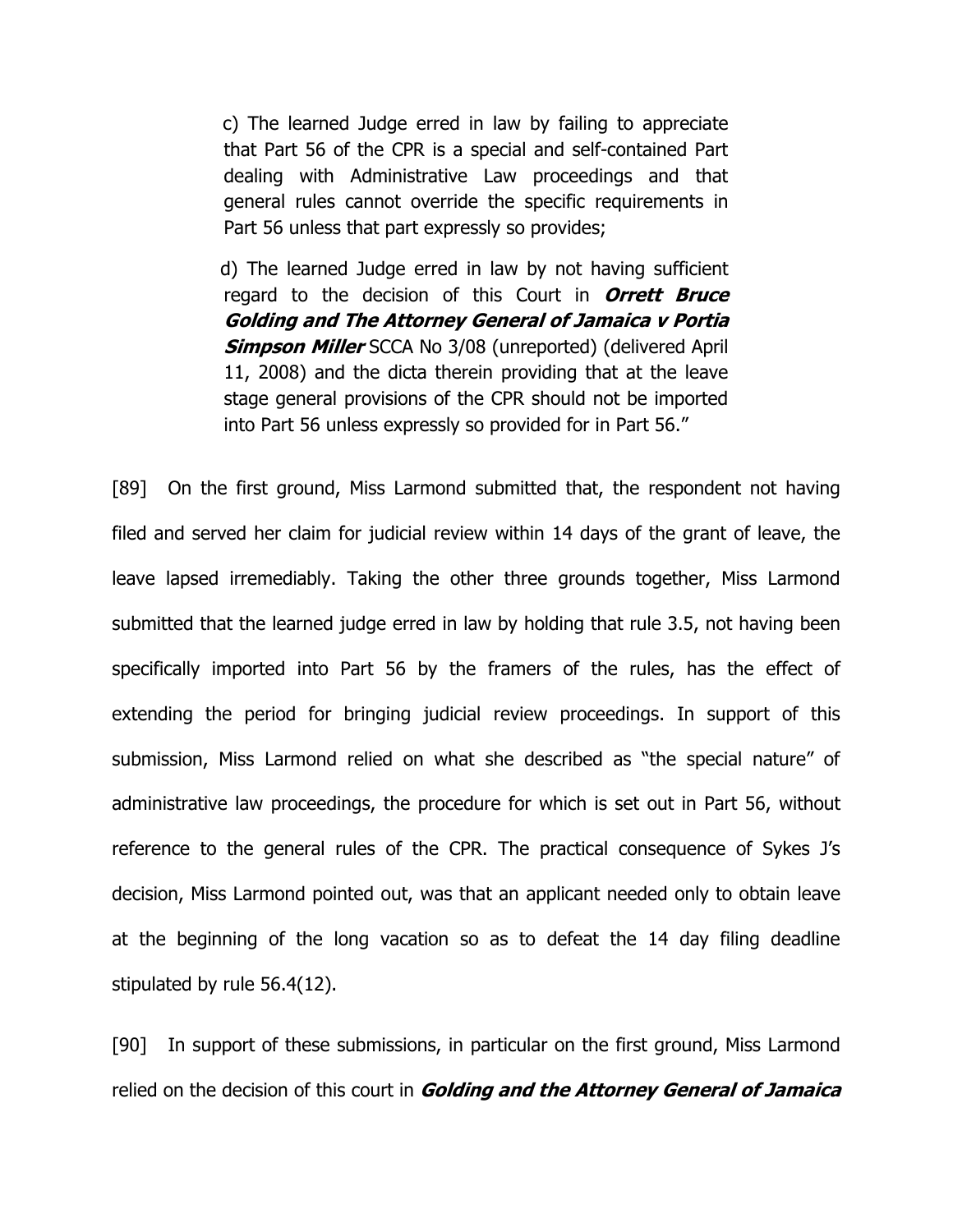**v Simpson Miller** (SCCA No 3/2008, judgment delivered 11 April 2008); the decision of Phillips JA sitting as a single judge of this court in **Andrew Willis v The** Commissioner of Taxpayer Audit and Assessment Department/Commissioner of Inland Revenue (App No 190/2009, judgment delivered 19 January 2010); and the decision of Rattray J in the Supreme Court in **Dwight Reid and others v Greg** Christie and the Attorney General of Jamaica (Claim Nos HCV 02877/2009, HCV 02878/2009, HCV 02879/ (consolidated), judgment delivered 30 April 2010). It may be convenient to consider them briefly before coming to Mr Wildman's response to the argument based on them.

[91] The issue in the leading case of **Golding v Simpson Miller** was whether there was any power in a judge of the Supreme Court under the rules to extend the time for filing of a claim for judicial review beyond the 14 days stipulated by rule 56.4(12). In that case, leave to apply for judicial review was granted by Beckford J to the respondent on 13 December 2007. Up to 10 January 2008, the date fixed for the first hearing of the matter, the respondent had not yet filed a claim for judicial review as required by rule 56.4(12). When the parties appeared before D McIntosh J on that date, the learned judge granted the respondent's application for an extension of time within which to file her claim for judicial review.

[92] An appeal to this court from the judge's order succeeded. All three judges who heard the appeal spoke to the conditional nature of the leave granted under rule 56.4(12). After referring to the language of the rule ("leave is conditional on the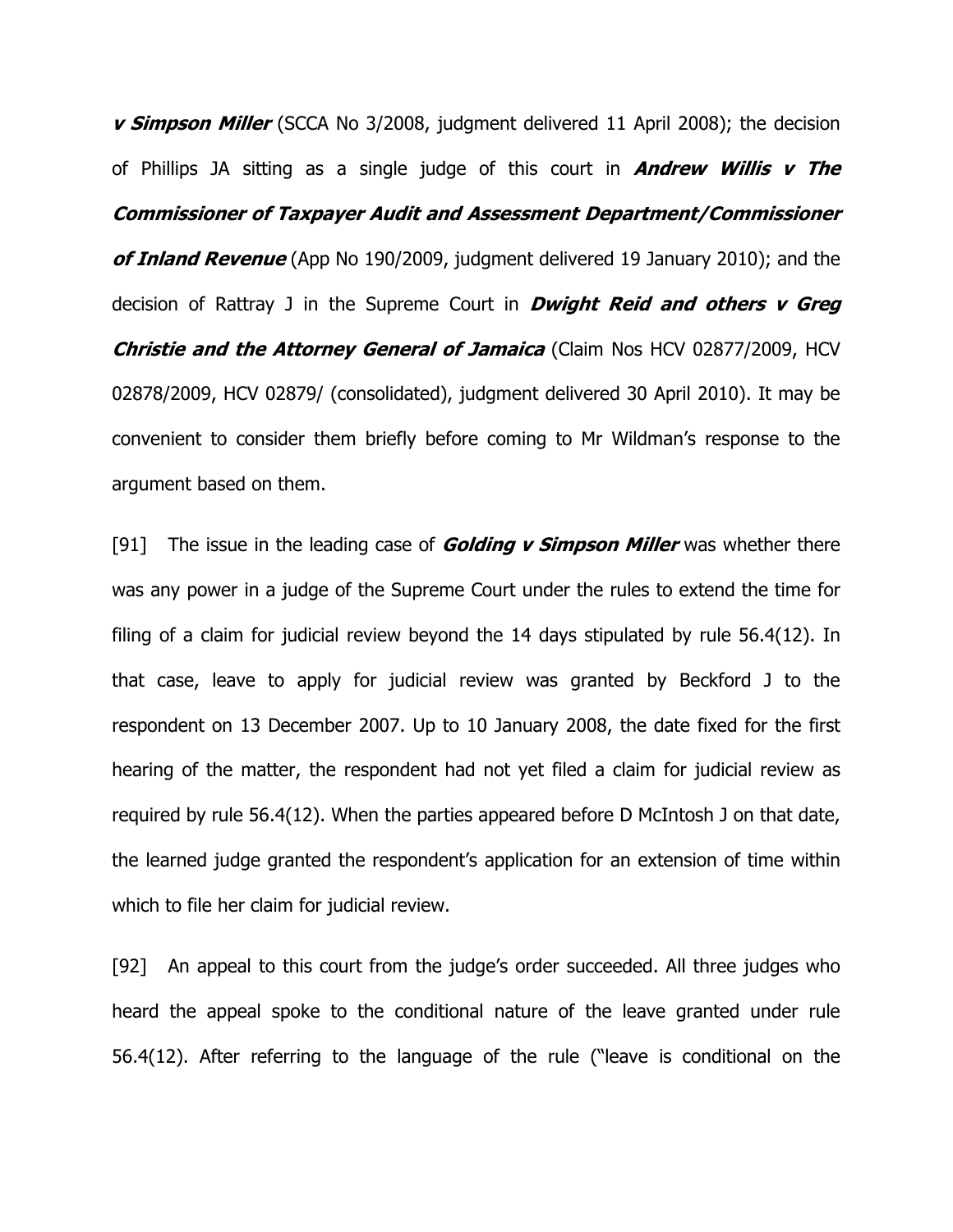applicant making a claim for judicial review within 14 days of receipt of the order granting leave"), Panton P said this (at pages 8-9, para. 11):

> "One does not require the use of a dictionary to appreciate that 'conditional' means 'not absolute', 'dependent'. In the instant circumstances, the leave that was granted was dependent on the applicant making her claim within fourteen days of the order. By ordinary calculation, the claim ought to have been made by the  $27<sup>th</sup>$  December that is within fourteen days from the  $13<sup>th</sup>$  December, 2007, the date of the order of Beckford, J."

[93] At page 15, Smith JA explained that -

"Leave is not absolute. It is conditional. The condition is precedent, that is to say the vesting of the right is delayed until the claim form for judicial review is filed. Only when the claim for judicial review is made does the leave become absolute."

[94] And Harris JA, for her part, made the identical point (at page 33):

"It is a cardinal rule of construction that words must be given their ordinary and natural meaning. The words of the rules are plain. There can be no doubt that the grant of leave to proceed to judicial review under rule 56.4 (12) is provisional. It is not absolute. It imposes a condition on an applicant to present his or her claim within 14 days of the grant of leave. To satisfy this condition a Fixed Date Claim Form with an affidavit in support thereof must be filed, in obedience to rule 56.9 (1)(a) and 56.9 (2). It follows therefore that it would be obligatory on the part of the applicant to present the requisite documents within the time specified."

[95] The court therefore came to the unanimous conclusion that, in assuming a power to extend time in circumstances in which no such power existed, D McIntosh J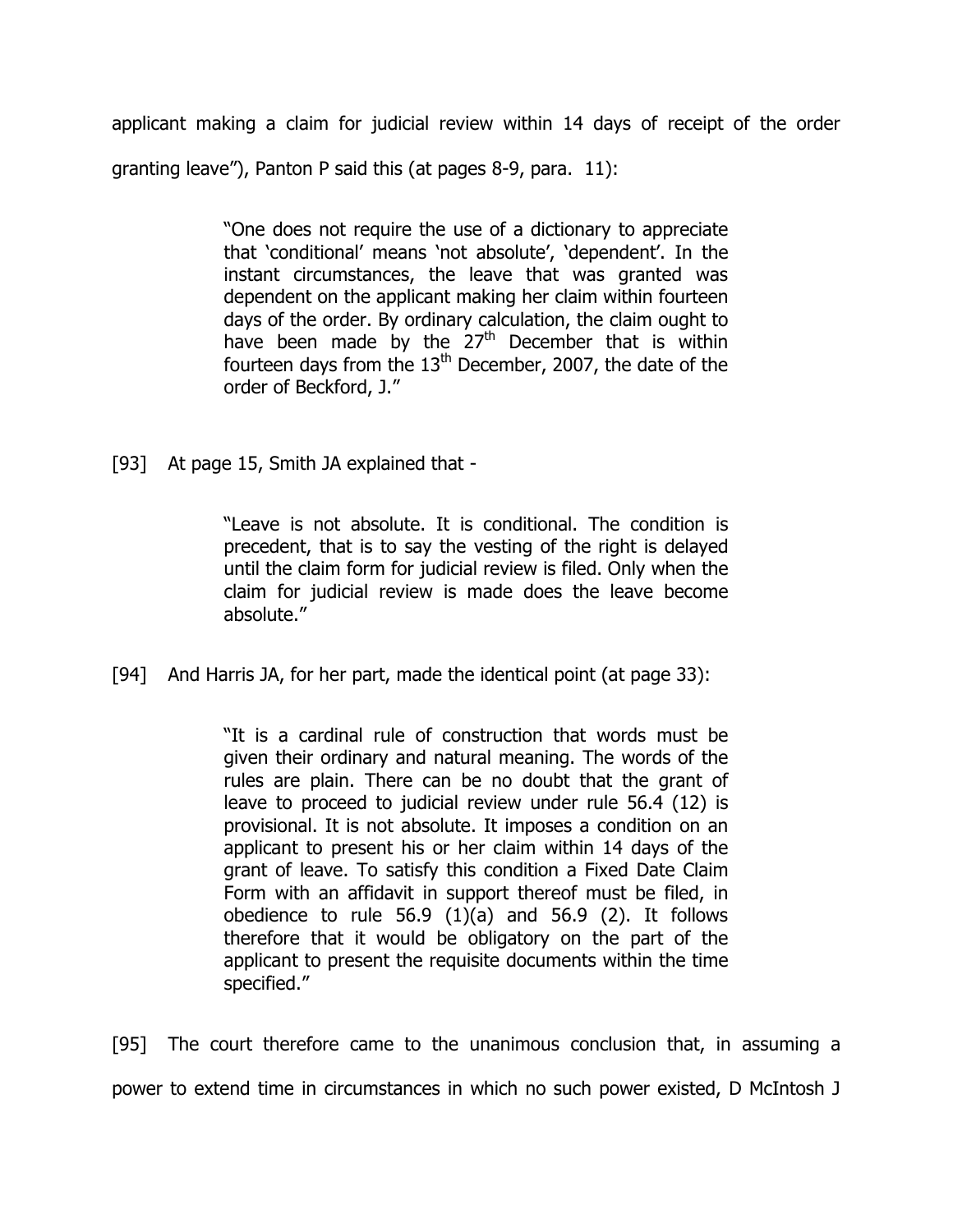had fallen into error. The fixed date claim form with supporting affidavit not having been filed within the prescribed time, the condition upon which the grant of leave was dependent "remained unfulfilled and the leave thereby lapsed" (per Harris JA, at page 34).

[96] And finally on this case, I should note that it was attempted to argue that, in considering an application to extend the time within which to make a claim for judicial review pursuant to the grant of leave, the court could have regard to the general provisions of the CPR relating to applications for court orders in other circumstances. In rejecting this submission, Panton P said this (at page 8):

> "Part 11 of the [CPR] provides 'general rules' in relation to application [sic] for Court Orders, whereas part 56 deals specifically with Administrative Law. Where it is intended that these special rules are to be affected by other rules, it is so stated. For example, in Rule 56.13(1), it is provided that Parts 25 to 27 of the Rules apply…

> It cannot be that without there being a statement to that effect, the special rules are to be watered down by any and every other provision in the body of Rules. That would make a mockery of the entire Rules, and provide countless loopholes for dilatory litigants and their attorneys-at-law. The whole point of providing for the orderly conduct of litigation would be defeated."

[97] Golding v Simpson Miller was followed and applied by Phillips JA in Andrew Willis v The Commissioner of Taxpayer Audit and Assessment **Department/Commissioner of Inland Revenue** (para. 13):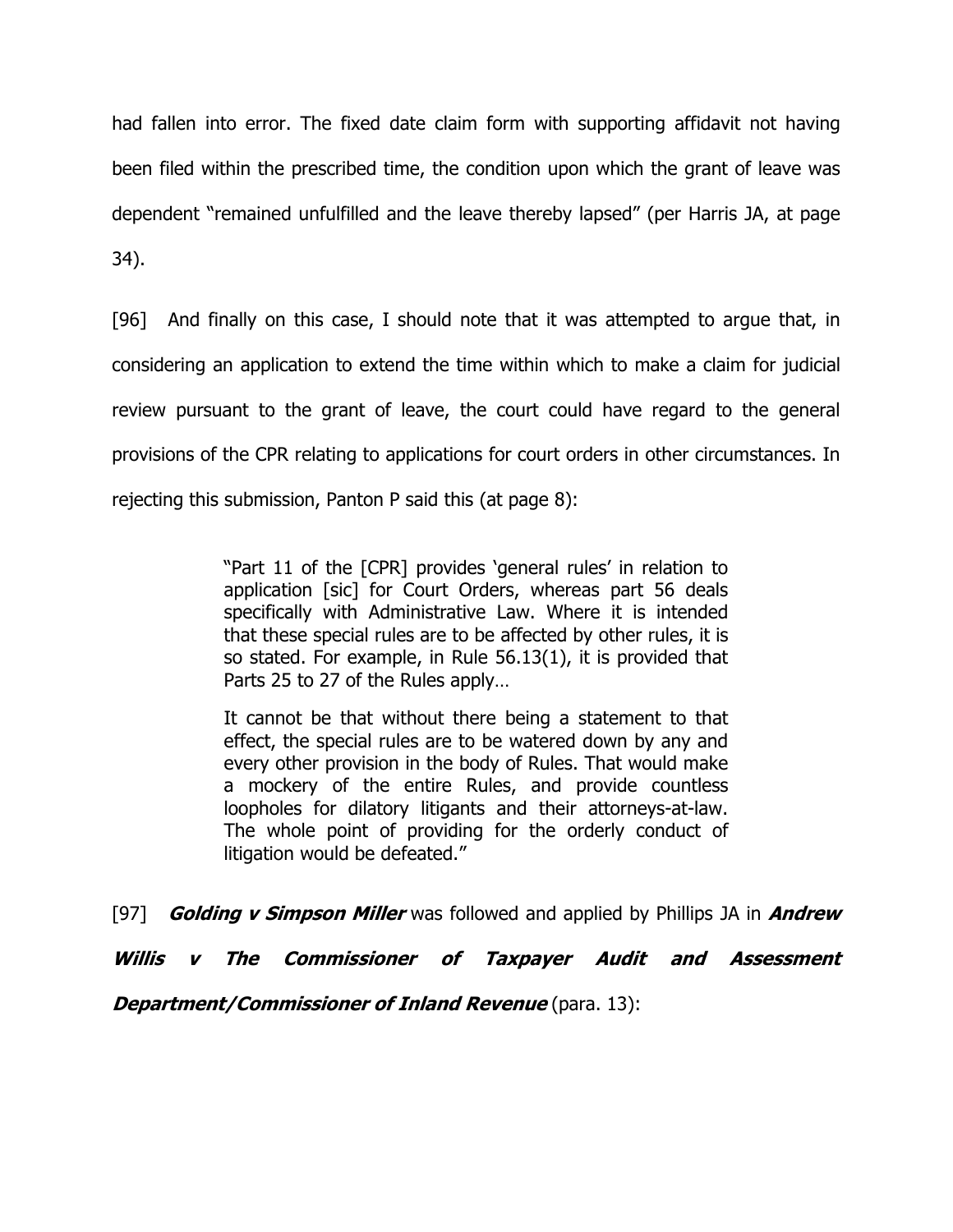"There are 2 stages to the application to obtain an order for judicial review. Firstly, one must obtain leave in order to file the claim. Pursuant to the rules, once that leave is obtained, it must be acted on and if the claim is not filed within 14 days of obtaining leave, it lapses. That leave is conditional on filing the claim within the time stated in the rules, which is 14 days of receipt of the grant of leave. If the condition is not satisfied, then the leave is no longer valid. Any claim filed outside of that period is invalid."

[98] These authorities were both followed and applied by Rattray J in **Reid and** others v Christie and the Attorney General. In that case, the claimants filed fixed date claim forms challenging their dismissals from the Office of the Contractor General without having first obtained leave. Leave was in fact granted *ex parte* a month later. When objection was taken to this unusual approach, the court was invited to "put matters right" (pursuant to rule 26.9(2) and (3)) by treating the fixed date claim form as having been filed after the grant of leave. Because of the nature of judicial review proceedings, Rattray J considered (at para. 21) that this was not an appropriate approach in these circumstances:

> "I am of the opinion that Judicial Review proceedings are in a different category from ordinary civil proceedings and this is perhaps best exemplified by the explicit rules applicable to administrative actions, as provided for in Part 56 of the [CPR]. It is therefore of importance that Applicants adhere to the specific procedure delineated in Part 56."

[99] As a result, the learned judge held (at para. 22) that the filing of the fixed date claim forms without leave having first been obtained was more than a mere technicality: "This was a clear breach of Rule 56.3(1) of the [CPR]". The fixed date claim forms were accordingly struck out.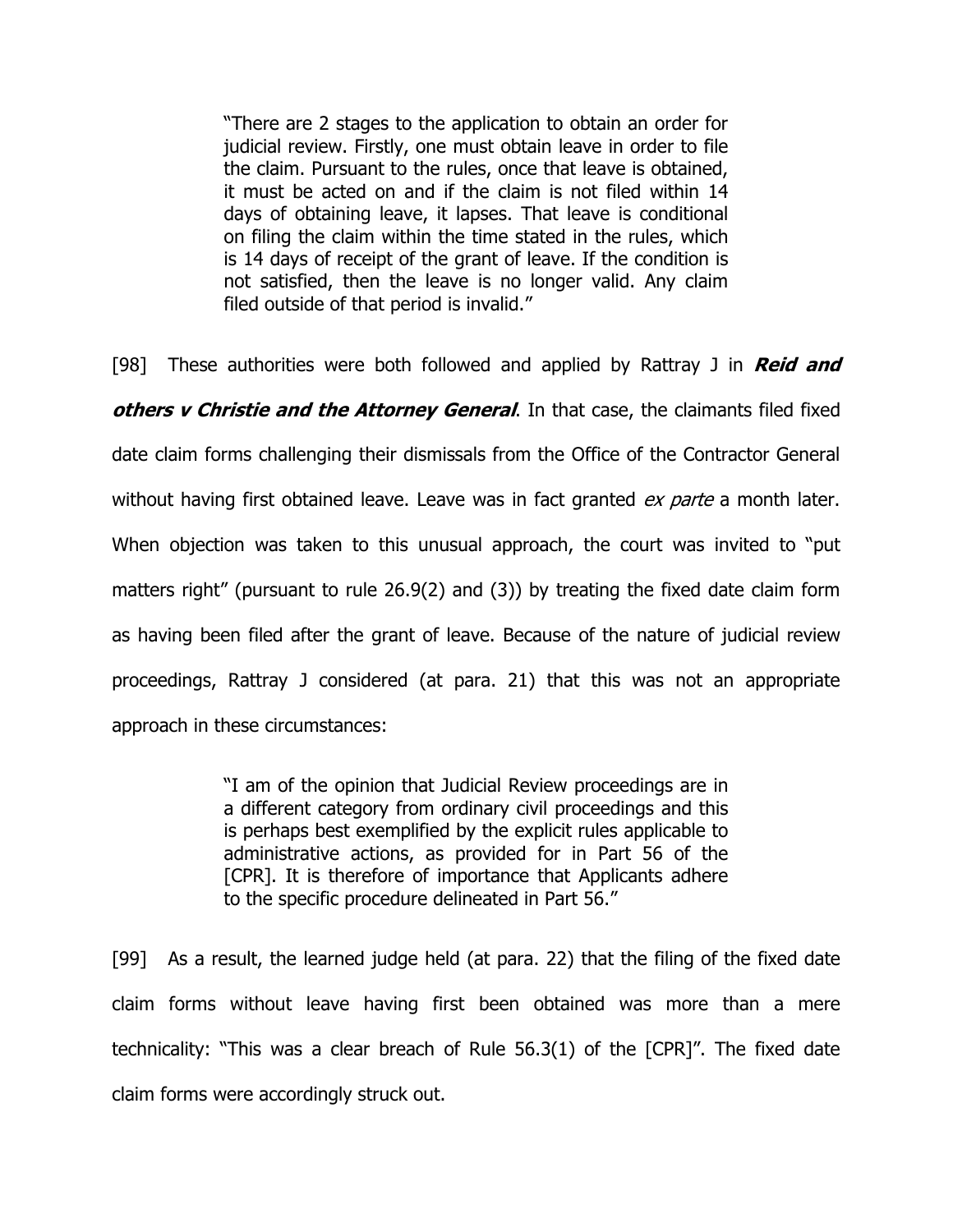[100] These cases therefore establish that (i) under the CPR, judicial review proceedings are in a different category from ordinary civil proceedings; (ii) save where otherwise specifically indicated in the rules themselves, Part 56 of the CPR provides a specific procedure for the conduct of judicial review proceedings which should be adhered to; (iii) leave to apply for judicial review is conditional on a claim for judicial review being filed within 14 days of the grant of leave; and (iv) if this condition is not satisfied, the leave lapses and any claim filed outside of that period is invalid.

[101] Mr Wildman did not seek to impugn the correctness of these decisions, in particular **Golding v Simpson Miller**. But that case, he submitted, should be "confined to its particular facts and circumstances". As Sykes J had done in his judgment, Mr Wildman pointed out that in that case leave was obtained on 13 December and that, in the absence of any provision suspending the running of time during the Christmas vacation of the court, it was incumbent on the respondent to file the fixed date claim form within the 14 day period prescribed in rule 56.4(12). However, he submitted, the situation in this case is different, because, leave having been granted on 23 August 2013, during the court's long vacation, rules 2.2 and 3.5 of the CPR applied, with the result that time did not run. Mr Wildman submitted further that the long vacation "is prescribed for the benefit of the Judiciary and Attorneys", and has the force of law guaranteed under section 37 of the Judicature (Supreme Court) Act. Accordingly, it was submitted, the appellants' reliance on **Golding v Simpson Miller** was misconceived.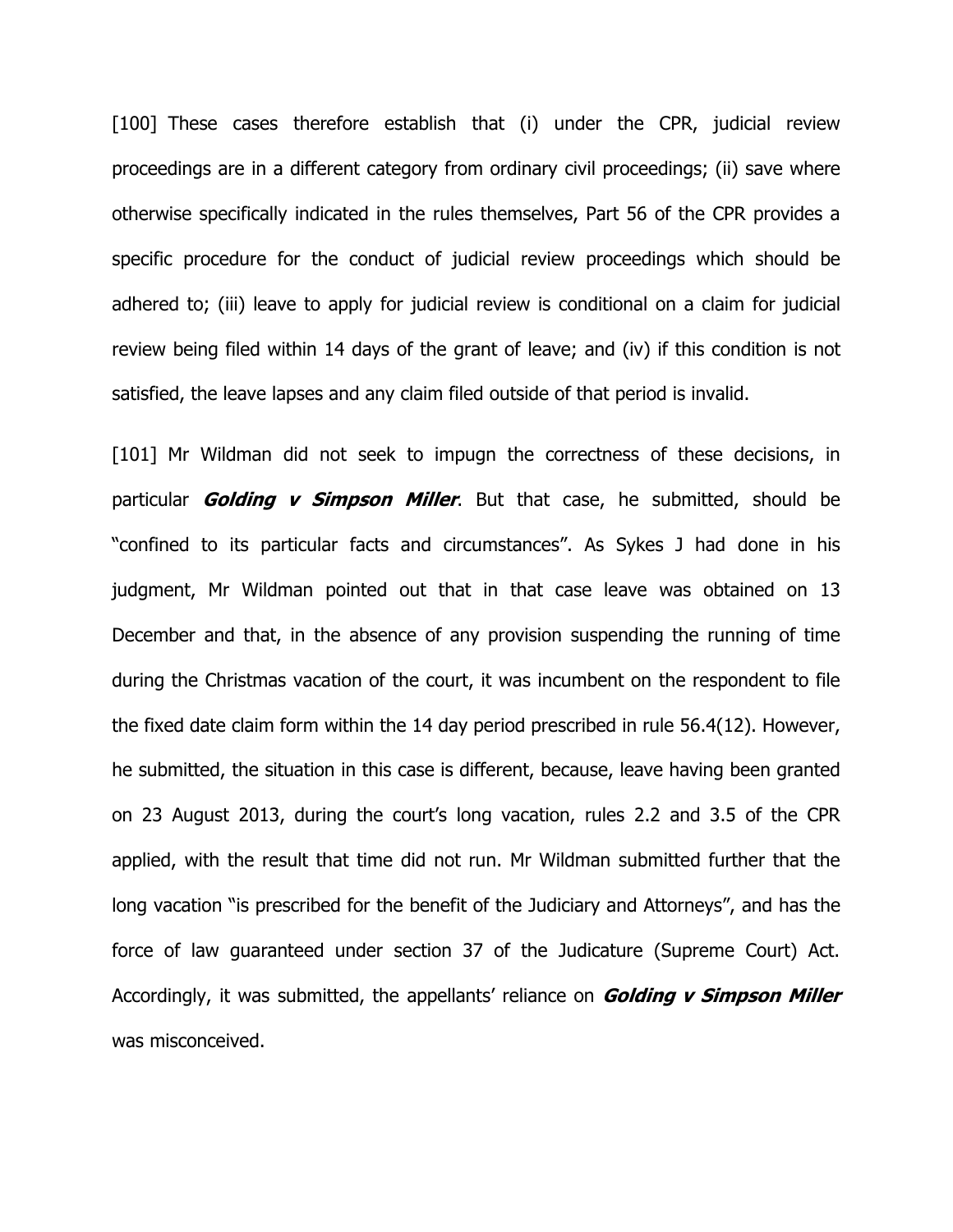[102] In support of these submissions, Mr Wildman referred us to the judgments of the Privy Council in *MacFoy v United Africa Co. Ltd* [1962] AC 152; of Megarry J in *In* re Showerings, Vine Products & Whiteways Ltd's Application [1968] 3 All ER 276; and of Michael Davies J in *Esso Petroleum Co Ltd v Dawn Property Co Ltd* [1973] 3 All ER 181.

[103] In the first of these cases (*MacFoy*), in the absence of an express provision in the Rules of the Supreme Court of Sierra Leone that the times set by the rules for the filing and delivery of pleadings should run in the long vacation, the Privy Council applied the practice and procedure of the High Court of England. On that basis, it was held that, either by the terms of RSC Ord. 64, r.4 (the relevant English rule) or by the practice of the court, it was a breach of the rules for the plaintiff to have served a statement of claim during the long vacation otherwise than by the direction of the court or a judge.

[104] In the second case (*In re Showerings*), the court was concerned with whether it was appropriate to order the hearing of a petition to sanction a scheme of arrangement for the merger of two companies during the long vacation. After referring to the relevant rule (RSC Ord. 64, r. 4(2), which required the judge considering such an application to be "satisfied that there is an urgent need for the trial or hearing to take place in the Long Vacation", Megarry J observed (at page 277) that "[t]hat sub-rule sets a high standard". The learned judge went on to speak to the value of the long vacation to the members of staff of the Companies Registry, pointing out that "[t]he volume of work has increased greatly in recent years, and the Long Vacation represents the only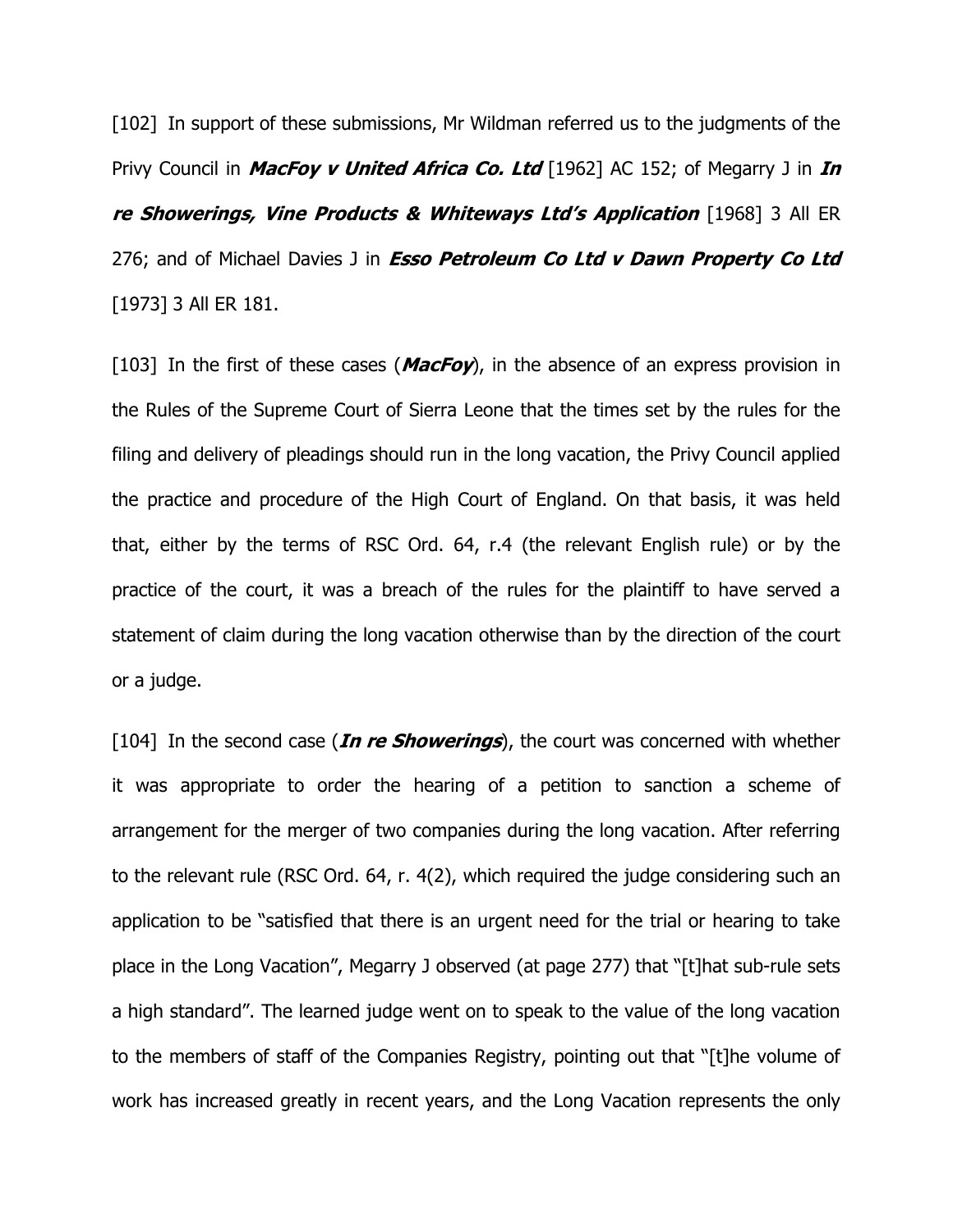period when it is possible for a substantial part of the staff to be simultaneously absent from duty, enjoying the leave to which they are entitled".

[105] And, in the third case (**Esso Petroleum**), Michael Davies J applied the same exacting standard to a request for the hearing of a motion for an interlocutory injunction during the long vacation, observing (at page 184) that "[t]here is not…such urgency here as requires me to let the plaintiffs jump the queue…"

[106] These decisions, Mr Wildman submitted, demonstrate the inviolability of the long vacation. The point gains greater force, he submitted further, from section 37 of the Judicature (Supreme Court) Act:

> "(1) Sittings of the Supreme Court shall, so far as is reasonably practicable, and subject to vacations, be held continuously throughout the year.

> (2) Provisions shall be made by rules of court for the hearing during vacations of urgent applications."

(The three court terms in each year are the Hilary Term which runs from 7 January to the Friday before Good Friday, the Easter Term, which runs from the Wednesday after Easter Monday to 31 July and the Michaelmas Term, which runs from 16 September to 20 December (rule 3.3). Rule 3.4(1) designates the period beginning 1 August in each year the "long vacation".)

[107] I am bound to say that, in my respectful view, not much of this has anything to do with the matter at hand, which is whether the 14 days prescribed by rule 56.4(12) are to be treated as running during the long vacation. Section 37(1) speaks to the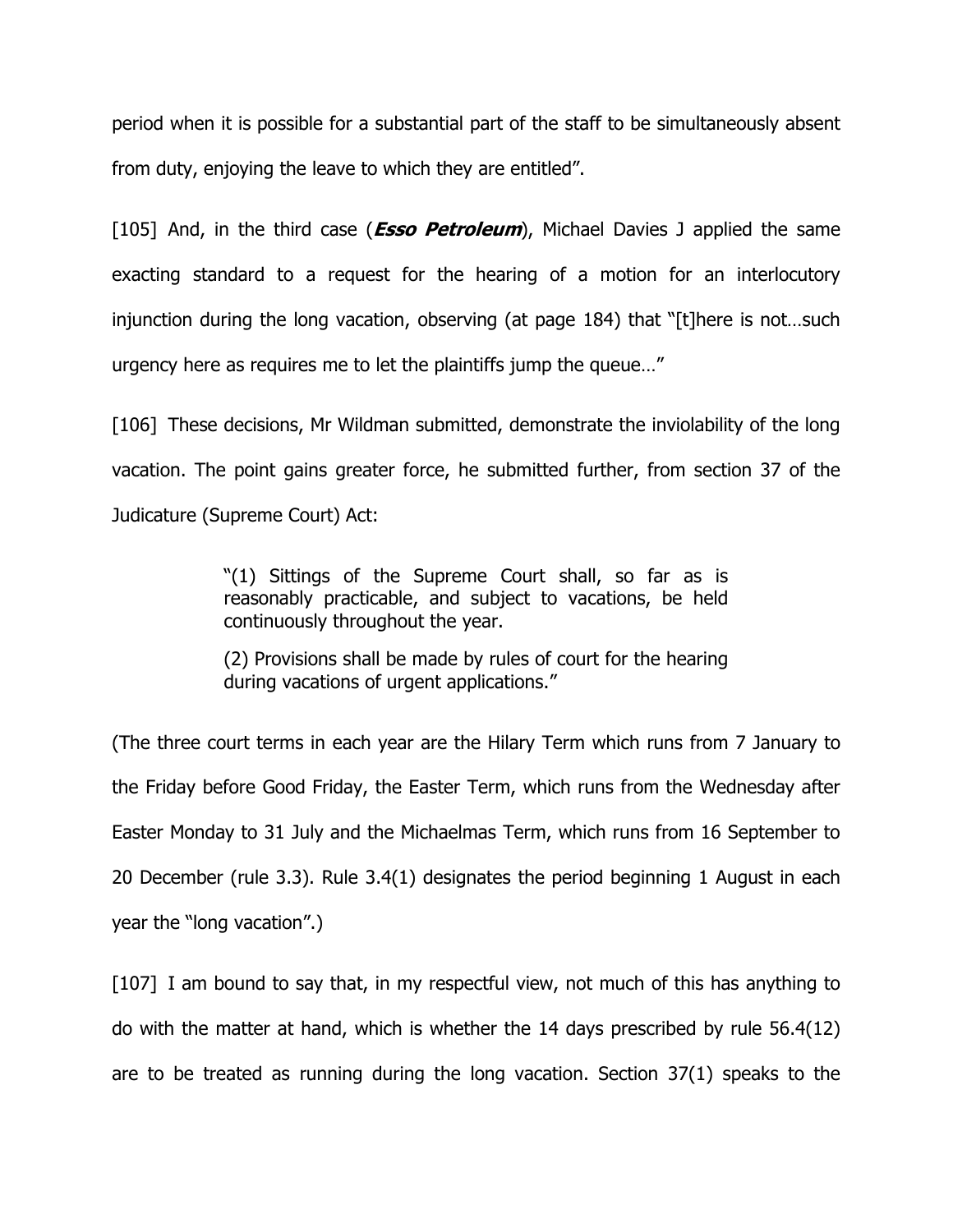manner in which the Supreme Court is to sit, subject to the designated vacation periods, throughout the year. Two of the three cases cited by Mr Wildman (In re **Showerings** and **Esso Petroleum**) address the criterion to be applied in deciding whether to hear matters during the long vacation ("an urgent need"), a matter which is expressly dealt with in section 37(2), which enables the making of provisions for the hearing of "urgent applications". Probably closest to the mark is **MacFoy**, but because it turned ultimately on the provisions of the English rules as to the filing of pleadings during the long vacation, it does not appear to me to be particularly helpful beyond its particular context.

[108] So this brings us back then to rules 2.2, 3.5(1) and 56.4(12). Sykes J took as his starting point the consideration that rule 56.4(12) is silent as to what happens during the long vacation. Therefore, he concluded, combining rule 2.2 (which applies the CPR to all civil proceedings, including judicial review) and rule 3.5 (which states that the time for filing any statement of case does not run during the long vacation), the time for filing a claim for judicial review under rule 56.4(12) does not run during the long vacation (see para. [12] of his judgment).

[109] It seems to me, with respect, that by importing these general provisions of the CPR into Part 56, the learned judge failed to have sufficient regard to the special nature of judicial review proceedings and the fact that Part 56, as consistently interpreted by the courts, was plainly intended by the framers of the rules to be, save where otherwise indicated, a self contained code for the conduct of such proceedings.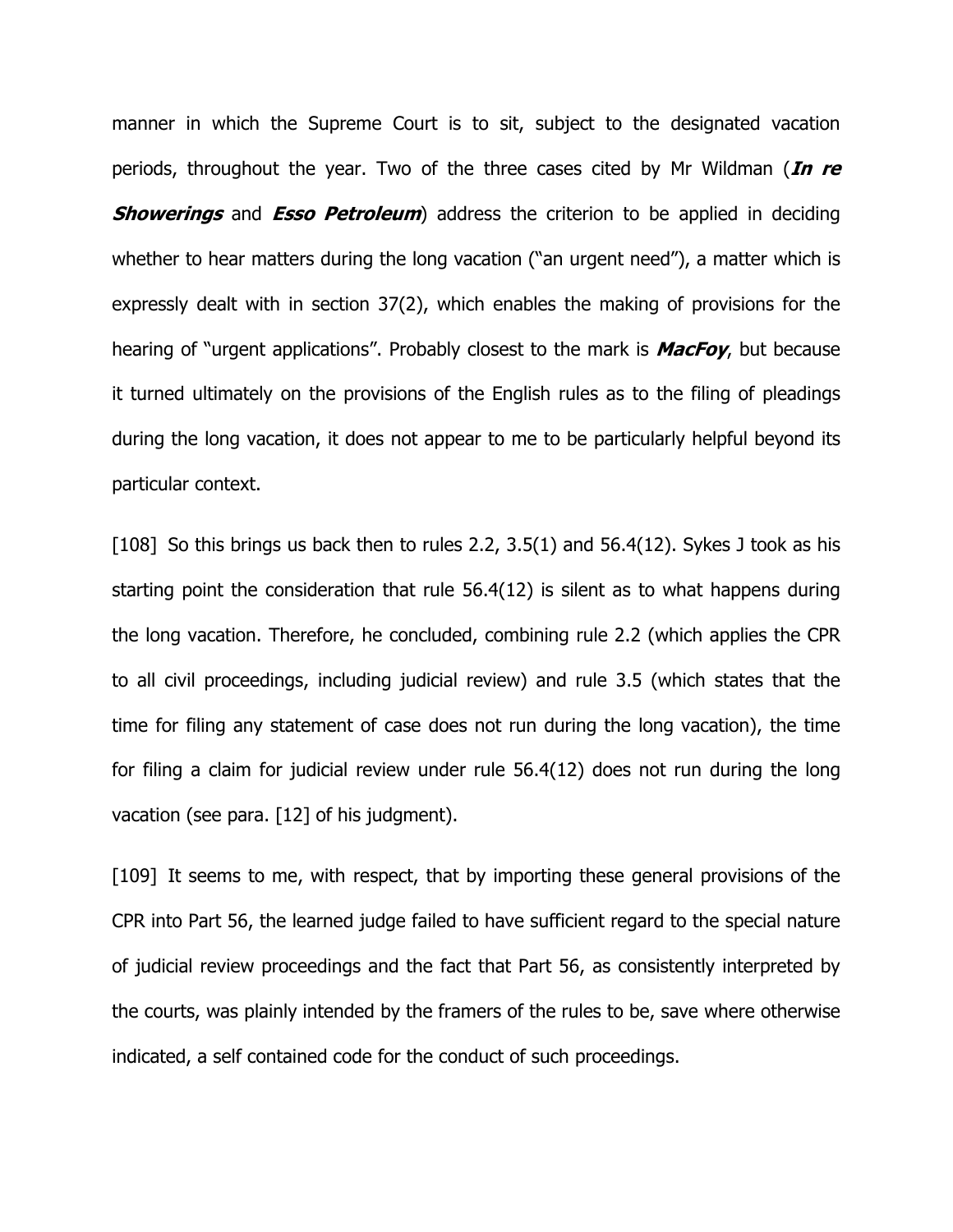[110] I have already referred to what Lord Diplock characterised in  $O'Reilly$  v **Mackman** as the need "for speedy certainty" as to whether or not a particular administrative decision is valid (see para. [58] above). The requirement of expedition in the bringing and conduct of judicial review proceedings finds a clear reflection, in my view, in the content of Part 56 itself. So, for example, an application for leave to apply for judicial review must "be made promptly and in any event within three months" of the decision complained of (rule  $56.6(1)$ ) (which may be contrasted with the usual six year limitation period in ordinary civil proceedings); an application for judicial review "must be considered forthwith by a judge of the Court" (rule 56.4(1)); and, on granting leave, the judge "must direct when the first hearing or, in a case of urgency, the full hearing of the claim for judicial review should take place" (rule 56.4(11)). Further, as has already been seen, an explicit factor for the consideration of the judge in a case of delay is whether the grant of leave or relief will "be detrimental to good administration" (rule 56.6(5)(b)).

 $[111]$  It is against the backdrop – and as an integral part - of this general theme of expedition, it seems to me, that rule 56.4(12) falls to be considered. The "compelling logic", to borrow the judge's phrase, of the entire scheme of Part 56 is what clearly suggests to me that a provision that the time for filing a statement of case, which would include a fixed date claim form for judicial review, does not run during the long vacation, cannot have been intended by the framers of the rules to apply to judicial review proceedings. As Miss Larmond pointed out, one startling consequence of the judge's decision is that an applicant who obtained leave at the beginning of the long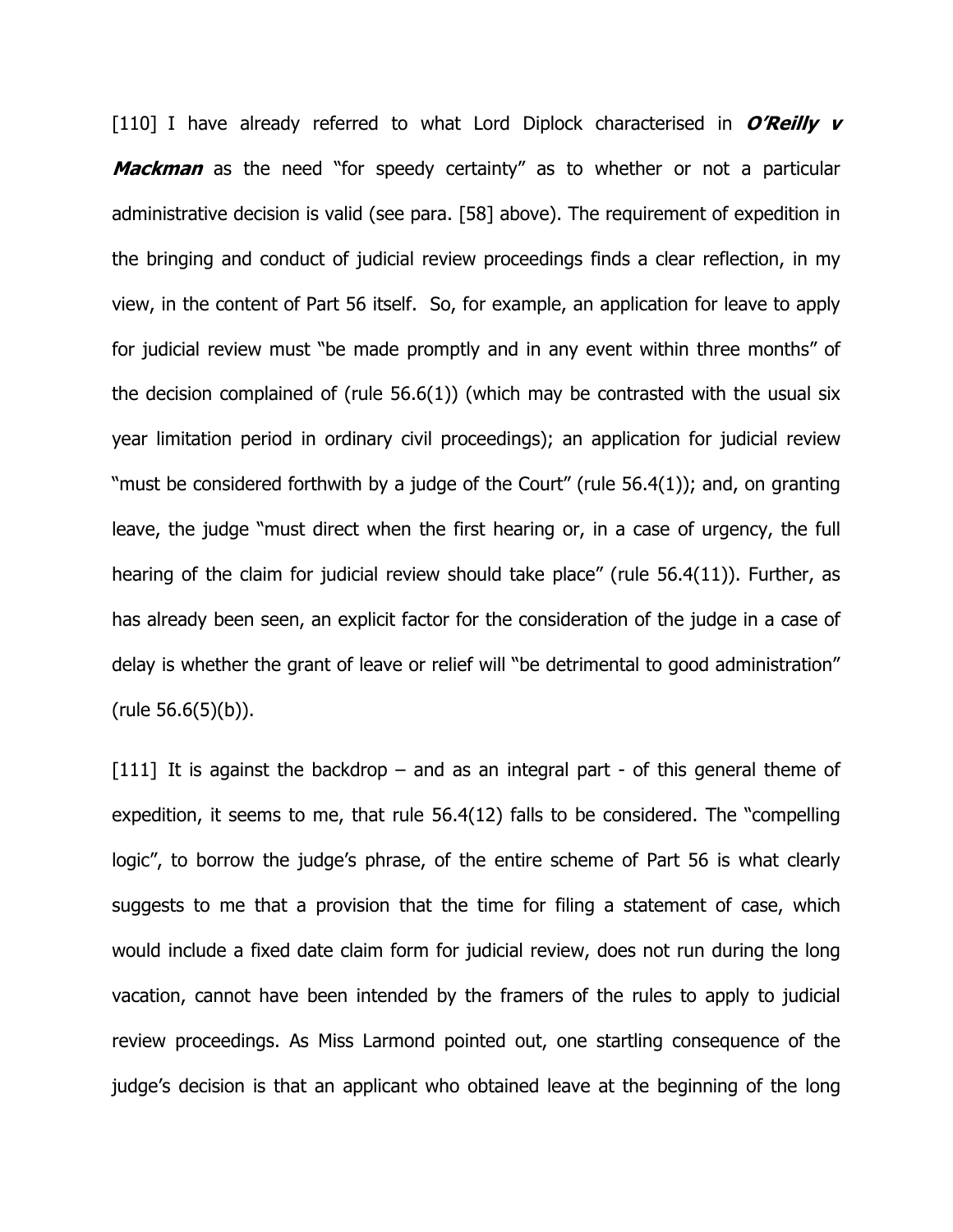vacation would not be obliged to move the application along by filing his claim for judicial review until the beginning of the Michaelmas Term six weeks later, thus wholly defeating the objective of expedition.

[112] For these reasons, I considered that, on the material that was before him in this case, the learned judge ought to have upheld the preliminary objection, on the basis that, the respondent's claim for judicial review not having been filed within the 14 day period prescribed by rule 56.4(12), the leave granted to her for that purpose had lapsed.

[113] But be all of this as it may, during the hearing of the appeal, Miss Larmond brought it to the attention of this court that, unknown to the learned judge or the parties at the time of the hearing in the court below, rule 3.5(1) had in fact been amended by the Rules Committee of the Supreme Court, with effect from 15 November 2011. The amended rule 3.5(1) provides as follows:

> "During the long vacation, the time prescribed by these Rules for filing and serving any statement of case other than the claim form, or the particulars of claim contained in or served with the claim form, does not run." (Emphasis mine)

[114] The amended rule thus makes it clear that the long vacation does not affect any time prescribed for the filing of a claim form or the particulars of claim contained in or served with the claim form. The hearing before the judge had therefore proceeded on a mistaken premise and, in the light of this provision, the appellants' preliminary objection ought to have succeeded. The judge's contrary conclusion and Mr Wildman's argument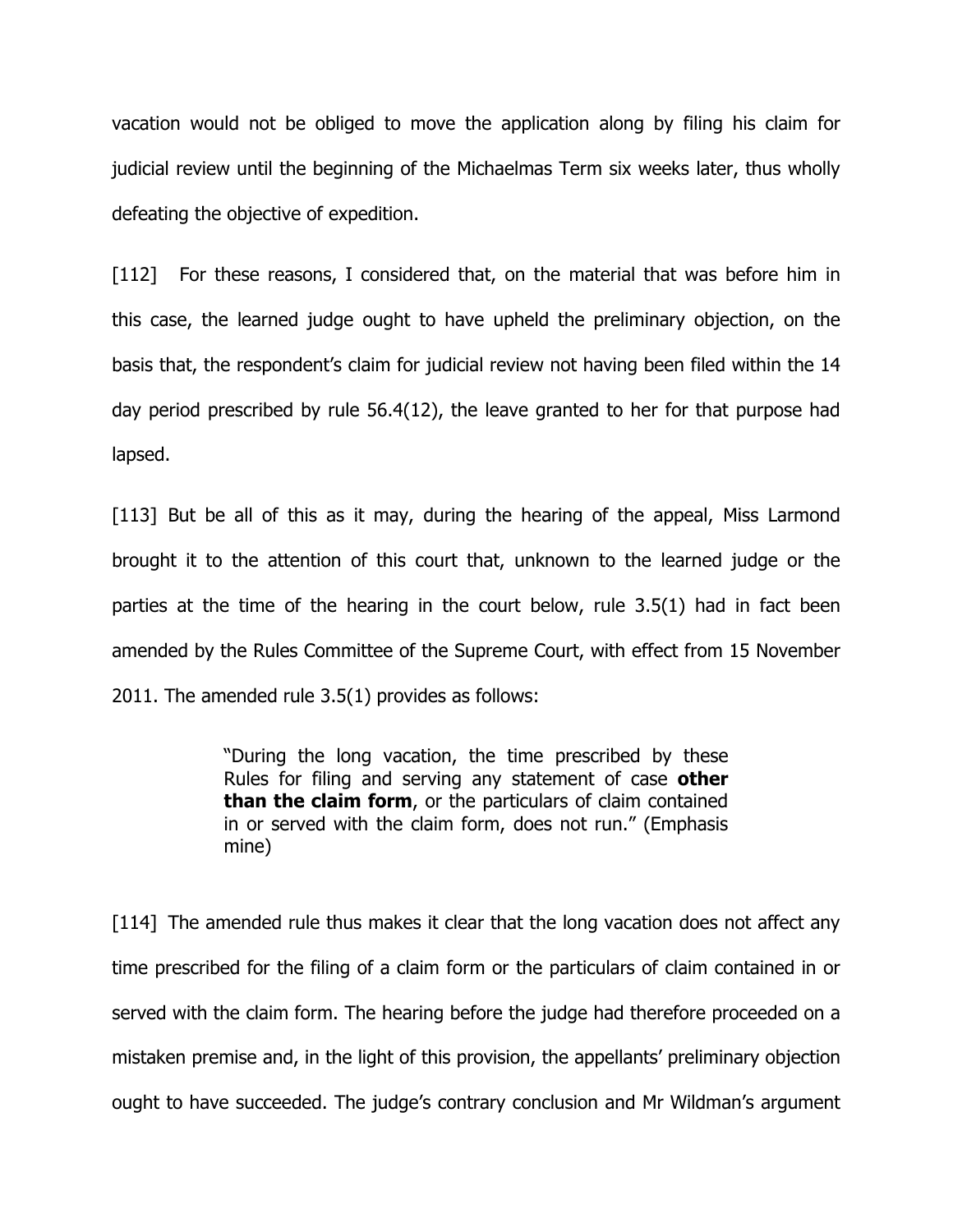in support of it in this appeal are plainly unsustainable. It follows from this, in my view, that this appeal must be allowed. And, because there was no recognisable claim before the judge, the various orders made by him, including the orders granting injunctive relief, were made without jurisdiction and must necessarily fall away completely.

# **Conclusion**

[115] These are my reasons for concurring in the court's decision to dismiss SCCA No 87/2013 and to allow SCCA No 76/2013. As regards the costs of both appeals, I would order that the parties should file written submissions on costs within 28 days of the date of delivery of the court's reasons for judgment. Thereafter, I would propose that the court should make a ruling in writing on the costs within a further 28 days.

#### An afterword

[116] I have now had an opportunity to read the concurring observations of my sister Lawrence-Beswick JA (Ag). I wish to say that I agree entirely with the point she makes concerning the timely notification to the legal profession and the public of amendments to the CPR, whenever they are made.

### McINTOSH JA

[117] In my opinion, Morrison JA has clearly set out herein the reasons for the decision of the court which was handed down on 30 April 2014. I have nothing useful to add.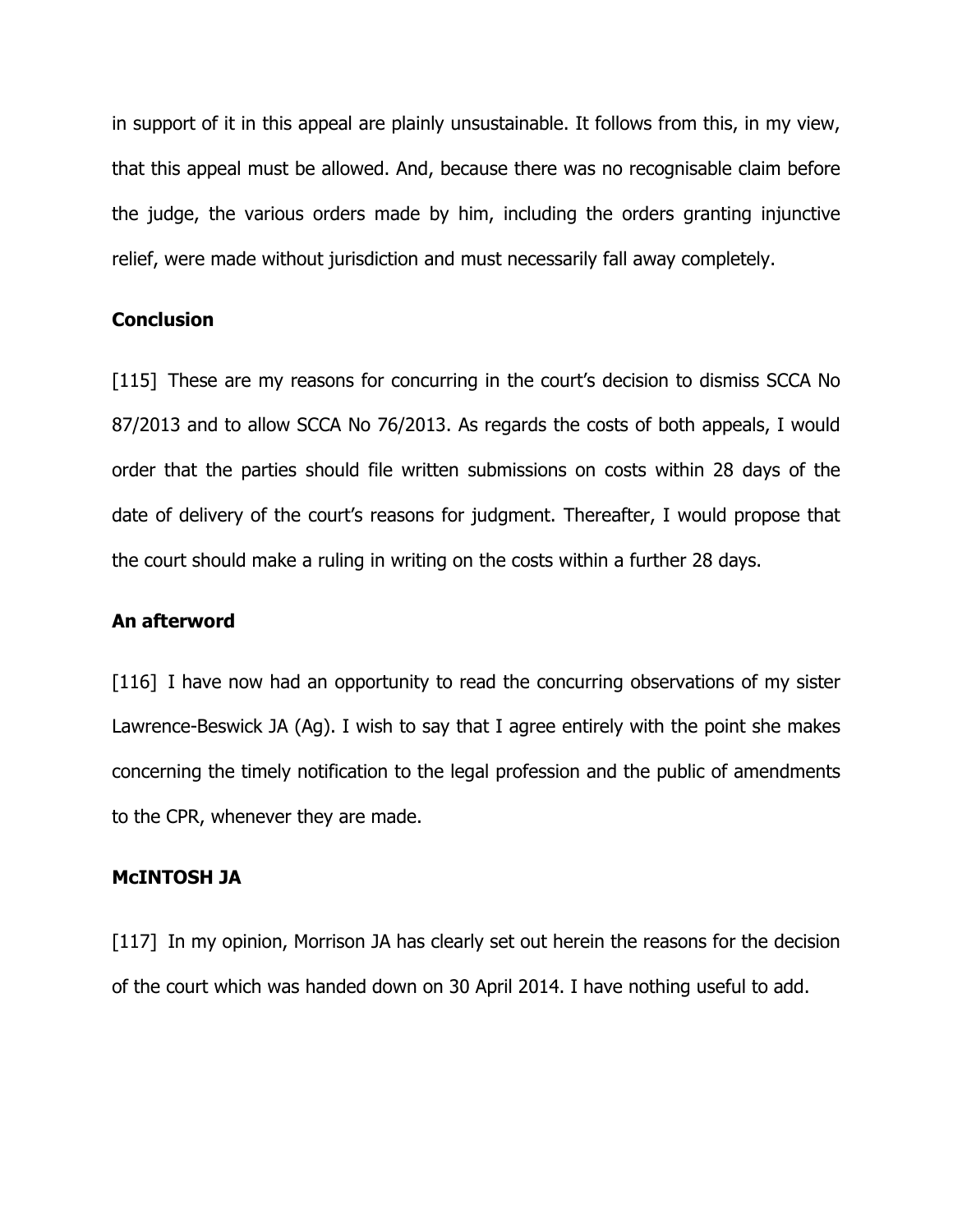[118] However, our sister Lawrence-Beswick JA (Ag) has added what are in my view some useful comments concerning publication of amendments, which those who have charge over such matters would do well to note.

### LAWRENCE-BESWICK JA (Ag)

[119] I have had the privilege of reading the judgment in draft of my learned brother Morrison JA. I agree with his reasoning and conclusion.

[120] I would only add a comment concerning the publication of amendments to the Civil Procedure Rules (CPR).

[121] In this matter, at first instance, the issues concerning judicial review were thoroughly and robustly argued before a senior judge by senior counsel representing all the parties. The matter was argued based on the unamended rules. It was not until the matter had reached this court that it appears that counsel became aware of an amendment to the CPR which had been published some 2 years earlier, in 2011 in the Jamaica Gazette, and which was at the foundation of the arguments.

[122] This, in my view, illustrates the need for the legislature to make provision for a more effective method of publicizing amendments to the CPR.

[123] The CPR were promulgated by the Rules Committee of the Supreme Court exercising powers conferred by section 4 of the Judicature (Rules of Court) Act. Section 4 (1) of that Act provides: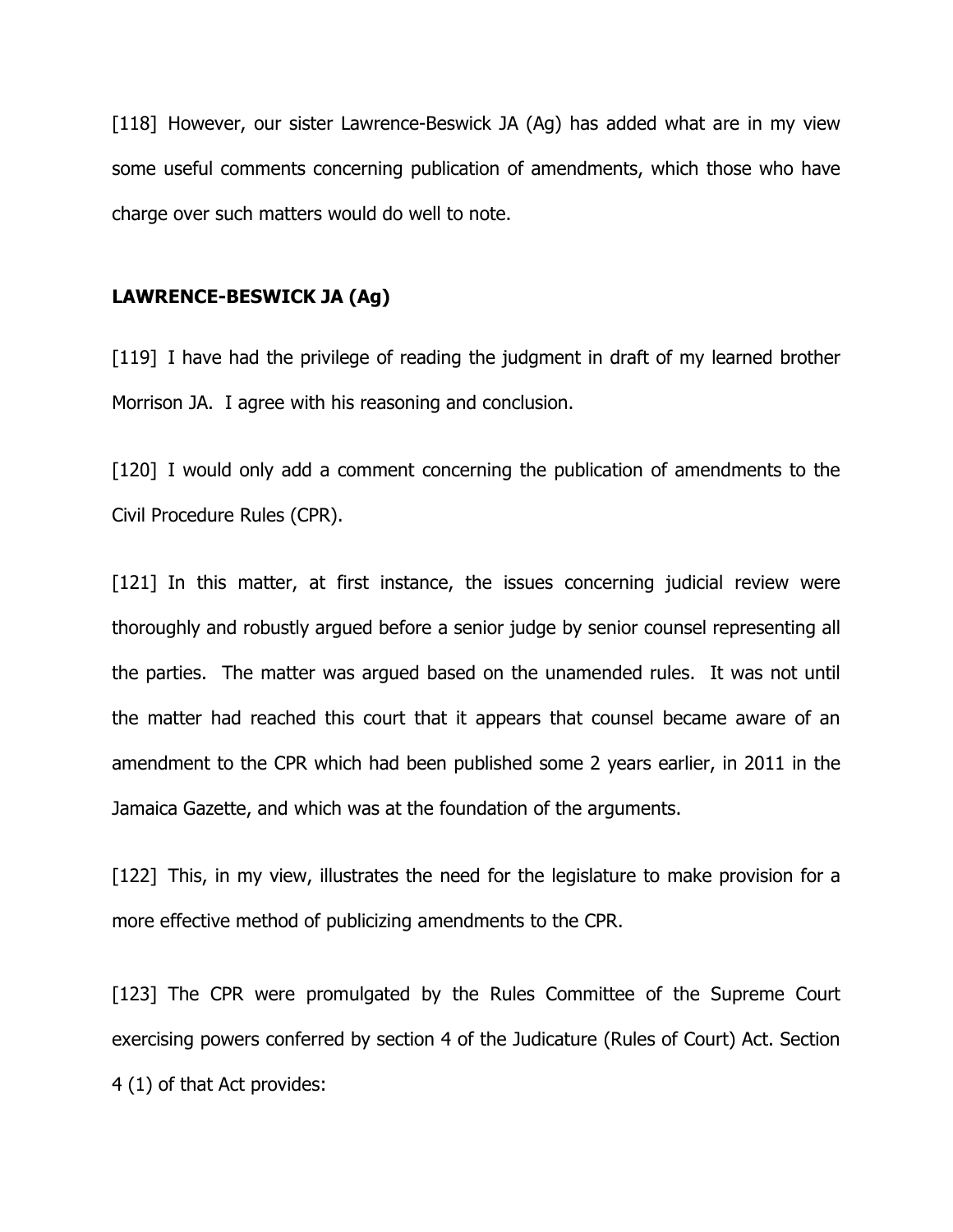"4. (1) It shall be the function of the Committee to make rules (in this Act referred to as "rules of court") for the purposes of the Judicature (Civil Procedure Code) Law, the Judicature (Appellate Jurisdiction) Act, the Judicature (Supreme Court) Act, the Judicature (Supreme Court) (Additional Powers of Registrar) Act, the Justices of the Peace (Appeals) Act, the Indictments Act and any other law or enactment for the time being in force relating to or affecting the jurisdiction of the Supreme Court, or the Court of Appeal or any Judge or officer of such respective Court."

[124] Section 3 of the Interpretation Act accords these rules of court the status of

regulations, a type of subsidiary legislation. The relevant portions of section 3 provide

that:

"regulations" includes rules, by-laws, proclamations, orders, schemes, notifications, directions, notices and forms

"rules of court", when used in relation to any court, means rules made by the authority having for the time being power to make rules or orders regulating the practice and procedure of such court."

[125] Section 31(1) of the Interpretation Act provides the method by which regulations

are published. According to the section:

…

"31. (1) All regulations made under any Act or other lawful authority and having legislative effect shall be published in the Gazette and unless it be otherwise provided shall take effect and come into operation as law on the date of such publication."

[126] Currently, notifications as to amendments are also by way of publication in the Jamaica Gazette.

[127] The amendment was therefore properly gazetted but, it appears that it did not

reach the attention of any of these senior and learned legal practitioners. I am aware